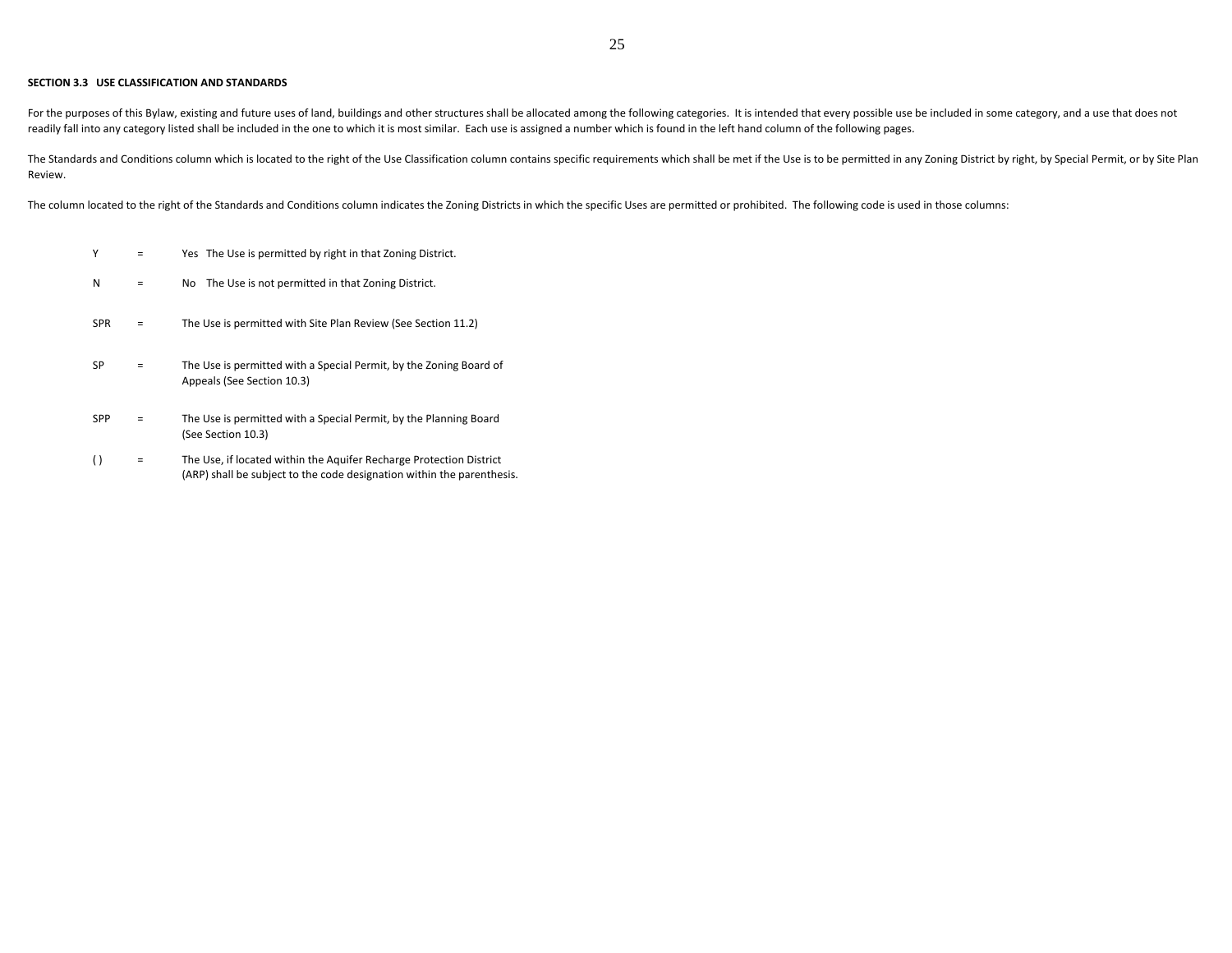| Bylaw  | Land Use                    |                                                                                                                                         |                                                                                                                                                                                                                                                                                                                                                                                                                                                                                                                                                                                                                                                                                                                                                                                                                                                                                                                                                                                                                                                                                                                                                                                                  | $R-O$     |              |            |          |           |            |                | <b>Zoning Districts</b> |            |            |              |              |              |            |
|--------|-----------------------------|-----------------------------------------------------------------------------------------------------------------------------------------|--------------------------------------------------------------------------------------------------------------------------------------------------------------------------------------------------------------------------------------------------------------------------------------------------------------------------------------------------------------------------------------------------------------------------------------------------------------------------------------------------------------------------------------------------------------------------------------------------------------------------------------------------------------------------------------------------------------------------------------------------------------------------------------------------------------------------------------------------------------------------------------------------------------------------------------------------------------------------------------------------------------------------------------------------------------------------------------------------------------------------------------------------------------------------------------------------|-----------|--------------|------------|----------|-----------|------------|----------------|-------------------------|------------|------------|--------------|--------------|--------------|------------|
| Number | <b>Classifications</b>      |                                                                                                                                         | Standards &<br><b>Conditions</b>                                                                                                                                                                                                                                                                                                                                                                                                                                                                                                                                                                                                                                                                                                                                                                                                                                                                                                                                                                                                                                                                                                                                                                 | R-LD      | $R-N$        | R-VC       | R-G      | $R-F$     | B-G        | $B-L$          | <b>B-VC</b>             | $B-N$      | <b>COM</b> | OP           | $\mathbf{u}$ | <b>PRP</b>   | <b>FPC</b> |
|        | SECTION 3.31 EXTENSIVE USES |                                                                                                                                         |                                                                                                                                                                                                                                                                                                                                                                                                                                                                                                                                                                                                                                                                                                                                                                                                                                                                                                                                                                                                                                                                                                                                                                                                  |           |              |            |          |           |            |                |                         |            |            |              |              |              |            |
| 3.310  | products.                   | Forestry and the harvesting of forest                                                                                                   |                                                                                                                                                                                                                                                                                                                                                                                                                                                                                                                                                                                                                                                                                                                                                                                                                                                                                                                                                                                                                                                                                                                                                                                                  | Y         | Y            | Y          | Y        | Y         | Y          | Y              | $\mathsf{v}$            | Y          | Y          | Y            | Y            | Y            | Y          |
| 3.311  | production.                 | Orchard, market garden, nursery, or other use<br>of land for commercial or other agricultural                                           |                                                                                                                                                                                                                                                                                                                                                                                                                                                                                                                                                                                                                                                                                                                                                                                                                                                                                                                                                                                                                                                                                                                                                                                                  | Y         | Y            | Y          | Y        | Y         | Y          | Y              | Y                       | Y          | Y          | Y            | Y            | Y            | Y          |
| 3.312  | such produce).              | Salesroom or farm stand for the sale of<br>nursery, garden or other agriculture produce<br>(including articles of home manufacture from | Class I and Class II farm stands shall be located on a property a minimum of two (2) acres in size where it can be demonstrated that the sale of products produced from the agricultural use of the property<br>annually generates at least \$1,000 per acre based on gross sales dollars, or, on a property a minimum of five (5) acres in size.                                                                                                                                                                                                                                                                                                                                                                                                                                                                                                                                                                                                                                                                                                                                                                                                                                                |           |              |            |          |           |            |                |                         |            |            |              |              |              |            |
|        | 3.312                       | Class I Farm<br>stand                                                                                                                   |                                                                                                                                                                                                                                                                                                                                                                                                                                                                                                                                                                                                                                                                                                                                                                                                                                                                                                                                                                                                                                                                                                                                                                                                  | SPR       | SPR          | <b>SPR</b> | SPR      | SPR       | SPR        | SPR            | SPR                     | <b>SPR</b> | SPR        | SPR          | SPR          | SPR          | SPR        |
|        |                             |                                                                                                                                         | For produce grown during either June, July, August & September of every year, or during the harvest season of the crop(s) raised on land of the owner or lessee, at least 25 percent of such products for sale,<br>based on either gross sales dollars or volume, have been produced by the owner or lessee of the land on which the facility is located. For produce generated without regard to seasons, at least 25% of such<br>products for sale, based on either gross annual sales or annual volume, have been produced by the owner or lessee of the land on which the facility is located, and at least an additional 50 percent of such<br>products for sale, based upon either gross annual sales or annual volume, have been produced in Massachusetts on land, other than that on which the facility is located, used for the primary purpose of<br>commercial agriculture, aquaculture, silviculture, horticulture (including the growing and keeping of nursery stock and the sale thereof), floriculture or viticulture, whether by the owner or lessee of the land<br>on which the facility is located or by another, all as provided for under MGL Ch. 40A, Sec. 3, as amended. |           |              |            |          |           |            |                |                         |            |            |              |              |              |            |
|        | 3.3121                      | Class II Farm<br>stand                                                                                                                  |                                                                                                                                                                                                                                                                                                                                                                                                                                                                                                                                                                                                                                                                                                                                                                                                                                                                                                                                                                                                                                                                                                                                                                                                  | <b>SP</b> |              |            | SP       | <b>SP</b> | <b>SPR</b> | SPR            | <b>SPR</b>              | <b>SPR</b> | SPR        | <b>SP</b>    | <b>SP</b>    | <b>SP</b>    | <b>SP</b>  |
|        |                             |                                                                                                                                         | For produce grown during June, July, August & September of every year, or during the harvest season of the primary crop(s) raised on land of the owner or lessee, at least 15% of the products for sale shall<br>be produced by the owner or lessee of the land on which the facility is located. For produce generated without regard to seasons, at least 15% of such products for sale, based on either gross annual sales<br>or annual volume, have been produced by the owner or lessee of the land on which the facility is located, and at least an additional 50 percent of such products for sale, based upon either gross annual<br>sales or annual volume, have been produced in Massachusetts on land, other that that on which the facility is located, used for the primary purpose of commercial agriculture, aquaculture, silviculture,<br>horticulture (including the growing and keeping of nursery stock and the sale thereof), floriculture or viticulture, whether by the owner or lessee of the land on which the facility is located or by another.                                                                                                                       |           |              |            |          |           |            |                |                         |            |            |              |              |              |            |
| 3.313  | purposes.                   | Commercial poultry or livestock farm,<br>or the raising of pets for gainful                                                             |                                                                                                                                                                                                                                                                                                                                                                                                                                                                                                                                                                                                                                                                                                                                                                                                                                                                                                                                                                                                                                                                                                                                                                                                  |           | N            | N          | N        | N         | N          | N <sub>1</sub> | N                       | N          | N          | N            | <b>SP</b>    | N            | <b>SP</b>  |
| 3.314  |                             | Reservation, wildlife preserve, or                                                                                                      |                                                                                                                                                                                                                                                                                                                                                                                                                                                                                                                                                                                                                                                                                                                                                                                                                                                                                                                                                                                                                                                                                                                                                                                                  | Y         | $\mathsf{v}$ | Y          | <b>V</b> | Y         | <b>V</b>   | $\mathsf{v}$   | $\mathsf{v}$            | <b>V</b>   | Y          | $\mathsf{v}$ | $\mathbf{v}$ | $\mathsf{v}$ | v          |

3.314 Y Y Y Y Y Y Y Y Y Y Y Y Y Y 3.315 Outdoor recreational use the second service of the SP SP SP SP SP SP N SP N N N SP N N N SP SP N N N SP 3.316 SP SP SP SP SP SP SP SP SP SP SP SP SP SPR Surface water impoundment, flood Any structure shall be accessory to the operation of the outdoor recreation activities. Any use proposed under this section shall abide by all applicable local, state, and federal regulations governing environmental, flood-related, structural, and safety aspects of the proposed use and its associated structures and site alterations, and all applicable permits governing dams and surface water impoundments shall be obtained and maintained as current. Failure to abide by said regulations or to obtain and keep current all required permits shall result in the voiding of any permit issued under this section and shall be considered a violation under Section 11.4 of this Bylaw. retention ponds, or other surface water storage use water storage use. Reservation, wildlife preserve, or other conservation use. Outdoor recreational use

|       | SECTION 3.32 RESIDENTIAL USES | See Article 4 for Cluster Development, Planned Unit Residential Development and Open Space Community Development. |  |  |    |  |  |  |  |
|-------|-------------------------------|-------------------------------------------------------------------------------------------------------------------|--|--|----|--|--|--|--|
| 3.320 | One family detached dwelling  |                                                                                                                   |  |  | N. |  |  |  |  |

3.317 SP SP N N N SP SP SP N SP N SP N N

Commercial greenhouse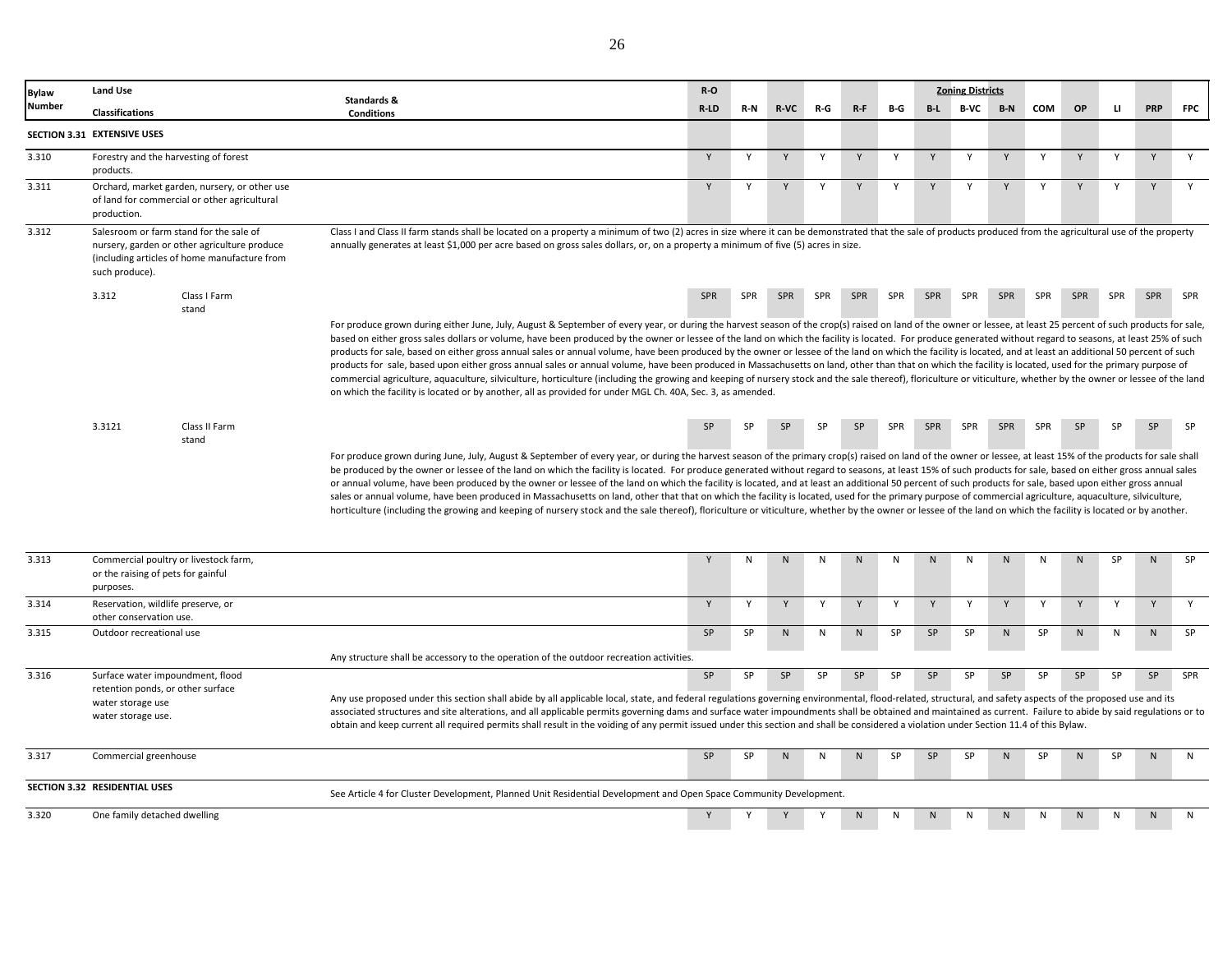| <b>Bylaw</b> | <b>Land Use</b>                             |                       |                                  |                                                                                                                                                                                                                                                                                                                                                                                                                                                                                                                                                                                                                                                                                                                                                                                      | $R-O$        |            |             |            |              |            |           | <b>Zoning Districts</b> |            |     |    |              |              |            |
|--------------|---------------------------------------------|-----------------------|----------------------------------|--------------------------------------------------------------------------------------------------------------------------------------------------------------------------------------------------------------------------------------------------------------------------------------------------------------------------------------------------------------------------------------------------------------------------------------------------------------------------------------------------------------------------------------------------------------------------------------------------------------------------------------------------------------------------------------------------------------------------------------------------------------------------------------|--------------|------------|-------------|------------|--------------|------------|-----------|-------------------------|------------|-----|----|--------------|--------------|------------|
| Number       | <b>Classifications</b>                      |                       | Standards &<br><b>Conditions</b> |                                                                                                                                                                                                                                                                                                                                                                                                                                                                                                                                                                                                                                                                                                                                                                                      | $R-LD$       | R-N        | <b>R-VC</b> | R-G        | $R-F$        | B-G        | $B-L$     | <b>B-VC</b>             | $B-N$      | COM | OP | $\mathbf{u}$ | <b>PRP</b>   | <b>FPC</b> |
| 3.321        | Two family<br>detached dwelling<br>(duplex) |                       |                                  | Except as may otherwise be authorized under this section, a two-family detached dwelling (duplex) shall have an external appearance and footprint compatible in terms of design with those of single family<br>dwellings in the surrounding neighborhood. In all districts, the Special Permit Granting Authority or Permit Granting Board, as applicable, shall apply the provisions of Sections 3.2040 and 3.2041 to any<br>construction, renovation, or expansion resulting in the creation of a new two-family detached dwelling or the addition of a single new dwelling unit to an existing single family residence such that a two-<br>family detached dwelling (duplex) is created.                                                                                          |              |            |             |            |              |            |           |                         |            |     |    |              |              |            |
|              |                                             |                       |                                  | Where the two dwelling units are arranged side by side, said units shall either: 1) share a significant portion of at least one common wall or floor abutting habitable space, or 2) the space, or 2) the Special<br>Permit Granting Authority or Permit Granting Board, as applicable, may allow a duplex where the two units do not share a common wall abutting habitable space but are instead connected structurally and<br>continuously by a shared foundation, walls and roof. The Special Permit Granting Authority or Permit Granting Board may make such an allowance only upon a determination that the design of the<br>proposed duplex is compatible with the architecture and building and site layout of other residential buildings in the surrounding neighborhood. |              |            |             |            |              |            |           |                         |            |     |    |              |              |            |
|              | 3.3210                                      | Owner occupied duplex |                                  |                                                                                                                                                                                                                                                                                                                                                                                                                                                                                                                                                                                                                                                                                                                                                                                      | SP           |            | SPR         | <b>SPR</b> |              |            |           |                         | SPR        |     |    |              |              |            |
|              |                                             |                       |                                  |                                                                                                                                                                                                                                                                                                                                                                                                                                                                                                                                                                                                                                                                                                                                                                                      | (N)          | (N)        |             |            |              |            |           |                         |            |     |    |              |              |            |
|              |                                             |                       |                                  | For an owner occupied duplex, one (1) or both of the dwelling units serve as the principal residence of one or more owner(s) of the property.                                                                                                                                                                                                                                                                                                                                                                                                                                                                                                                                                                                                                                        |              |            |             |            |              |            |           |                         |            |     |    |              |              |            |
|              | 3.3211                                      | Non-owner occupied    |                                  |                                                                                                                                                                                                                                                                                                                                                                                                                                                                                                                                                                                                                                                                                                                                                                                      | SP           | <b>SP</b>  | SP          | SP         |              | N          | N         | N                       | SP         | N   |    | N            | $\mathbf{N}$ |            |
|              |                                             | duplex                |                                  |                                                                                                                                                                                                                                                                                                                                                                                                                                                                                                                                                                                                                                                                                                                                                                                      | (N)          | (N)        |             |            |              |            |           |                         |            |     |    |              |              |            |
|              |                                             |                       |                                  | For a non-owner occupied duplex, one (1) or both dwelling units are rented and neither unit serves as the principal residence of one or more owner(s) of the property. No dwelling unit under this use<br>category may be occupied by a total of more than four (4) unrelated persons.                                                                                                                                                                                                                                                                                                                                                                                                                                                                                               |              |            |             |            |              |            |           |                         |            |     |    |              |              |            |
|              |                                             |                       |                                  | The Special Permit Granting Authority shall require the ongoing services of a qualified professional management company, the presence of an on-site manager, or similar provisions for proper management<br>of the rental use as a condition of approval.                                                                                                                                                                                                                                                                                                                                                                                                                                                                                                                            |              |            |             |            |              |            |           |                         |            |     |    |              |              |            |
|              |                                             |                       | $\mathbf{1}$                     | Name(s) and contact information shall be provided for the owner, any responsible rental property management entity, and at least one on-site resident.                                                                                                                                                                                                                                                                                                                                                                                                                                                                                                                                                                                                                               |              |            |             |            |              |            |           |                         |            |     |    |              |              |            |
|              |                                             |                       | $\overline{2}$                   | A management plan as defined in the Rules and Regulations adopted by the Special Permit Granting Authority, shall be included as an integral part of any application. Also included hsall<br>be a Response Plan describing the concrete steps to be taken by the property owner or management in response to complaints about the operation of the use or the conduct of the<br>tenants.                                                                                                                                                                                                                                                                                                                                                                                             |              |            |             |            |              |            |           |                         |            |     |    |              |              |            |
|              |                                             |                       | 3                                | In the R-G and R-VC Districts, a Special Permit granted under this section shall lapse upon any change in ownership of the subject property, and the Special Permit Granting Authority<br>may impose a review of compliance with special Permit conditions at such intervals as it deems reasonable.                                                                                                                                                                                                                                                                                                                                                                                                                                                                                 |              |            |             |            |              |            |           |                         |            |     |    |              |              |            |
|              |                                             |                       |                                  | Each non-owner-occupied duplex in a cluster subdivision shall require a Special Permit in all zoning districts.                                                                                                                                                                                                                                                                                                                                                                                                                                                                                                                                                                                                                                                                      |              |            |             |            |              |            |           |                         |            |     |    |              |              |            |
|              | 3.3212                                      | Affordable<br>Duplex  |                                  |                                                                                                                                                                                                                                                                                                                                                                                                                                                                                                                                                                                                                                                                                                                                                                                      | <b>SPR</b>   | <b>SPR</b> | <b>SPR</b>  | SPR        |              |            |           |                         | <b>SPR</b> |     |    |              |              |            |
|              |                                             |                       |                                  |                                                                                                                                                                                                                                                                                                                                                                                                                                                                                                                                                                                                                                                                                                                                                                                      | (SP)         | (SP)       |             |            |              |            |           |                         |            |     |    |              |              |            |
|              |                                             |                       |                                  | An affordable duplex shall be defined as a two family detached dwelling in which at least one (1) unit shall be affordable in perpetuity or to the greatest extent allowed by law, and eligible to be counted on<br>the Commonwealth's 40B Subsidized Housing Inventory (SHI) under the provisions of 760 CMR 50.03 (2) (a) and (b) as amended. Affordable units as described above need not be owner-occupied.                                                                                                                                                                                                                                                                                                                                                                      |              |            |             |            |              |            |           |                         |            |     |    |              |              |            |
| 3.322        | Town House                                  |                       |                                  |                                                                                                                                                                                                                                                                                                                                                                                                                                                                                                                                                                                                                                                                                                                                                                                      | $\mathsf{N}$ |            | <b>SP</b>   | <b>SP</b>  | <sub>N</sub> | <b>SPR</b> | <b>SP</b> | SP                      | <b>SP</b>  |     |    | N            | N            | N          |
|              |                                             |                       |                                  | Each building shall be separated from other such buildings by a minimum of twenty (20) feet, and have no more than ten (10) dwelling units.                                                                                                                                                                                                                                                                                                                                                                                                                                                                                                                                                                                                                                          |              |            |             |            |              |            |           |                         |            |     |    |              |              |            |
|              |                                             |                       |                                  | The building(s) shall be connected with the public sewer system prior to occupancy, and its lot, if in a Residence District, shall fall within one of the following areas: 1) areas close to heavily traveled streets,                                                                                                                                                                                                                                                                                                                                                                                                                                                                                                                                                               |              |            |             |            |              |            |           |                         |            |     |    |              |              |            |
|              |                                             |                       |                                  | 2) areas close to business, commercial, and educational districts, or 3) areas already developed for multi-family use.                                                                                                                                                                                                                                                                                                                                                                                                                                                                                                                                                                                                                                                               |              |            |             |            |              |            |           |                         |            |     |    |              |              |            |
|              |                                             |                       |                                  | A management plan, as defined in terms of form and content in the Rules and Regulations adopted by the Permit Granting Board or Special Permit Granting Authority, shall be included as an integral part of<br>any application made under this section. All dimensional regulations in Article 6 shall be observed. In all districts, the Permit Granting Board or Special Permit Granting Authority shall apply the provisions<br>of Sections 3.2040 and 3.2041 to any construction, renovation, or expansion resulting in the creation of new dwelling units under this section.                                                                                                                                                                                                   |              |            |             |            |              |            |           |                         |            |     |    |              |              |            |
| 3.323        | Apartments                                  |                       |                                  |                                                                                                                                                                                                                                                                                                                                                                                                                                                                                                                                                                                                                                                                                                                                                                                      |              |            |             |            |              |            |           |                         | <b>SP</b>  |     |    |              |              |            |
|              |                                             |                       |                                  | The site or lot upon which one or more apartment buildings are proposed shall be located: 1) close to a heavily traveled street or streets, 2) close to a business, commercial or educational district, or 3) in<br>an area already developed for multi-family use.                                                                                                                                                                                                                                                                                                                                                                                                                                                                                                                  |              |            |             |            |              |            |           |                         |            |     |    |              |              |            |
|              |                                             |                       |                                  | Each building shall have no fewer than 3, nor more than 24 dwelling units. Each building shall be connected to the public sewer system prior to occupancy. Dimensional regulations in Article 6 shall be<br>observed. In addition, the following requirements shall apply:                                                                                                                                                                                                                                                                                                                                                                                                                                                                                                           |              |            |             |            |              |            |           |                         |            |     |    |              |              |            |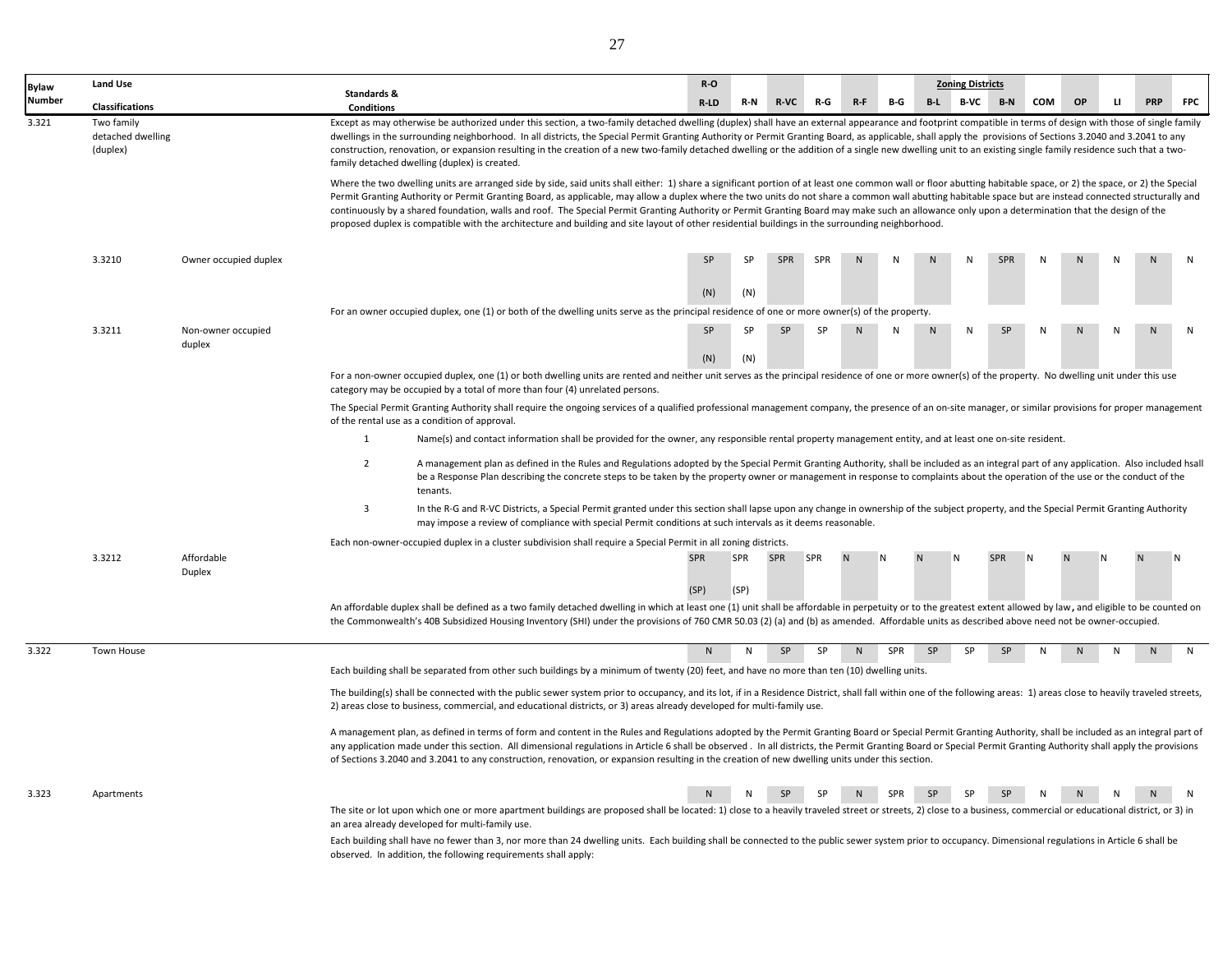| <b>Bylaw</b>  | <b>Land Use</b>        | Standards &       |                 |                                  |                                                                                                                                                                                                                                                                                                                                                                                                           | $R-O$                                      |     |        |     |       |     |       | <b>Zoning Districts</b> |       |     |           |   |            |            |
|---------------|------------------------|-------------------|-----------------|----------------------------------|-----------------------------------------------------------------------------------------------------------------------------------------------------------------------------------------------------------------------------------------------------------------------------------------------------------------------------------------------------------------------------------------------------------|--------------------------------------------|-----|--------|-----|-------|-----|-------|-------------------------|-------|-----|-----------|---|------------|------------|
| <b>Number</b> | <b>Classifications</b> | <b>Conditions</b> |                 |                                  |                                                                                                                                                                                                                                                                                                                                                                                                           | R-LD                                       | R-N | $R-VC$ | R-G | $R-F$ | B-G | $B-L$ | B-VC                    | $B-N$ | COM | <b>OP</b> | ш | <b>PRP</b> | <b>FPC</b> |
|               |                        | <u>District</u>   | Yards per Floor | Add'l Side/Rear Floor Area Ratio |                                                                                                                                                                                                                                                                                                                                                                                                           | Minimum Landscape or<br>Natural Open Space |     |        |     |       |     |       |                         |       |     |           |   |            |            |
|               |                        | $R-G$             | 2 ft.           |                                  |                                                                                                                                                                                                                                                                                                                                                                                                           |                                            |     |        |     |       |     |       |                         |       |     |           |   |            |            |
|               |                        | B-L               | 2 ft.           |                                  |                                                                                                                                                                                                                                                                                                                                                                                                           |                                            |     |        |     |       |     |       |                         |       |     |           |   |            |            |
|               |                        | B-VC              | 2 ft.           |                                  |                                                                                                                                                                                                                                                                                                                                                                                                           |                                            |     |        |     |       |     |       |                         |       |     |           |   |            |            |
|               |                        | B-N               | $2$ ft.         | 0.3                              |                                                                                                                                                                                                                                                                                                                                                                                                           | 40%                                        |     |        |     |       |     |       |                         |       |     |           |   |            |            |
|               |                        |                   |                 |                                  | NOTE: "Minimum Landscaped or Natural Open Space" shall include (a) those portions of the lot devoted to plantings, including lawns and grass areas (b) wooded land, and pedestrian-oriented paved or<br>unpays developed to social or recreational use in common by the residents of the building or complex provided that such areas are kent essentially onen to the out-of-doors and are at pund level |                                            |     |        |     |       |     |       |                         |       |     |           |   |            |            |

unpaved areas devoted to social or recreational use in common by the residents of the building or complex provided that such areas are kept essentially open to the out-of-doors and are at ground level. Specifically excluded from this definition are those areas devoted to parking, access, and service drives.

No more than 50% of the total number of dwelling units shall be of any one size (i.e. # of bedrooms). For projects in which all dwelling units provided, other than those occupied by resident manager(s), are Affordable (see Article 12, Definitions), the Permit Granting Board or Special Permit Granting Authority authorized to act under the applicable section of the Bylaw for this use may waive or modify this requirement. A management plan, as defined in terms of form and content in the rules and Regulations adopted by the Permit Granting Board or Special Permit Granting Authority shall be included as an integral part of any application under this section. In all districts, the Permit Granting Board or Special Permit Granting Authority shall apply the provisions of Sections 3.2040 and 3.2041 to any construction, renovation, or expansion resulting in the creation of new dwelling units under this section.

| 3.324 |        | Subdividable/Converted Dwellings                             |                         |                                                                                                                                                                                                                                                                                                                                                                                                                                                                                                                                                                                                                                                                                                                                                                                                                                                                                                                                                                                                                                                                                                                                                    |           |           |           |    |   |    |    |    |    |              |   |              |    |   |
|-------|--------|--------------------------------------------------------------|-------------------------|----------------------------------------------------------------------------------------------------------------------------------------------------------------------------------------------------------------------------------------------------------------------------------------------------------------------------------------------------------------------------------------------------------------------------------------------------------------------------------------------------------------------------------------------------------------------------------------------------------------------------------------------------------------------------------------------------------------------------------------------------------------------------------------------------------------------------------------------------------------------------------------------------------------------------------------------------------------------------------------------------------------------------------------------------------------------------------------------------------------------------------------------------|-----------|-----------|-----------|----|---|----|----|----|----|--------------|---|--------------|----|---|
|       | 3.3240 | Subdividable<br>Dwelling<br>(See Section 12.33, Definitions) |                         |                                                                                                                                                                                                                                                                                                                                                                                                                                                                                                                                                                                                                                                                                                                                                                                                                                                                                                                                                                                                                                                                                                                                                    | SP<br>(N) | SP<br>(N) | <b>SP</b> | SP | N | SP | SP | SP | SP | $\mathsf{N}$ | N | $\mathsf{N}$ | N. | N |
|       |        |                                                              | $\mathbf{1}$            | A subdividable dwelling shall contain provisions for a specified number of dwelling units not to exceed three in accordance with a Special Permit issued prior to its use as more than a<br>single family dwelling. The total number of dwelling units at any given time may be fewer than, but shall never exceed the maximum number allowed under the Special Permit.                                                                                                                                                                                                                                                                                                                                                                                                                                                                                                                                                                                                                                                                                                                                                                            |           |           |           |    |   |    |    |    |    |              |   |              |    |   |
|       |        |                                                              | $\overline{2}$          | A subdividable dwelling shall meet all zoning requirements applicable to a multi-family dwelling of the maximum number of units allowed under the Special Permit. All requirements of<br>Table 3 (Dimensional Regulations) of Article 6 and parking requirements in Article 7 shall be met at the time of construction.                                                                                                                                                                                                                                                                                                                                                                                                                                                                                                                                                                                                                                                                                                                                                                                                                            |           |           |           |    |   |    |    |    |    |              |   |              |    |   |
|       |        |                                                              | $\overline{\mathbf{3}}$ | At least one of the dwelling units shall be and shall remain owner-occupied, which requirement shall be made a condition of any Special Permit issued under this section.                                                                                                                                                                                                                                                                                                                                                                                                                                                                                                                                                                                                                                                                                                                                                                                                                                                                                                                                                                          |           |           |           |    |   |    |    |    |    |              |   |              |    |   |
|       |        |                                                              | $\Delta$                | This use shall not be permitted in the Aquifer Recharge Protection (ARP) or Watershed Protection (WP) overlay districts.                                                                                                                                                                                                                                                                                                                                                                                                                                                                                                                                                                                                                                                                                                                                                                                                                                                                                                                                                                                                                           |           |           |           |    |   |    |    |    |    |              |   |              |    |   |
|       |        |                                                              | 5                       | Prior to issuing a Special Permit for this use in the B-G, B-L, B-VC, and B-N districts, the Special Permit Granting Authority shall find that the proposed multiple dwelling use and the non-<br>residential uses, both existing and permitted, in the district will be mutually compatible.                                                                                                                                                                                                                                                                                                                                                                                                                                                                                                                                                                                                                                                                                                                                                                                                                                                      |           |           |           |    |   |    |    |    |    |              |   |              |    |   |
|       |        |                                                              | 6                       | A subdividable dwelling shall be connected to the public sewer. However, the Special Permit Granting Authority may authorize the construction of a two-family subdividable dwelling on<br>a lot serviced by a septic system approved by the Board of Health for such a dwelling.                                                                                                                                                                                                                                                                                                                                                                                                                                                                                                                                                                                                                                                                                                                                                                                                                                                                   |           |           |           |    |   |    |    |    |    |              |   |              |    |   |
|       |        |                                                              | $\overline{7}$          | A management plan as defined in the applicable regulations issued by the Special Permit Granting Authority shall be included as an integral part of any application under this section.<br>The management plan shall be subject to review and reapproval at a public hearing held by said Authority prior to the issuance of a building permit to increase the number of dwelling<br>units within a subdividable dwelling, which review shall be made a condition of any Special Permit issued under this section. The sole purpose of said review shall be the consideration<br>of any changes in circumstances pertinent to said management plan that have occurred from the time of issuance of the Special Permit or any subsequent review pursuant to this<br>requirement, and the extent to which the management plan should be modified as a result. Notice of hearing shall be provided in accordance with Mass. Gen. Laws, Chapter 40A. In<br>addition to such notice, parties in interest as defined in Chapter 40A shall be provided with a summary of the approved management plan then in effect and any changes proposed<br>thereto. |           |           |           |    |   |    |    |    |    |              |   |              |    |   |
|       |        |                                                              | 8                       | A landscape plan appropriate for the project shall be included in the application.                                                                                                                                                                                                                                                                                                                                                                                                                                                                                                                                                                                                                                                                                                                                                                                                                                                                                                                                                                                                                                                                 |           |           |           |    |   |    |    |    |    |              |   |              |    |   |
|       |        |                                                              | 9                       | Subdividable dwellings in the R-O, R-LD, and R-N districts shall provide the following minimum areas of usable open space per dwelling unit on the same lot as said dwelling units, for the<br>use of occupants:                                                                                                                                                                                                                                                                                                                                                                                                                                                                                                                                                                                                                                                                                                                                                                                                                                                                                                                                   |           |           |           |    |   |    |    |    |    |              |   |              |    |   |
|       |        |                                                              |                         | $R-N$<br>1,000 sq. ft.                                                                                                                                                                                                                                                                                                                                                                                                                                                                                                                                                                                                                                                                                                                                                                                                                                                                                                                                                                                                                                                                                                                             |           |           |           |    |   |    |    |    |    |              |   |              |    |   |
|       |        |                                                              |                         | 2,000 sq. ft.<br>R-O, R-LD                                                                                                                                                                                                                                                                                                                                                                                                                                                                                                                                                                                                                                                                                                                                                                                                                                                                                                                                                                                                                                                                                                                         |           |           |           |    |   |    |    |    |    |              |   |              |    |   |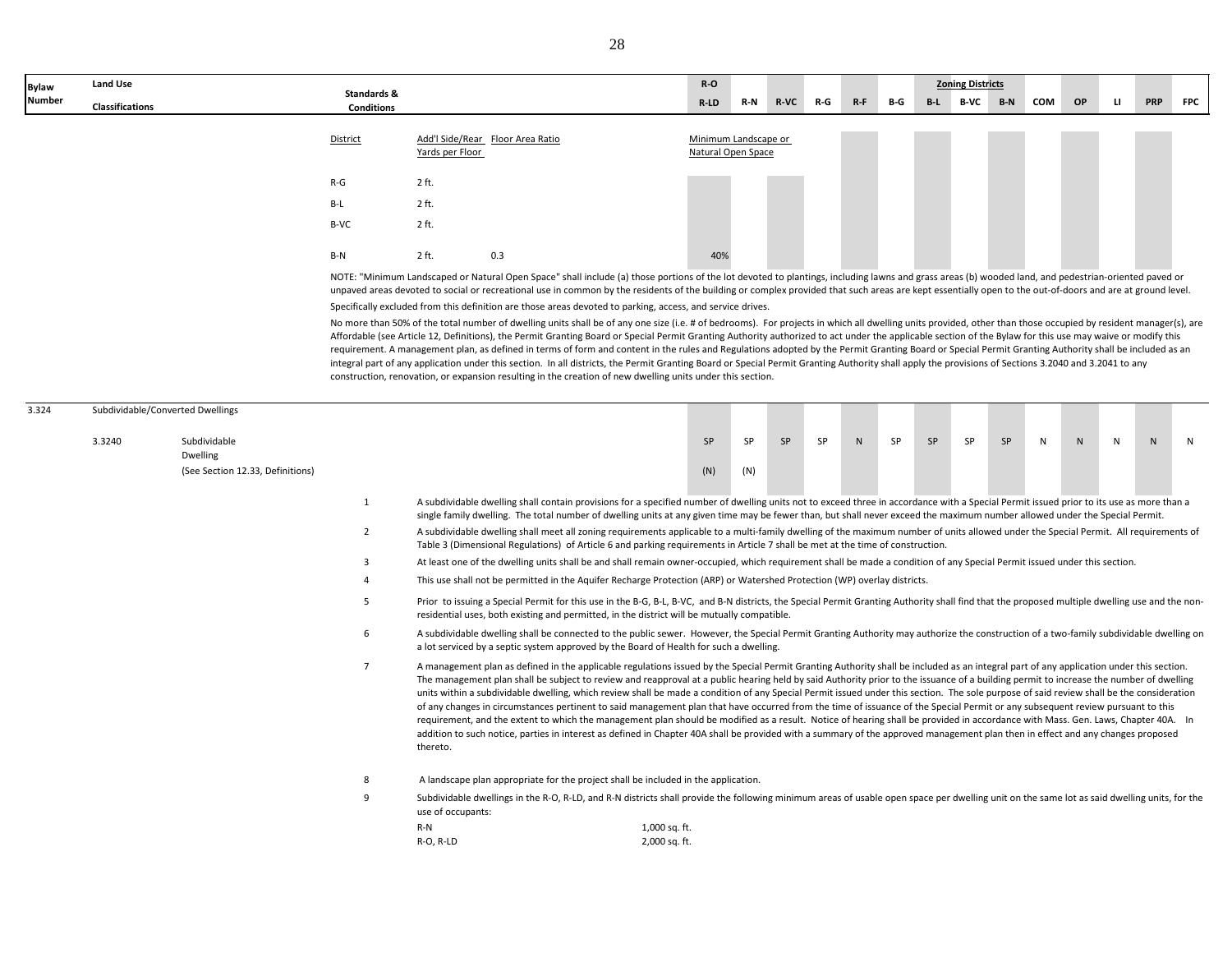| <b>Bylaw</b>  | Land Use        |                                  |                                  |                                                                                                                                                                                                                                                                                                                                                                                                                                                                                                                                                                                                                                                                                                                                                                                                                                                                                                                                                                                                                       | $R-O$   |     |             |           |         |     |    | <b>Zoning Districts</b> |       |     |              |              |            |            |
|---------------|-----------------|----------------------------------|----------------------------------|-----------------------------------------------------------------------------------------------------------------------------------------------------------------------------------------------------------------------------------------------------------------------------------------------------------------------------------------------------------------------------------------------------------------------------------------------------------------------------------------------------------------------------------------------------------------------------------------------------------------------------------------------------------------------------------------------------------------------------------------------------------------------------------------------------------------------------------------------------------------------------------------------------------------------------------------------------------------------------------------------------------------------|---------|-----|-------------|-----------|---------|-----|----|-------------------------|-------|-----|--------------|--------------|------------|------------|
| <b>Number</b> | Classifications |                                  | Standards &<br><b>Conditions</b> |                                                                                                                                                                                                                                                                                                                                                                                                                                                                                                                                                                                                                                                                                                                                                                                                                                                                                                                                                                                                                       | $R$ -LD | R-N | <b>R-VC</b> | $R-G$     | $R - F$ | B-G |    | B-L B-VC                | $B-N$ | COM | OP           | $\mathbf{H}$ | <b>PRP</b> | <b>FPC</b> |
|               |                 |                                  | 10                               | Provided all other requirements are met, a subdividable dwelling shall be eligible for subsequent proceedings in accordance with Section 3.3241 (Converted Dwelling) of this bylaw.                                                                                                                                                                                                                                                                                                                                                                                                                                                                                                                                                                                                                                                                                                                                                                                                                                   |         |     |             |           |         |     |    |                         |       |     |              |              |            |            |
|               |                 |                                  | 11                               | For a subdividable dwelling proposed on a lot within a Definitive Subdivision Plan, or on a Subdivision Approval Not Required lot, the Special Permit Granting Authority shall be the<br>Planning Board. For all other subdividable dwellings, the Special Permit Granting Authority shall be the Zoning Board of Appeals.                                                                                                                                                                                                                                                                                                                                                                                                                                                                                                                                                                                                                                                                                            |         |     |             |           |         |     |    |                         |       |     |              |              |            |            |
|               | 3.3241          | Converted<br>Dwelling            |                                  |                                                                                                                                                                                                                                                                                                                                                                                                                                                                                                                                                                                                                                                                                                                                                                                                                                                                                                                                                                                                                       | SP      | SP  | SP          | <b>SP</b> | N       | SPR | SP | SP                      | SP    | N   | $\mathsf{N}$ | $\mathsf{N}$ | N          | N          |
|               |                 | (See Section 12.07, Definitions) |                                  |                                                                                                                                                                                                                                                                                                                                                                                                                                                                                                                                                                                                                                                                                                                                                                                                                                                                                                                                                                                                                       | (N)     | (N) |             |           |         |     |    |                         |       |     |              |              |            |            |
|               |                 |                                  | 1                                | An existing residence, a structure attached to an existing residence, or a detached structure, may be converted into a dwelling unit or units provided all other zoning requirements<br>which would apply to converted dwellings are met.                                                                                                                                                                                                                                                                                                                                                                                                                                                                                                                                                                                                                                                                                                                                                                             |         |     |             |           |         |     |    |                         |       |     |              |              |            |            |
|               |                 |                                  | $\overline{2}$                   | A converted dwelling use may involve the conversion of one or more structures on a given property but shall not result in a total number of dwelling units on the lot exceeding what<br>would otherwise be allowed under the provisions of Table 3, Dimensional Regulations, for the zoning district(s) in question. Further, the total number of dwelling units on a given<br>property shall not exceed 4 in the R-G, R-VC, R-N, R-O, and R-LD districts and shall not exceed 6 in the B-G, B-L and B-VC districts. Conversion in the Aquifer Recharge Protection (ARP)<br>or Watershed Protection (WP) overlay districts shall not be permitted.                                                                                                                                                                                                                                                                                                                                                                    |         |     |             |           |         |     |    |                         |       |     |              |              |            |            |
|               |                 |                                  | 3                                | In the B-L, B-VC and B-N districts, the Special Permit Granting Authority shall issue a Special Permit in accordance with the provisions of this section only after finding that the converted<br>dwelling use would be mutually compatible with existing uses and structures, and with uses and structures permitted on adjacent parcels.                                                                                                                                                                                                                                                                                                                                                                                                                                                                                                                                                                                                                                                                            |         |     |             |           |         |     |    |                         |       |     |              |              |            |            |
|               |                 |                                  | 4                                | There shall be no significant change in the exterior of the building, except that the Special Permit Granting Authority or Permit Granting Board may authorize modification or alteration<br>of a building if such modification or alteration does not substantially change the building's character or its effect on the neighborhood or on property in the vicinity.                                                                                                                                                                                                                                                                                                                                                                                                                                                                                                                                                                                                                                                |         |     |             |           |         |     |    |                         |       |     |              |              |            |            |
|               |                 |                                  | 5                                | Except as hereinafter provided, no converted dwelling use shall involve the demolition and removal of an existing structure proposed for conversion.<br>Conversion may involve an entire residential structure, except that no more than twenty percent (20%) of the gross square footage of resulting habitable space in any converted<br>dwelling use, whether in one or more buildings, may result from new building footprint as well as demolition and subsequent reconstruction of an existing structure, including structural<br>elements or foundation. An exception shall be that up to forty percent (40%) of gross square footage of resulting habitable space may be permitted, including no more than 20% of new<br>building footprint with the remainder being the result of demolition and reconstruction with salvaged and new building materials, when it is determined by the Special Permit Granting<br>Authority or Permit granting Board that two (2) or more of the following criteria are met: |         |     |             |           |         |     |    |                         |       |     |              |              |            |            |
|               |                 |                                  |                                  | The conversion addresses urgent and compelling issues of public safety or health.<br>а.                                                                                                                                                                                                                                                                                                                                                                                                                                                                                                                                                                                                                                                                                                                                                                                                                                                                                                                               |         |     |             |           |         |     |    |                         |       |     |              |              |            |            |
|               |                 |                                  |                                  | The conversion results in the creation of a minimum of one (1) dwelling unit that is fully handicapped accessible under the provisions of the AAB and ADA.<br>b.                                                                                                                                                                                                                                                                                                                                                                                                                                                                                                                                                                                                                                                                                                                                                                                                                                                      |         |     |             |           |         |     |    |                         |       |     |              |              |            |            |
|               |                 |                                  |                                  | The conversion results in the creation of a minimum of one (1) dwelling unit permanently affordable under the provisions of Sections 15.12 or 15.13, and is eligible to be counted<br>c.<br>on the Commonwealth's 40B Subsidized Housing Inventory (SHI) under the provisions of 760 CMR 50.03 (2) (a) and (b) as amended.                                                                                                                                                                                                                                                                                                                                                                                                                                                                                                                                                                                                                                                                                            |         |     |             |           |         |     |    |                         |       |     |              |              |            |            |
|               |                 |                                  |                                  | The conversion is predominantly the result of sustainable construction practices, including but not limited to significant improvements in energy efficiency, retention or reuse of<br>d.<br>significant amounts of existing structural members and architectural elements, and solar orientation and design.                                                                                                                                                                                                                                                                                                                                                                                                                                                                                                                                                                                                                                                                                                         |         |     |             |           |         |     |    |                         |       |     |              |              |            |            |
|               |                 |                                  |                                  | If the conversion is proposed for one or more historic buildings which are: 1) on a property listed on, or 2) within area listed on, or 3) are eligible for listing on the National<br>е.<br>Register of Historic Places, or 4) have been determined by the Historical Commission to be historically significant under Section 13.4 of this Bylaw, then the proposed conversion<br>of historic portions of the building(s) in question shall conform to the National Park Service standards and guidelines for rehabilitation of an historic building.                                                                                                                                                                                                                                                                                                                                                                                                                                                                |         |     |             |           |         |     |    |                         |       |     |              |              |            |            |
|               |                 |                                  | 6                                | The proposed conversion shall be suitably located in the neighborhood in which it is proposed, as deemed appropriate by the Special Permit Granting Authority. The conversion, if in a<br>residential district, shall either: a) be located in an area that is close to heavily traveled streets, close to business, commercial and educational districts, or already developed for multi-<br>family use and shall require owner-occupancy or a Resident Manager (see definition) in one of the units; or b) be from one to two units, one unit of which shall be and shall remain<br>owner-occupied, a requirement which shall be made a condition of any Special Permit issued in such an instance.                                                                                                                                                                                                                                                                                                                 |         |     |             |           |         |     |    |                         |       |     |              |              |            |            |
|               |                 |                                  | $\overline{7}$                   | The dwelling units shall be connected to the public sewer. However, the Special Permit Granting Authority may authorize, with the approval of the Board of Health, the conversion of a<br>structure to allow an increase from one dwelling unit to two dwelling units on a lot serviced by a septic system.                                                                                                                                                                                                                                                                                                                                                                                                                                                                                                                                                                                                                                                                                                           |         |     |             |           |         |     |    |                         |       |     |              |              |            |            |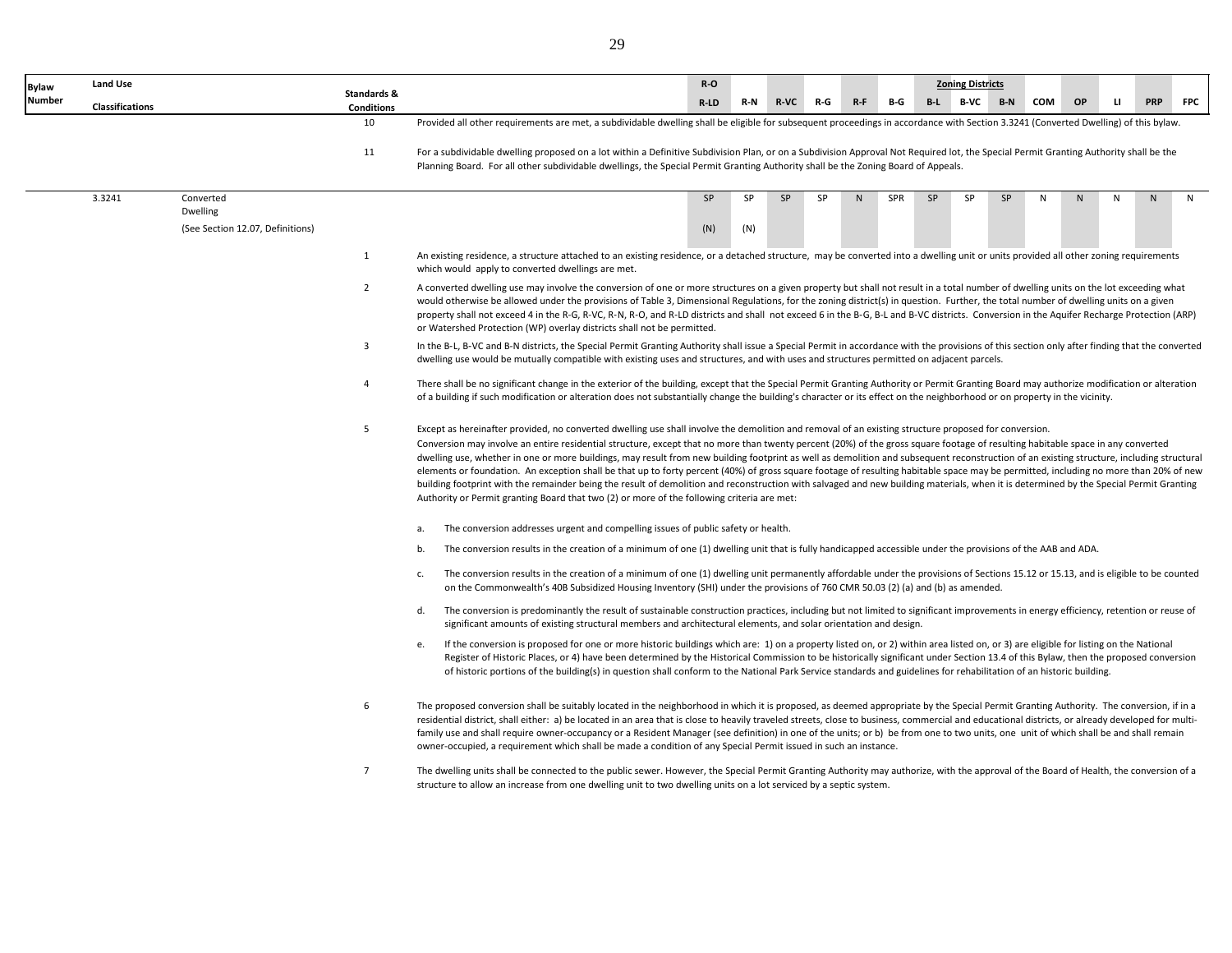| <b>Bylaw</b>  | <b>Land Use</b>                                                                 |                |                                  |                                                                                                                                                                                                                                                                                                                                                                                                                                                                                                                                                                                                                                                                                                                                                                                                                         | $R-O$ |             |     |                |           |            | <b>Zoning Districts</b> |            |           |           |   |            |              |
|---------------|---------------------------------------------------------------------------------|----------------|----------------------------------|-------------------------------------------------------------------------------------------------------------------------------------------------------------------------------------------------------------------------------------------------------------------------------------------------------------------------------------------------------------------------------------------------------------------------------------------------------------------------------------------------------------------------------------------------------------------------------------------------------------------------------------------------------------------------------------------------------------------------------------------------------------------------------------------------------------------------|-------|-------------|-----|----------------|-----------|------------|-------------------------|------------|-----------|-----------|---|------------|--------------|
| <b>Number</b> | Classifications                                                                 |                | Standards &<br><b>Conditions</b> |                                                                                                                                                                                                                                                                                                                                                                                                                                                                                                                                                                                                                                                                                                                                                                                                                         | R-LD  | R-N<br>R-VC | R-G | $R - F$        | B-G       | $B-L$      | B-VC                    | B-N        | COM       | <b>OP</b> | п | <b>PRP</b> | <b>FPC</b>   |
|               |                                                                                 |                | 8                                | The Special Permit Granting Authority may modify the dimensional requirements of Table 3, to, one time only for any parcel, allow a conversion under Section 3.3241 that would add<br>one (1) additional unit, only if it finds the modification would be in accordance with the provisions of Section 9.22. In those zoning districts where two family detached (duplex)<br>dwellings are not permitted, conversion of a non-conforming single family detached dwelling may result in two (2) or more dwelling units under the applicable permit.                                                                                                                                                                                                                                                                      |       |             |     |                |           |            |                         |            |           |           |   |            |              |
|               |                                                                                 |                | 9                                | No detached structure shall be converted under the provisions of Section 3.3241 unless it abides by the provisions of Condition 5. above and upon completion provides at least 350<br>square feet of habitable space. Conversion of a detached structure alone may qualify as a supplemental detached dwelling unit if it meets the requirements established under Section<br>5.011.                                                                                                                                                                                                                                                                                                                                                                                                                                    |       |             |     |                |           |            |                         |            |           |           |   |            |              |
|               |                                                                                 |                | 10                               | A management plan as defined in the Rules and Regulations adopted by the Special Permit Granting Authority, shall be included as an integral part of any application.                                                                                                                                                                                                                                                                                                                                                                                                                                                                                                                                                                                                                                                   |       |             |     |                |           |            |                         |            |           |           |   |            |              |
|               |                                                                                 |                | 11                               | A landscape plan appropriate for the project shall be included in the application.                                                                                                                                                                                                                                                                                                                                                                                                                                                                                                                                                                                                                                                                                                                                      |       |             |     |                |           |            |                         |            |           |           |   |            |              |
|               |                                                                                 |                | 12                               | Converted dwellings in the R-O and the R-LD districts shall provide a minimum of 2,000 sq. ft. of usable open space per dwelling unit for the use of occupants. Converted dwellings in the<br>R-N district shall provide a minimum of 1,000 sq. ft. of usable open space per dwelling unit.                                                                                                                                                                                                                                                                                                                                                                                                                                                                                                                             |       |             |     |                |           |            |                         |            |           |           |   |            |              |
| 3.325         | Mixed-use building                                                              |                |                                  |                                                                                                                                                                                                                                                                                                                                                                                                                                                                                                                                                                                                                                                                                                                                                                                                                         | N     | SP<br>N     | N   | N              | SPR       | <b>SPR</b> | SPR                     | SPR        | SPR       | N         | N | N          | N            |
|               |                                                                                 |                | and lawful accessory use(s).     | A mixed-use building shall be a building containing dwelling unit(s) in combination with permitted retail, business, institutional, government, public service, consumer service, office or similar principal use(s)                                                                                                                                                                                                                                                                                                                                                                                                                                                                                                                                                                                                    |       |             |     |                |           |            |                         |            |           |           |   |            |              |
|               |                                                                                 |                |                                  | A management plan, as defined in terms of form and content in the Rules and Regulations adopted by the Permit Granting Authority shall be included as an integral part of any application made under this<br>section. In those Limited Business (B-L) Districts not abutting the B-G District, and in the Commercial (COM) District, a Special Permit from the Special Permit Granting Authority authorized to act under this<br>section of the bylaw shall be required wherever proposed residential uses above the first floor exceed ten (10) dwelling units. The proposed use shall meet the criteria of Section 10.38 or Section 11.24, as<br>applicable, with respect to the site and potential conflicts between the residential and commercial use(s).                                                          |       |             |     |                |           |            |                         |            |           |           |   |            |              |
|               |                                                                                 |                |                                  | In the Commercial (COM) District no dwelling unit nor any internal space associated with a dwelling unit shall occupy any first floor portion of a building facing onto a street, public plaza, or other space<br>customarily used by the public. First floor residential dwelling units, and any required entries thereto, shall be located on the rear of buildings, adjacent to any required parking and private open space<br>associated with and serving those units. No more than forty percent (40%) of the first floor Gross Floor Area shall be used for residential purposes, which shall include not more than fifteen percent (15%) of<br>said GFA associated with or incidental to, whether for storage, required entries, stair/elevator towers, or other purposes, any residential uses on upper floors. |       |             |     |                |           |            |                         |            |           |           |   |            |              |
| 3.326         | Fraternity or Sorority building, social<br>dormitory, or similar use related to |                |                                  | The building shall be connected to the public sewer system prior to occupancy. Its lot shall fall within one of the following areas:                                                                                                                                                                                                                                                                                                                                                                                                                                                                                                                                                                                                                                                                                    | N     | N<br>N.     | N   | SPR            | N         | N          |                         |            |           |           |   |            | N            |
|               | Amherst College, Hampshire College,<br>or the University of Massachusetts.      |                |                                  | Areas close to heavily traveled streets; areas close to business, commercial, and educational districts; areas already developed for multifamily use.                                                                                                                                                                                                                                                                                                                                                                                                                                                                                                                                                                                                                                                                   |       |             |     |                |           |            |                         |            |           |           |   |            |              |
|               |                                                                                 |                | section.                         | A management plan, as defined in terms of form and content in the Rules and Regulations adopted by the Permit Granting Authority shall be included as an integral part of any application made under this                                                                                                                                                                                                                                                                                                                                                                                                                                                                                                                                                                                                               |       |             |     |                |           |            |                         |            |           |           |   |            |              |
| 3.327         | Overnight Lodging                                                               |                |                                  |                                                                                                                                                                                                                                                                                                                                                                                                                                                                                                                                                                                                                                                                                                                                                                                                                         |       |             |     |                |           |            |                         |            |           |           |   |            |              |
|               | 3.327.0                                                                         | Hotel or Motel |                                  |                                                                                                                                                                                                                                                                                                                                                                                                                                                                                                                                                                                                                                                                                                                                                                                                                         | N     | N<br>N      | N   | N              | <b>SP</b> | <b>SP</b>  | <b>SP</b>               | <b>SP</b>  | <b>SP</b> | N         |   |            | $\mathsf{N}$ |
|               |                                                                                 |                |                                  | The building shall be connected with the public sewer system prior to occupancy. Its lot, if in a residence district, shall fall within one of the following areas: areas close to heavily traveled streets; areas<br>close to business, commercial and educational districts; areas already developed for multifamily use.                                                                                                                                                                                                                                                                                                                                                                                                                                                                                             |       |             |     |                |           |            |                         |            |           |           |   |            |              |
|               |                                                                                 |                |                                  | In the B-N District, only hotel or motel uses with lodging rooms on 2 or more floors shall be permitted.                                                                                                                                                                                                                                                                                                                                                                                                                                                                                                                                                                                                                                                                                                                |       |             |     |                |           |            |                         |            |           |           |   |            |              |
|               |                                                                                 |                |                                  | The Zoning Board of Appeals may allow a restaurant as a second Principal use, along with hotel/motel-related retail and consumer services as accessory uses, under a Special Permit for a hotel or motel.                                                                                                                                                                                                                                                                                                                                                                                                                                                                                                                                                                                                               |       |             |     |                |           |            |                         |            |           |           |   |            |              |
|               |                                                                                 |                |                                  | A management plan, as defined in terms of form and content by the Rules and Regulations adopted by the Zoning Board of Appeals shall be part of any application made under this section.                                                                                                                                                                                                                                                                                                                                                                                                                                                                                                                                                                                                                                |       |             |     |                |           |            |                         |            |           |           |   |            |              |
|               | 3.327.1                                                                         | Inn            |                                  |                                                                                                                                                                                                                                                                                                                                                                                                                                                                                                                                                                                                                                                                                                                                                                                                                         | N     | N           | N   | N <sub>1</sub> | SPR       | <b>SP</b>  | <b>SP</b>               | <b>SPR</b> | <b>SP</b> | N         |   |            | N            |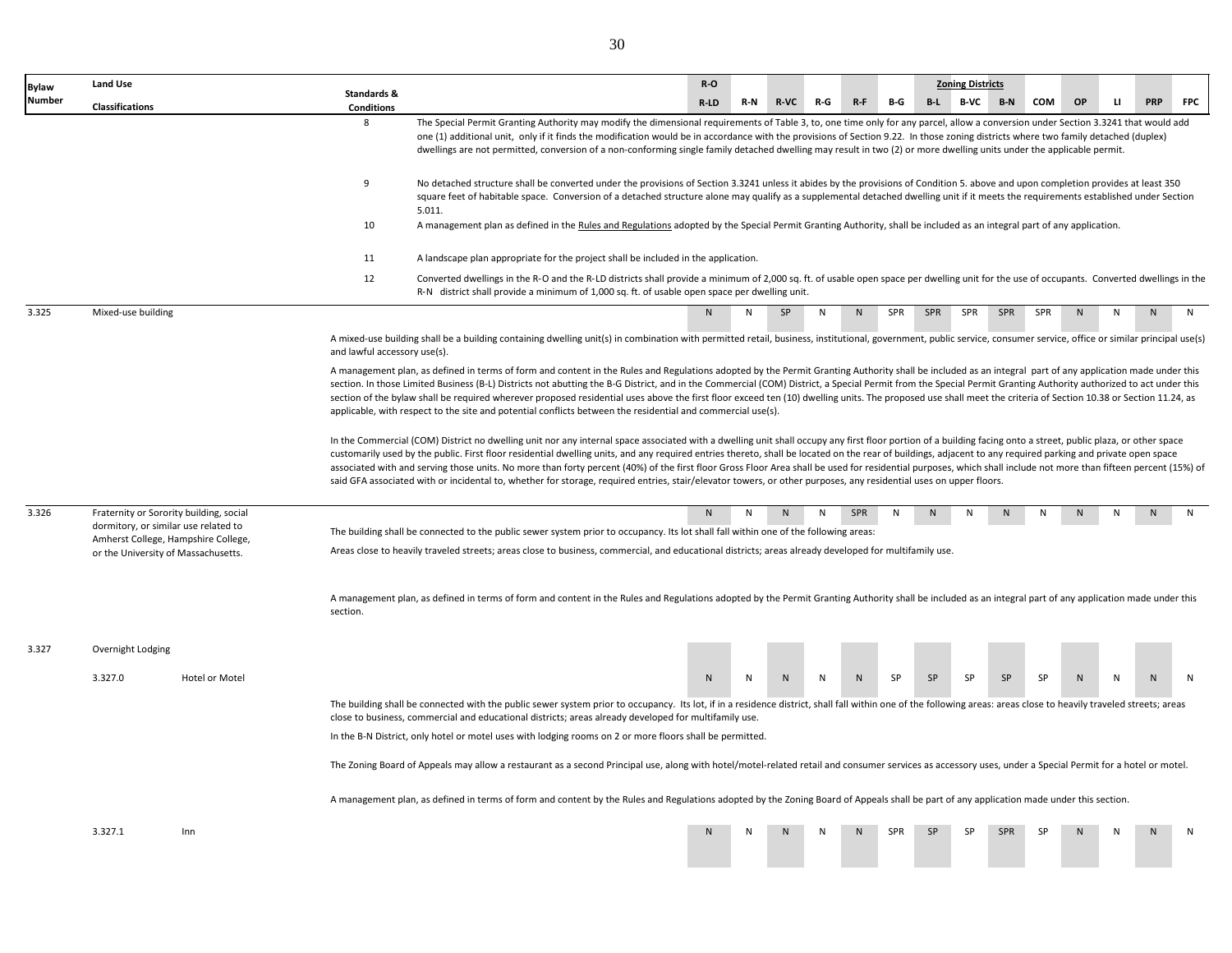| Bylaw          | <b>Land Use</b>                                                                                                        | Standards &                                                                                                                                                                                                                                                                                                                                                                                                                        | $R-O$ |     |             |     |       |            |           | <b>Zoning Districts</b> |            |           |              |              |            |            |
|----------------|------------------------------------------------------------------------------------------------------------------------|------------------------------------------------------------------------------------------------------------------------------------------------------------------------------------------------------------------------------------------------------------------------------------------------------------------------------------------------------------------------------------------------------------------------------------|-------|-----|-------------|-----|-------|------------|-----------|-------------------------|------------|-----------|--------------|--------------|------------|------------|
| Number         | Classifications                                                                                                        | <b>Conditions</b>                                                                                                                                                                                                                                                                                                                                                                                                                  | R-LD  | R-N | <b>R-VC</b> | R-G | $R-F$ | B-G        | $B-L$     | B-VC                    | $B-N$      | COM       | OP           | $\mathbf{H}$ | <b>PRP</b> | <b>FPC</b> |
|                |                                                                                                                        | In the COM District, Inns shall be allowed only in those areas which are also within the boundaries of National Historic Register Districts.                                                                                                                                                                                                                                                                                       |       |     |             |     |       |            |           |                         |            |           |              |              |            |            |
|                |                                                                                                                        | The Zoning Board of Appeals may allow a restaurant as a second Principal use, along with inn-related retail and consumer services as accessory uses, under a Special Permit for an inn. A management plan,<br>as defined in terms of form and content by the Rules and Regulations adopted by the Zoning Board of Appeals shall be part of any application made under this section.                                                |       |     |             |     |       |            |           |                         |            |           |              |              |            |            |
|                |                                                                                                                        |                                                                                                                                                                                                                                                                                                                                                                                                                                    |       |     |             |     |       |            |           |                         |            |           |              |              |            |            |
|                | 3.327.2<br>Hostel                                                                                                      |                                                                                                                                                                                                                                                                                                                                                                                                                                    |       |     |             |     |       | <b>SPR</b> | <b>SP</b> | <b>SP</b>               | <b>SPR</b> | SPR       |              |              |            |            |
|                |                                                                                                                        | The building shall be connected with the public sewer prior to occupancy.                                                                                                                                                                                                                                                                                                                                                          |       |     |             |     |       |            |           |                         |            |           |              |              |            |            |
|                |                                                                                                                        | The hostel shall be within easy walking distance of public transportation.                                                                                                                                                                                                                                                                                                                                                         |       |     |             |     |       |            |           |                         |            |           |              |              |            |            |
|                |                                                                                                                        | The owner or manager of the hostel shall reside on the premises.                                                                                                                                                                                                                                                                                                                                                                   |       |     |             |     |       |            |           |                         |            |           |              |              |            |            |
|                |                                                                                                                        | There shall be no separate cooking facilities in guest rooms. Meals may be provided to hostel lodgers and to other persons attending scheduled educational events sponsored by and held at the hostel.                                                                                                                                                                                                                             |       |     |             |     |       |            |           |                         |            |           |              |              |            |            |
|                |                                                                                                                        | In the R-G, R-N, R-O and R-LD Districts, a hostel may provide up to 20 beds. In all districts where the use is allowed, a minimum of 20 percent of hostel beds shall be in rooms containing 2-4 beds.                                                                                                                                                                                                                              |       |     |             |     |       |            |           |                         |            |           |              |              |            |            |
|                |                                                                                                                        | Secure bicycle parking and/or storage shall be provided, with a total capacity equal to or exceeding the number of parking spaces required for vehicles.                                                                                                                                                                                                                                                                           |       |     |             |     |       |            |           |                         |            |           |              |              |            |            |
|                |                                                                                                                        | A management plan, as defined in terms of form and content in the Rules and Regulations adopted by the Zoning Board of Appeals, shall be part of any application made under this section.                                                                                                                                                                                                                                          |       |     |             |     |       |            |           |                         |            |           |              |              |            |            |
| 3.328          | Congregate housing for the elderly<br>and disabled. (See Section 12.06,<br>Definitions)                                |                                                                                                                                                                                                                                                                                                                                                                                                                                    | N     | N   | SP          | SP  | N     | N          | N         | SP                      | SP         | <b>SP</b> | $\mathsf{N}$ | N            | ${\sf N}$  | ${\sf N}$  |
|                |                                                                                                                        | The minimum lot area shall be 12,000 sq. ft. or 1,000 sq. ft. multiplied by the number of sleeping rooms, whichever is greater. The building shall be connected with the public sewer system prior to<br>occupancy. Its lot shall fall within one of the following areas: areas close to heavily traveled streets; areas close to business, commercial, and educational districts; areas already developed for multifamily<br>use. |       |     |             |     |       |            |           |                         |            |           |              |              |            |            |
| 3.329          | Lodging or boarding house                                                                                              |                                                                                                                                                                                                                                                                                                                                                                                                                                    | N     | N   | SP          | N   | N     | SPR        | SP        | <b>SP</b>               | SP         | SP        | $\mathsf{N}$ | N            | ${\sf N}$  | ${\sf N}$  |
|                |                                                                                                                        | In the B-VC, B-N, COM and R-VC districts, the Zoning Board of Appeals may grant a Special Permit for a lodging or boarding house, provided it finds that the proposal meets the provisions of Article 7,<br>Section 10.38 and this section. In the R-VC District, a lodging or boarding house shall let or sublet no more than a total of 7 rooms.                                                                                 |       |     |             |     |       |            |           |                         |            |           |              |              |            |            |
|                |                                                                                                                        | There shall be no separate cooking facilities. Meals may be provided to lodgers/boarders/roomers, but not to members of the general public not lodged at the establishment.                                                                                                                                                                                                                                                        |       |     |             |     |       |            |           |                         |            |           |              |              |            |            |
|                |                                                                                                                        | The owner or manager of the lodging or boarding house shall reside on the premises.                                                                                                                                                                                                                                                                                                                                                |       |     |             |     |       |            |           |                         |            |           |              |              |            |            |
|                |                                                                                                                        | Where a lodging or boarding house is to be located in an existing dwelling, there shall be no substantial change in the exterior of the building.                                                                                                                                                                                                                                                                                  |       |     |             |     |       |            |           |                         |            |           |              |              |            |            |
|                |                                                                                                                        | The building shall be connected to the public sewer prior to occupancy. A management plan, as defined in terms of form and content in the Rules and Regulations adopted by the Zoning Board of Appeals<br>shall be part of any application made under this section.                                                                                                                                                                |       |     |             |     |       |            |           |                         |            |           |              |              |            |            |
| <b>SECTION</b> | <b>INSTITUTIONAL USES</b>                                                                                              |                                                                                                                                                                                                                                                                                                                                                                                                                                    |       |     |             |     |       |            |           |                         |            |           |              |              |            |            |
| 3.33           |                                                                                                                        |                                                                                                                                                                                                                                                                                                                                                                                                                                    |       |     |             |     |       |            |           |                         |            |           |              |              |            |            |
| 3.330          | Non-profit Uses                                                                                                        |                                                                                                                                                                                                                                                                                                                                                                                                                                    |       |     |             |     |       |            |           |                         |            |           |              |              |            |            |
|                | 3.330.0 Non-profit educational institution,<br>including any educational use on<br>land owned or leased by the         |                                                                                                                                                                                                                                                                                                                                                                                                                                    | SPR   | SPR | SPR         | SPR | SPR   | SPR        | SPR       | SPR                     | SPR        | SPR       | SPR          | SPR          | SPR        | SPR        |
|                | Commonwealth or any of its<br>agencies, subdivisions, or bodies<br>politic, or by a religious sect or<br>denomination. | See Section 2.04 and 3.21                                                                                                                                                                                                                                                                                                                                                                                                          |       |     |             |     |       |            |           |                         |            |           |              |              |            |            |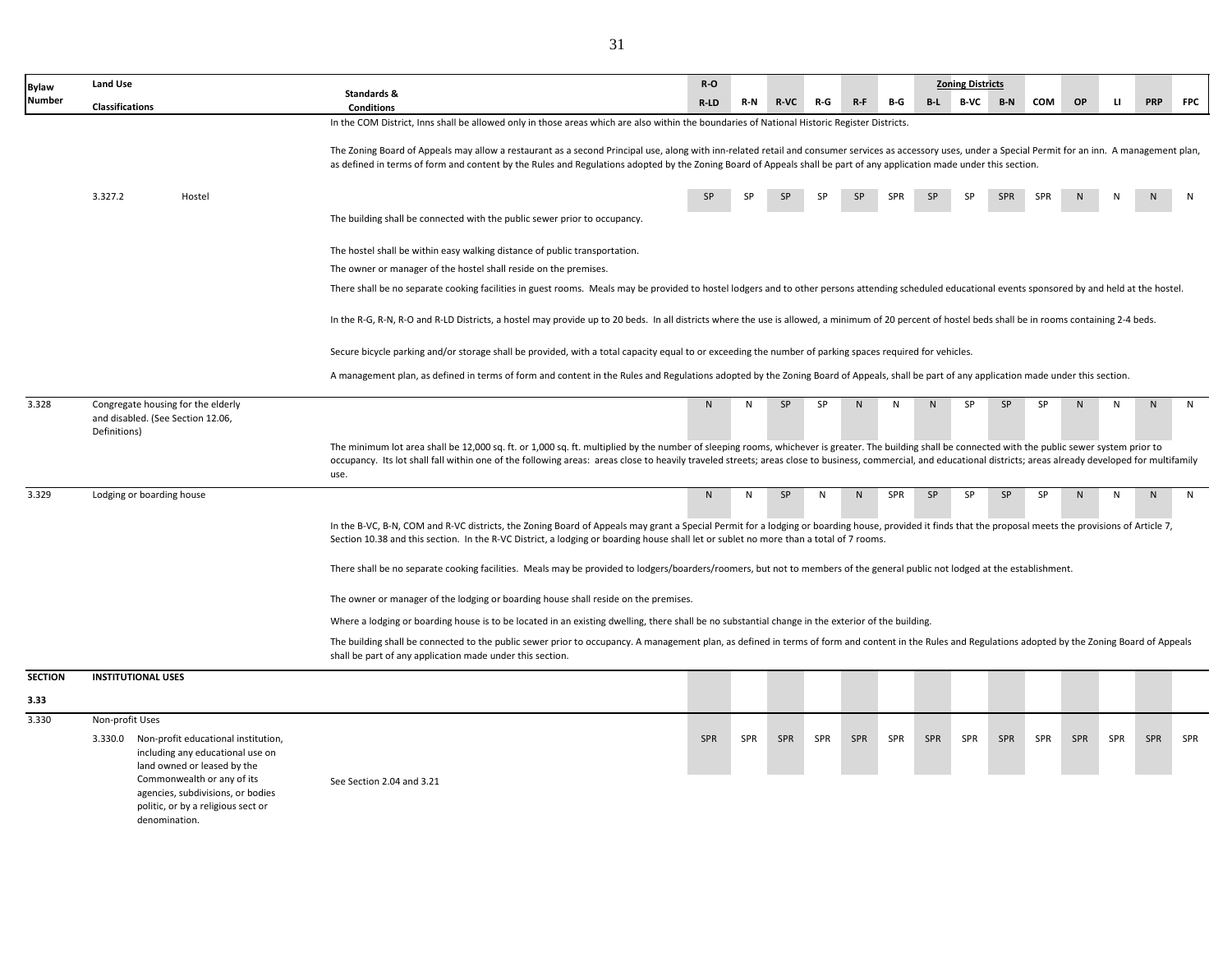| <b>Bylaw</b>  | Land Use                                                                                                                                                         |                                                                                                                                                                                                                                                                                                                                                                                                                      | $R-O$     |           |            |       |              |     |              | <b>Zoning Districts</b> |              |              |              |              |              |              |
|---------------|------------------------------------------------------------------------------------------------------------------------------------------------------------------|----------------------------------------------------------------------------------------------------------------------------------------------------------------------------------------------------------------------------------------------------------------------------------------------------------------------------------------------------------------------------------------------------------------------|-----------|-----------|------------|-------|--------------|-----|--------------|-------------------------|--------------|--------------|--------------|--------------|--------------|--------------|
| <b>Number</b> | <b>Classifications</b>                                                                                                                                           | Standards &<br><b>Conditions</b>                                                                                                                                                                                                                                                                                                                                                                                     | R-LD      | $R-N$     | R-VC       | $R-G$ | $R-F$        | B-G | $B-L$        | B-VC                    | $B-N$        | COM          | OP           | $\mathbf{U}$ | <b>PRP</b>   | <b>FPC</b>   |
|               | 3.330.1 Non-profit human service<br>use.                                                                                                                         |                                                                                                                                                                                                                                                                                                                                                                                                                      | SP        | SP        | SP         | SP    | SP           | SPR | SPR          | SPR                     | SP           | SPR          | SPR          | SPR          | SP           | SP           |
|               |                                                                                                                                                                  | Uses under this section may include administrative offices and human service facilities providing services directly to members of the community on or from the premises, including facilities used as staging<br>areas for off-site service delivery and facilities reasonably necessary for the safe, secure, and appropriate operation of the use.                                                                 |           |           |            |       |              |     |              |                         |              |              |              |              |              |              |
|               |                                                                                                                                                                  | A use under this section may offer a wide range of services on or from the premises, including but not limited to, counseling and therapy, training for employment and other life skills, distribution of food<br>and clothing, provision of meals, and/or restrooms/shower facilities.                                                                                                                              |           |           |            |       |              |     |              |                         |              |              |              |              |              |              |
|               |                                                                                                                                                                  | Other uses, such as retail sales, health services, personal care services, or similar uses, may be permitted, but shall be operated in a manner and during such limited hours as to render them clearly<br>accessory and incidental to the principal non-profit human service use.                                                                                                                                   |           |           |            |       |              |     |              |                         |              |              |              |              |              |              |
|               |                                                                                                                                                                  | Non-profit human service uses involving overnight shelter or other residential activity shall be regulated under Section 3.336.1.                                                                                                                                                                                                                                                                                    |           |           |            |       |              |     |              |                         |              |              |              |              |              |              |
| 3.331         | Kindergarten, day nursery or other<br>agency for the day care of children.                                                                                       |                                                                                                                                                                                                                                                                                                                                                                                                                      | SPR       | SPR       | SPR        | SPR   | SPR          | SPR | SPR          | SPR                     | SPR          | SPR          | SPR          | SPR          | SPR          | SPR          |
| 3.332         | For-profit trade, professional, or<br>other educational institution.                                                                                             |                                                                                                                                                                                                                                                                                                                                                                                                                      | ${\sf N}$ | ${\sf N}$ | ${\sf SP}$ | SP    | ${\sf N}$    | SPR | SPR          | SPR                     | SPR          | SPR          | ${\sf N}$    | ${\sf N}$    | SPR          | N            |
| 3.333         | Church or other place of worship,<br>parish house, rectory, or convent.                                                                                          |                                                                                                                                                                                                                                                                                                                                                                                                                      | SPR       | SPR       | SPR        | SPR   | SPR          | SPR | SPR          | SPR                     | SPR          | SPR          | SPR          | SPR          | SPR          | SPR          |
| 3.334         | Not for profit library or museum.                                                                                                                                |                                                                                                                                                                                                                                                                                                                                                                                                                      | SPR       | SPR       | SPR        | SPR   | SPR          | SPR | SPR          | SPR                     | SPR          | SPR          | SPR          | SPR          | SPR          | SPR          |
| 3.335         | Public park, playground or other<br>public recreation facility.                                                                                                  |                                                                                                                                                                                                                                                                                                                                                                                                                      | SPR       | SPR       | SPR        | SPR   | SPR          | SPR | SPR          | SPR                     | SPR          | SPR          | SPR          | SPR          | SPR          | SPR          |
| 3.336         | Medical or residential institutions.                                                                                                                             |                                                                                                                                                                                                                                                                                                                                                                                                                      |           |           |            |       |              |     |              |                         |              |              |              |              |              |              |
|               | 3.336.0 For-profit hospital,<br>sanitarium, nursing, rest or<br>convalescent home, living<br>care community, or other<br>medical or residential<br>facility.     |                                                                                                                                                                                                                                                                                                                                                                                                                      | SP        | SP        | SP         | SP    | $\mathsf{N}$ | SP  | SP           | SP                      | SP           | N            | SP           | N            | N            | N            |
|               | 3.336.1 Philanthropic or charitable<br>medical or residential<br>facility.                                                                                       |                                                                                                                                                                                                                                                                                                                                                                                                                      | SPR       | SPR       | SPR        | SPR   | SPR          | SPR | SPR          | SPR                     | SPR          | SPR          | SPR          | SPR          | SPR          | SPR          |
| 3.337         | Cemetery                                                                                                                                                         |                                                                                                                                                                                                                                                                                                                                                                                                                      | SP        | SP        | ${\sf N}$  | N     | ${\sf N}$    | N   | $\mathsf{N}$ | N                       | $\mathsf{N}$ | N            | ${\sf N}$    | $\mathsf{N}$ | ${\sf N}$    | N            |
| 3.338         | Private lodge or club                                                                                                                                            |                                                                                                                                                                                                                                                                                                                                                                                                                      | SP        | SP        | SP         | SP    | SP           | SPR | SPR          | SPR                     | SP           | $\mathsf{N}$ | $\mathsf{N}$ | N            | $\mathsf{N}$ | $\mathsf{N}$ |
|               |                                                                                                                                                                  | A club, civic, social, professional or fraternal organization that is non-profit and is operated for members or employees only, where the chief activity is one not customarily conducted as a gainful business.<br>The organization shall be incorporated for service or charitable purposes under the regulations of the Commonwealth or other applicable authorities, and shall permit long-standing memberships. |           |           |            |       |              |     |              |                         |              |              |              |              |              |              |
|               |                                                                                                                                                                  | In the B-N District, if alcohol is served as part of any function conducted or permitted by the organization, the establishment shall be closed by 9:00 p.m.; otherwise, the establishment shall be closed by<br>11:30 p.m.                                                                                                                                                                                          |           |           |            |       |              |     |              |                         |              |              |              |              |              |              |
| 3.339         | Service building or other non-<br>academic facility related to the<br>operation of Amherst College,<br>Hampshire College, or the University<br>of Massachusetts. |                                                                                                                                                                                                                                                                                                                                                                                                                      | SPR       | SPR       | SPR        | SPR   | <b>SPR</b>   | SPR | SPR          | SPR                     | SPR          | SPR          | SPR          | SPR          | <b>SPR</b>   | SPR          |

Owned or managed by a College or University, but located outside of any Educational District.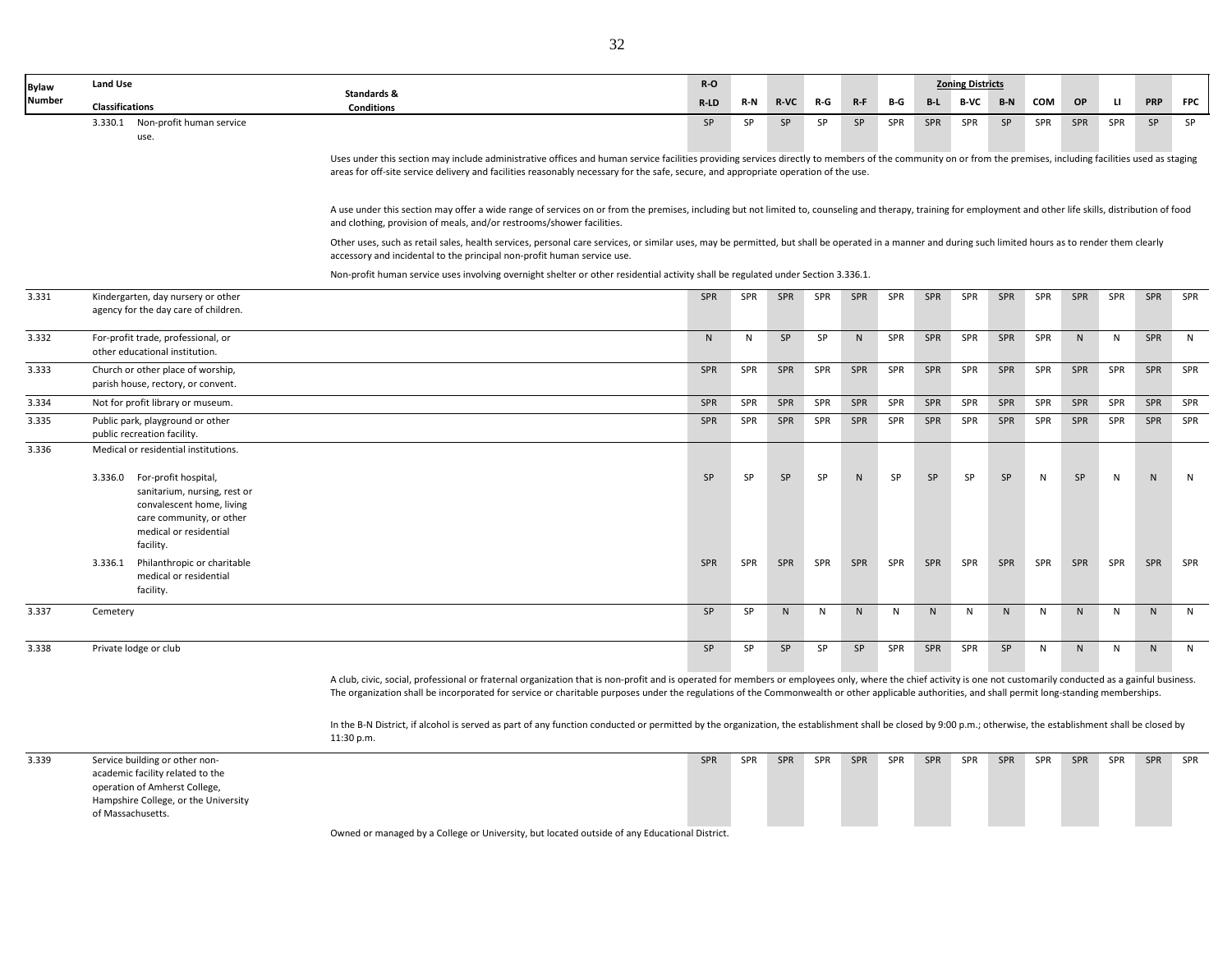| Bylaw          | <b>Land Use</b>                                                                                                               |                                                                                                                                                                                                                                                                                                                                                                                                                                                                                                                                                                                                                                                                                                                                                                                                                                                                                                                                                                                                                                                                                                                                                                            |                                                                                                                                                                                                                                                                                                                                                                                                                                                                                 | $R-O$     |           |             |           |           |            |            | <b>Zoning Districts</b> |           |            |           |              |            |            |
|----------------|-------------------------------------------------------------------------------------------------------------------------------|----------------------------------------------------------------------------------------------------------------------------------------------------------------------------------------------------------------------------------------------------------------------------------------------------------------------------------------------------------------------------------------------------------------------------------------------------------------------------------------------------------------------------------------------------------------------------------------------------------------------------------------------------------------------------------------------------------------------------------------------------------------------------------------------------------------------------------------------------------------------------------------------------------------------------------------------------------------------------------------------------------------------------------------------------------------------------------------------------------------------------------------------------------------------------|---------------------------------------------------------------------------------------------------------------------------------------------------------------------------------------------------------------------------------------------------------------------------------------------------------------------------------------------------------------------------------------------------------------------------------------------------------------------------------|-----------|-----------|-------------|-----------|-----------|------------|------------|-------------------------|-----------|------------|-----------|--------------|------------|------------|
| Number         | Classifications                                                                                                               | Standards &<br><b>Conditions</b>                                                                                                                                                                                                                                                                                                                                                                                                                                                                                                                                                                                                                                                                                                                                                                                                                                                                                                                                                                                                                                                                                                                                           |                                                                                                                                                                                                                                                                                                                                                                                                                                                                                 | R-LD      | R-N       | <b>R-VC</b> | R-G       | $R-F$     | B-G        | B-L        | <b>B-VC</b>             | $B-N$     | COM        | OP        | $\mathbf{U}$ | <b>PRP</b> | <b>FPC</b> |
| <b>SECTION</b> | <b>GOVERNMENTAL &amp; PUBLIC SERVICE</b>                                                                                      |                                                                                                                                                                                                                                                                                                                                                                                                                                                                                                                                                                                                                                                                                                                                                                                                                                                                                                                                                                                                                                                                                                                                                                            |                                                                                                                                                                                                                                                                                                                                                                                                                                                                                 |           |           |             |           |           |            |            |                         |           |            |           |              |            |            |
| 3.34           |                                                                                                                               |                                                                                                                                                                                                                                                                                                                                                                                                                                                                                                                                                                                                                                                                                                                                                                                                                                                                                                                                                                                                                                                                                                                                                                            |                                                                                                                                                                                                                                                                                                                                                                                                                                                                                 |           |           |             |           |           |            |            |                         |           |            |           |              |            |            |
| 3.340          | <b>Utility Uses</b><br>3.340.0 Transformer station or<br>other energy facility or use.                                        |                                                                                                                                                                                                                                                                                                                                                                                                                                                                                                                                                                                                                                                                                                                                                                                                                                                                                                                                                                                                                                                                                                                                                                            |                                                                                                                                                                                                                                                                                                                                                                                                                                                                                 | <b>SP</b> | SP        | <b>SP</b>   | <b>SP</b> | SP        | <b>SP</b>  | <b>SP</b>  | <b>SP</b>               | <b>SP</b> | <b>SPR</b> | SP        | SPR          | <b>SP</b>  | SP         |
|                |                                                                                                                               |                                                                                                                                                                                                                                                                                                                                                                                                                                                                                                                                                                                                                                                                                                                                                                                                                                                                                                                                                                                                                                                                                                                                                                            | Excluding any office, storage, or repair use unless otherwise allowed by the regulations of the district.                                                                                                                                                                                                                                                                                                                                                                       |           |           |             |           |           |            |            |                         |           |            |           |              |            |            |
|                | 3.340.1 Telephone exchange, radio<br>or TV station, broadcasting<br>facility, recording studio or<br>other communication use. |                                                                                                                                                                                                                                                                                                                                                                                                                                                                                                                                                                                                                                                                                                                                                                                                                                                                                                                                                                                                                                                                                                                                                                            | Excluding any office, storage, or repair use unless otherwise allowed by the regulations of the district.                                                                                                                                                                                                                                                                                                                                                                       | SP        | <b>SP</b> | SP          | <b>SP</b> | SP        | <b>SPR</b> | <b>SPR</b> | SPR                     | SP        | SPR        | <b>SP</b> | SP           | <b>SP</b>  | SP         |
|                | 3.340.2<br>Wireless communications<br>facility or other similar<br>communications use.                                        |                                                                                                                                                                                                                                                                                                                                                                                                                                                                                                                                                                                                                                                                                                                                                                                                                                                                                                                                                                                                                                                                                                                                                                            |                                                                                                                                                                                                                                                                                                                                                                                                                                                                                 | SP        | SP        | <b>SP</b>   | <b>SP</b> | <b>SP</b> | SP         | <b>SP</b>  | SP                      | <b>SP</b> | SΡ         | <b>SP</b> | SP           | <b>SP</b>  | <b>SP</b>  |
|                |                                                                                                                               | The following standards and conditions shall apply to commercial and public wireless communication uses and facilities:<br>1<br>Setback & Height. Towers, antenna, antenna support structures and other vertical elements of wireless communication facilities located in a residential district or upon a property<br>abutting a residential use shall be set back from the nearest residential lot line a distance at least equal to their height. In all districts, the height of wireless communications towers<br>shall not exceed 125 feet above the ground. In non-residential districts, the Permit Granting Authority may allow a lesser setback or greater height if such modification provides<br>adequate safety, promotes co-location or improves design, and will not significantly impact the character and appearance of the neighborhood. In making a request for a lesser setback,<br>the manufacturer or qualified licensed designer shall certify that the tower is designed to collapse upon itself in the event of failure. The Permit Granting Authority may also allow lesser<br>setbacks necessary to allow for the use of an existing structure. |                                                                                                                                                                                                                                                                                                                                                                                                                                                                                 |           |           |             |           |           |            |            |                         |           |            |           |              |            |            |
|                |                                                                                                                               | $\overline{2}$                                                                                                                                                                                                                                                                                                                                                                                                                                                                                                                                                                                                                                                                                                                                                                                                                                                                                                                                                                                                                                                                                                                                                             | Design provisions for such facilities shall include, but are not limited to:                                                                                                                                                                                                                                                                                                                                                                                                    |           |           |             |           |           |            |            |                         |           |            |           |              |            |            |
|                |                                                                                                                               |                                                                                                                                                                                                                                                                                                                                                                                                                                                                                                                                                                                                                                                                                                                                                                                                                                                                                                                                                                                                                                                                                                                                                                            | No new tower shall be used which involves a lattice construction, requires three (3) or more legs and/or requires guy wire supports.<br>а.                                                                                                                                                                                                                                                                                                                                      |           |           |             |           |           |            |            |                         |           |            |           |              |            |            |
|                |                                                                                                                               |                                                                                                                                                                                                                                                                                                                                                                                                                                                                                                                                                                                                                                                                                                                                                                                                                                                                                                                                                                                                                                                                                                                                                                            | No tower or other facility structure shall contain any signs or other devices for the purpose of advertisement.<br>b.                                                                                                                                                                                                                                                                                                                                                           |           |           |             |           |           |            |            |                         |           |            |           |              |            |            |
|                |                                                                                                                               |                                                                                                                                                                                                                                                                                                                                                                                                                                                                                                                                                                                                                                                                                                                                                                                                                                                                                                                                                                                                                                                                                                                                                                            | The visible portions of support facilities and structures such as vaults, equipment buildings or enclosures and utilities shall be constructed out of and/or finished with non-<br>c.<br>reflective materials.                                                                                                                                                                                                                                                                  |           |           |             |           |           |            |            |                         |           |            |           |              |            |            |
|                |                                                                                                                               |                                                                                                                                                                                                                                                                                                                                                                                                                                                                                                                                                                                                                                                                                                                                                                                                                                                                                                                                                                                                                                                                                                                                                                            | d.<br>All towers, antenna, antenna support structures and similar facilities shall be of neutral colors that are harmonious with, and blend with, the natural features, buildings and<br>structures in the surroundings; provided, however, that such facilities located on the exterior of a building shall be of colors that match and/or blend with those of the building.                                                                                                   |           |           |             |           |           |            |            |                         |           |            |           |              |            |            |
|                |                                                                                                                               |                                                                                                                                                                                                                                                                                                                                                                                                                                                                                                                                                                                                                                                                                                                                                                                                                                                                                                                                                                                                                                                                                                                                                                            | All building-mounted facilities shall be designed and located so as to appear to be an integral part of the existing architecture of the building.<br>e.                                                                                                                                                                                                                                                                                                                        |           |           |             |           |           |            |            |                         |           |            |           |              |            |            |
|                |                                                                                                                               |                                                                                                                                                                                                                                                                                                                                                                                                                                                                                                                                                                                                                                                                                                                                                                                                                                                                                                                                                                                                                                                                                                                                                                            | f.<br>All electronic and other related equipment and appurtenances necessary for the operation of any wireless communication facility shall, whenever possible, be located within a<br>lawfully pre-existing structure or completely below grade. When a new structure is required to house such equipment, the siting, design and materials of said structure shall be<br>harmonious with, and blend with, the natural features, buildings and structures in the surroundings. |           |           |             |           |           |            |            |                         |           |            |           |              |            |            |
|                |                                                                                                                               |                                                                                                                                                                                                                                                                                                                                                                                                                                                                                                                                                                                                                                                                                                                                                                                                                                                                                                                                                                                                                                                                                                                                                                            | All satellite dishes shall be of mesh construction, unless technical evidence is submitted demonstrating that this requirement is infeasible. Microwave dishes are exempted from<br>g.<br>this provision.                                                                                                                                                                                                                                                                       |           |           |             |           |           |            |            |                         |           |            |           |              |            |            |
|                |                                                                                                                               | All wireless communication facilities shall be protected against unauthorized climbing or other access by the public.<br>h.                                                                                                                                                                                                                                                                                                                                                                                                                                                                                                                                                                                                                                                                                                                                                                                                                                                                                                                                                                                                                                                |                                                                                                                                                                                                                                                                                                                                                                                                                                                                                 |           |           |             |           |           |            |            |                         |           |            |           |              |            |            |
|                |                                                                                                                               |                                                                                                                                                                                                                                                                                                                                                                                                                                                                                                                                                                                                                                                                                                                                                                                                                                                                                                                                                                                                                                                                                                                                                                            | Whenever feasible, design and siting of towers shall avoid the need for application of Federal Aviation Administration (FAA) lighting and painting requirements. Except as required<br>i.                                                                                                                                                                                                                                                                                       |           |           |             |           |           |            |            |                         |           |            |           |              |            |            |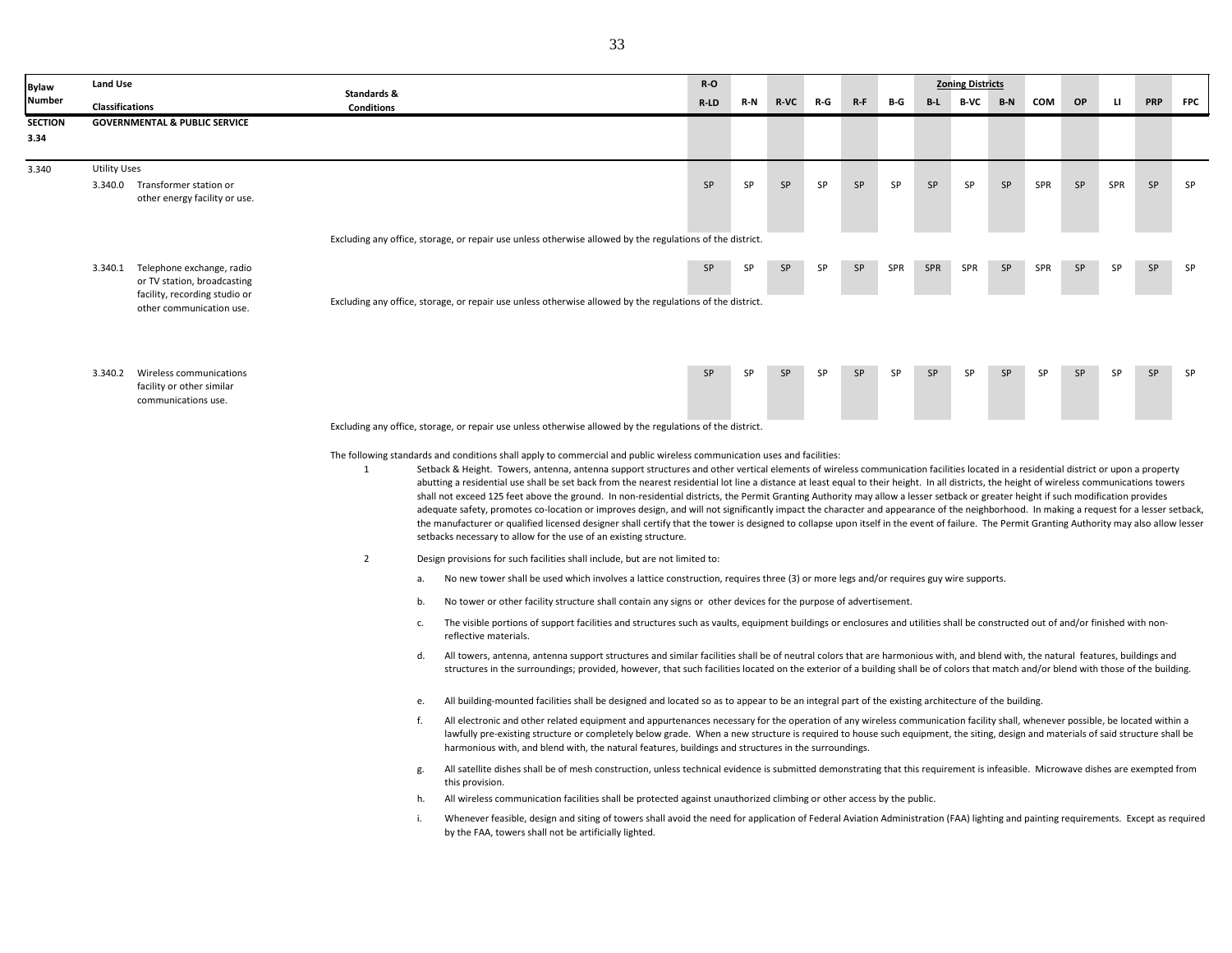| <b>Bylaw</b> | Land Use               |                   |    |                                                                                                                                                                                                                                                                                                                                                                                                                                                                                                                                                                                                                                                                                                                                                                                                                                                                                                                                                                                                                                                                                                                                                                                                                               | R-O     |     |        |     |       |     | <b>Zoning Districts</b> |       |     |    |   |            |            |
|--------------|------------------------|-------------------|----|-------------------------------------------------------------------------------------------------------------------------------------------------------------------------------------------------------------------------------------------------------------------------------------------------------------------------------------------------------------------------------------------------------------------------------------------------------------------------------------------------------------------------------------------------------------------------------------------------------------------------------------------------------------------------------------------------------------------------------------------------------------------------------------------------------------------------------------------------------------------------------------------------------------------------------------------------------------------------------------------------------------------------------------------------------------------------------------------------------------------------------------------------------------------------------------------------------------------------------|---------|-----|--------|-----|-------|-----|-------------------------|-------|-----|----|---|------------|------------|
| Number       |                        | Standards &       |    |                                                                                                                                                                                                                                                                                                                                                                                                                                                                                                                                                                                                                                                                                                                                                                                                                                                                                                                                                                                                                                                                                                                                                                                                                               | $R$ -LD | R-N | $R-VC$ | R-G | $R-F$ | B-G | B-L B-VC                | $B-N$ | COM | OP | u | <b>PRP</b> | <b>FPC</b> |
|              | <b>Classifications</b> | <b>Conditions</b> |    | Applicants shall submit eight (8) view lines shown in a one (1) mile radius from the site, beginning at true North and continuing clockwise at forty-five (45) degree intervals. Said<br>view lines shall, to the extent feasible, be taken from existing vantage points commonly used by the public, such as public ways, buildings or facilities. The submittal shall include<br>unaltered photographs taken from eye level (5 feet above grade) which show the existing condition of these view lines, as well as accurate scale perspective elevation drawings,<br>computer-altered photographs or other accurate representations showing said view lines with the facility in place.                                                                                                                                                                                                                                                                                                                                                                                                                                                                                                                                     |         |     |        |     |       |     |                         |       |     |    |   |            |            |
|              |                        |                   | k. | Landscape plans submitted with the application shall identify all existing vegetation, shall indicate which vegetation is to be retained on-site, and shall show all proposed new<br>vegetation and other landscape treatments.                                                                                                                                                                                                                                                                                                                                                                                                                                                                                                                                                                                                                                                                                                                                                                                                                                                                                                                                                                                               |         |     |        |     |       |     |                         |       |     |    |   |            |            |
|              |                        | 3                 |    | Co-location.                                                                                                                                                                                                                                                                                                                                                                                                                                                                                                                                                                                                                                                                                                                                                                                                                                                                                                                                                                                                                                                                                                                                                                                                                  |         |     |        |     |       |     |                         |       |     |    |   |            |            |
|              |                        |                   | a. | All new wireless communication facilities shall be co-located, to the maximum extent practicable and technologically feasible, with one or more existing wireless communication<br>facilities, towers, buildings or other structures whose height, location and characteristics meet the needs of the proposed facility.                                                                                                                                                                                                                                                                                                                                                                                                                                                                                                                                                                                                                                                                                                                                                                                                                                                                                                      |         |     |        |     |       |     |                         |       |     |    |   |            |            |
|              |                        |                   | b. | All new wireless communication towers or support structures shall be designed, to the maximum extent practicable and technologically feasible, for co-location of antennas and<br>other necessary facilities for at least three other wireless communication providers, shall offer space to all other providers at market rates, and shall provide for towers that can<br>be expanded upward. Any Special Permit granted for a new facility under this section may be conditioned upon the written agreement of the facility operator to allow the co-<br>location of other wireless communication providers on commercially reasonable terms.                                                                                                                                                                                                                                                                                                                                                                                                                                                                                                                                                                               |         |     |        |     |       |     |                         |       |     |    |   |            |            |
|              |                        |                   | c. | Any applicant proposing not to co-locate their facility or proposing to locate their facility in a residential district shall provide written evidence and documentation demonstrating<br>why it is not feasible for their facility to be co-located with existing facilities or sited in other, non-residential districts.                                                                                                                                                                                                                                                                                                                                                                                                                                                                                                                                                                                                                                                                                                                                                                                                                                                                                                   |         |     |        |     |       |     |                         |       |     |    |   |            |            |
|              |                        | 4                 |    | Frequencies. All telecommunications facilities shall be operated only at Federal Communications Commission (FCC) designated frequencies, power levels and standards, including FCC<br>Radio Frequency Emissions standards. The applicant shall provide certification demonstrating that the maximum allowable frequencies, power levels and standards will not be<br>exceeded. Certifications shall include technical specifications, a written explanation of those specifications, and, if necessary, field verification. The Permit Granting Authority may<br>condition any Special Permit granted under this section upon a periodic submittal of certification of compliance with said standards.                                                                                                                                                                                                                                                                                                                                                                                                                                                                                                                        |         |     |        |     |       |     |                         |       |     |    |   |            |            |
|              |                        | 5                 |    | Repair & Upkeep. All wireless communication facilities shall be maintained in good order and repair. Paint finishes shall be maintained and repaired when blemishes are visible from the<br>property line. The applicant shall provide an inspection schedule, and shall file copies of inspections with the Building Commissioner.                                                                                                                                                                                                                                                                                                                                                                                                                                                                                                                                                                                                                                                                                                                                                                                                                                                                                           |         |     |        |     |       |     |                         |       |     |    |   |            |            |
|              |                        | 6                 |    | License & Permits. The operator of every wireless communication facility shall submit to the Building Commissioner copies of all licenses and permits required by other agencies and<br>governments with jurisdiction over the design, construction, location and operation of said facility, and shall maintain such licenses and permits and provide evidence of renewal or<br>extension thereof when granted.                                                                                                                                                                                                                                                                                                                                                                                                                                                                                                                                                                                                                                                                                                                                                                                                              |         |     |        |     |       |     |                         |       |     |    |   |            |            |
|              |                        | $\overline{7}$    |    | Removal. All structures associated with a wireless communications use shall be removed within one (1) year of the cessation of said use. If applicable, an annual certification<br>demonstrating continued compliance with the standards of the Federal Communications Commission, Federal Aviation Administration and the American National Standards Institute,<br>including provisions for required maintenance, shall be filed with the Building Commissioner by the permit holder. Prior to the issuance of a building permit for a wireless<br>communications use, the applicant shall post and submit a bond or other financial surety acceptable to the Town in an amount sufficient to cover the cost of demolishing and/or<br>removing the facility in the event the Building Commissioner condemns the property or deems it to have been abandoned or vacant for more than one year. Said amount shall be<br>certified by an engineer, architect or other qualified professional registered to practice in the Commonwealth of Massachusetts. In the event the posted amount does not cover the cost<br>of demolition and/or removal, the Town may place a lien upon the property covering the difference in cost. |         |     |        |     |       |     |                         |       |     |    |   |            |            |
|              |                        | 8                 |    | Modifications. The Permit Granting Authority may modify any provision of these standards and conditions if it can be demonstrated that it is technically infeasible to meet said<br>standards or conditions, or that their effect is to prohibit the proposed use throughout the Town, or if such modification will promote use of existing buildings or structures, co-location<br>of wireless communications uses, improve safety or design, or otherwise promote the purposes of this bylaw.                                                                                                                                                                                                                                                                                                                                                                                                                                                                                                                                                                                                                                                                                                                               |         |     |        |     |       |     |                         |       |     |    |   |            |            |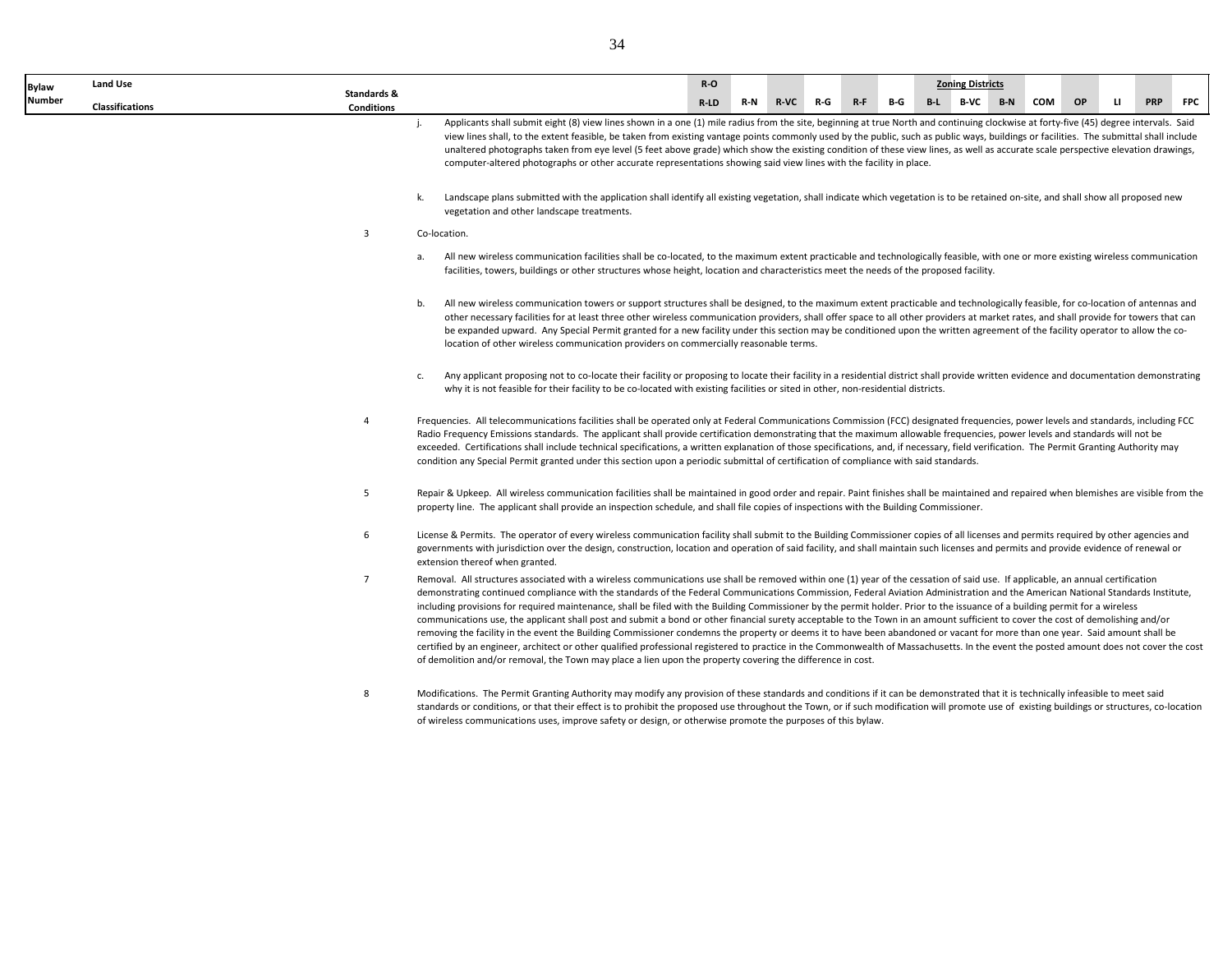| <b>Bylaw</b>  | <b>Land Use</b>                                                               |                                                                           |                                                                                                                                                                                                                                                                                                                                                                                                                                                                                                                                                                                                                                                                                                             | $R-O$      |            |              |              |         |           |             | <b>Zoning Districts</b> |     |     |              |              |             |            |
|---------------|-------------------------------------------------------------------------------|---------------------------------------------------------------------------|-------------------------------------------------------------------------------------------------------------------------------------------------------------------------------------------------------------------------------------------------------------------------------------------------------------------------------------------------------------------------------------------------------------------------------------------------------------------------------------------------------------------------------------------------------------------------------------------------------------------------------------------------------------------------------------------------------------|------------|------------|--------------|--------------|---------|-----------|-------------|-------------------------|-----|-----|--------------|--------------|-------------|------------|
| <b>Number</b> | <b>Classifications</b>                                                        |                                                                           | Standards &<br><b>Conditions</b>                                                                                                                                                                                                                                                                                                                                                                                                                                                                                                                                                                                                                                                                            | R-LD       | R-N        | <b>R-VC</b>  | R-G          | $R - F$ | B-G       | $B-L$       | B-VC                    | B-N | COM | <b>OP</b>    | $\mathbf{u}$ | <b>PRP</b>  | <b>FPC</b> |
|               |                                                                               | 3.340.3 Transportation Facility                                           |                                                                                                                                                                                                                                                                                                                                                                                                                                                                                                                                                                                                                                                                                                             |            |            |              |              |         |           |             |                         |     |     |              |              |             |            |
|               |                                                                               | 3.340.30 Railroad or bus depot or<br>other transportation<br>facility.    |                                                                                                                                                                                                                                                                                                                                                                                                                                                                                                                                                                                                                                                                                                             | SP         | SP         | SP           | SP           | SP      | SP        | SP          | SP                      | SP  | SPR | SP           | SP           | SP          | SP         |
|               |                                                                               |                                                                           | Excluding any office, storage, or repair use unless otherwise allowed by the regulations of the district                                                                                                                                                                                                                                                                                                                                                                                                                                                                                                                                                                                                    |            |            |              |              |         |           |             |                         |     |     |              |              |             |            |
|               |                                                                               | 3.340.31 Taxicab, limousine<br>service and similar uses.                  |                                                                                                                                                                                                                                                                                                                                                                                                                                                                                                                                                                                                                                                                                                             | N.         | N          | N            | N            | N.      | SPR       | SP          | <b>SPR</b>              | SP  | SPR | SP           | SP           | SP          | N          |
|               |                                                                               |                                                                           | The operation of a taxi or limousine (livery) service shall be considered a principal use regulated under this section of the Bylaw when any of the following conditions are met: 1) passengers are transported<br>from or delivered to the site, or; 2) three (3) or more vehicles are physically dispatched from or stored on-site, or; 3) any vehicle carries more than eight (8) passengers, or; 4) on-site activities include<br>ongoing associated vehicle maintenance and repairs.<br>The operation of taxicab or limousine service may be permitted as as a business use of home under the provisions of Section 5.012 when all of the following Conditions are met: 1) on-site activity is limited |            |            |              |              |         |           |             |                         |     |     |              |              |             |            |
|               |                                                                               |                                                                           | to dispatch and storage of no more than two (2) vehicles, 2) no vehicle used by the service is capable of carrying more than eight (8) passengers, 3) only occasional minor vehicle maintenance occurs on-site,<br>and 4) no passengers visit the premises.                                                                                                                                                                                                                                                                                                                                                                                                                                                 |            |            |              |              |         |           |             |                         |     |     |              |              |             |            |
|               |                                                                               |                                                                           | In the B-N District, if pick-up and drop-off from the site are permitted, the establishment shall be closed by 9:00 p.m. In that district, no more than three (3) vehicles associated with the use shall be kept on-<br>site at any time.                                                                                                                                                                                                                                                                                                                                                                                                                                                                   |            |            |              |              |         |           |             |                         |     |     |              |              |             |            |
| 3.341         | Airport or heliport                                                           |                                                                           |                                                                                                                                                                                                                                                                                                                                                                                                                                                                                                                                                                                                                                                                                                             | SP         | SP         | $\mathsf{N}$ | N            | N.      | <b>SP</b> | SP          | N                       | N   | SP  | N            | SP           | N.          | ${\sf N}$  |
| 3.342         | Governmental administration                                                   |                                                                           |                                                                                                                                                                                                                                                                                                                                                                                                                                                                                                                                                                                                                                                                                                             | (N)<br>SPR | (N)<br>SPR | SPR          | SPR          | SPR     | SPR       | SPR         | SPR                     | SPR | SPR | SPR          | SPR          | SPR         | N          |
|               | building; fire or police station.                                             |                                                                           |                                                                                                                                                                                                                                                                                                                                                                                                                                                                                                                                                                                                                                                                                                             |            |            |              |              |         |           |             |                         |     |     |              |              |             |            |
| 3.343         | supply use.                                                                   | Reservoir, pumping station buildings;<br>sewage treatment plant, or water |                                                                                                                                                                                                                                                                                                                                                                                                                                                                                                                                                                                                                                                                                                             | SPR        | SPR        | SPR          | SPR          | SPR     | SPR       | SPR         | SPR                     | SPR | SPR | SPR          | SPR          | SPR         | SP         |
| 3.344         | Other governmental use not<br>specifically listed herein.                     |                                                                           |                                                                                                                                                                                                                                                                                                                                                                                                                                                                                                                                                                                                                                                                                                             | SP         | SP         | <b>SP</b>    | SP           | SP      | SPR       | SPR         | SPR                     | SPR | SPR | SP           | SP           | SP          | SP         |
|               | <b>SERVICES</b>                                                               | SECTION 3.35 RETAIL BUSINESS AND CONSUMER                                 |                                                                                                                                                                                                                                                                                                                                                                                                                                                                                                                                                                                                                                                                                                             |            |            |              |              |         |           |             |                         |     |     |              |              |             |            |
| 3.350         | Retail Establishments                                                         |                                                                           |                                                                                                                                                                                                                                                                                                                                                                                                                                                                                                                                                                                                                                                                                                             |            |            |              |              |         |           |             |                         |     |     |              |              |             |            |
|               | 3.350.0                                                                       | Retail stores                                                             |                                                                                                                                                                                                                                                                                                                                                                                                                                                                                                                                                                                                                                                                                                             | ${\sf N}$  | N          | ${\sf N}$    | $\mathsf{N}$ | N       | SPR       | SPR         | SPR                     | SP  | SPR | $\mathsf{N}$ | ${\sf N}$    | ${\sf N}$   | ${\sf N}$  |
|               |                                                                               |                                                                           | Display & sales to be primarily conducted within the building.                                                                                                                                                                                                                                                                                                                                                                                                                                                                                                                                                                                                                                              |            |            |              |              |         |           |             |                         |     |     |              |              |             |            |
|               |                                                                               |                                                                           | In the B-N District, no more than four (4) employees shall be on-site at any time, walk-up facilities are permitted as an accessory use for food retail only, and the establishment shall be closed by 9:00 p.m.                                                                                                                                                                                                                                                                                                                                                                                                                                                                                            |            |            |              |              |         |           |             |                         |     |     |              |              |             |            |
|               | 3.350.1                                                                       | Convenience stores for<br>the sale of prepared and                        |                                                                                                                                                                                                                                                                                                                                                                                                                                                                                                                                                                                                                                                                                                             |            |            |              |              | N       | SPR       | SPR         | SPR                     | SP  | SPR | N            |              | $\mathbf N$ | N          |
|               |                                                                               | packaged food or<br>beverage.                                             | Display & sales to be primarily conducted within the building.                                                                                                                                                                                                                                                                                                                                                                                                                                                                                                                                                                                                                                              |            |            |              |              |         |           |             |                         |     |     |              |              |             |            |
|               |                                                                               |                                                                           | In the B-N District, no more than four (4) employees shall be on-site at any time, walk-up facilities are permitted as an accessory use for food retail only, and the establishment shall be closed by 9:00 p.m.                                                                                                                                                                                                                                                                                                                                                                                                                                                                                            |            |            |              |              |         |           |             |                         |     |     |              |              |             |            |
|               | 3.350.2                                                                       | Grocery, bakery, deli,<br>butcher shop, fish<br>market, caterer or        | Display & sales to be primarily conducted within the building.                                                                                                                                                                                                                                                                                                                                                                                                                                                                                                                                                                                                                                              |            |            |              |              | N       |           | SPR SPR SPR |                         | SPR | SPR |              |              |             | N          |
|               | similar establishment for<br>the production and sale<br>of food and beverage. |                                                                           | In the B-N District, no more than four (4) employees shall be on-site at any time, walk-up facilities are permitted as an accessory use for food retail only, and the establishment shall be closed by 9:00 p.m.                                                                                                                                                                                                                                                                                                                                                                                                                                                                                            |            |            |              |              |         |           |             |                         |     |     |              |              |             |            |
|               |                                                                               |                                                                           |                                                                                                                                                                                                                                                                                                                                                                                                                                                                                                                                                                                                                                                                                                             |            |            |              |              |         |           |             |                         |     |     |              |              |             |            |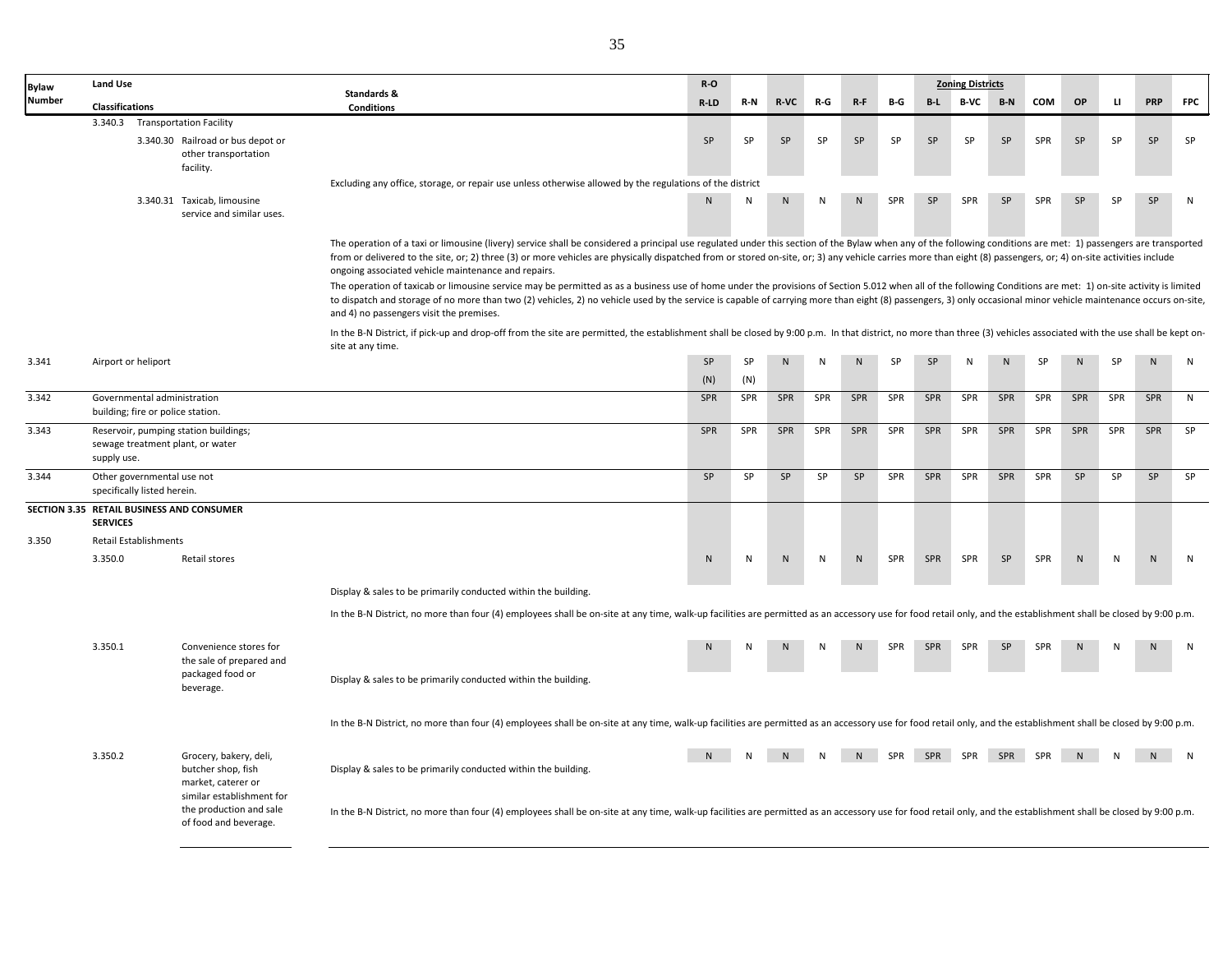| <b>Bylaw</b> | <b>Land Use</b>                                    |                                                                                                        |                                                                                                                                                                                                                                                                                                                                                                                                                                                                                                                                                                                                                                                                                                                                                                                                                                                      | R-O          |     |              |     |                |     |       | <b>Zoning Districts</b> |            |            |              |    |            |              |
|--------------|----------------------------------------------------|--------------------------------------------------------------------------------------------------------|------------------------------------------------------------------------------------------------------------------------------------------------------------------------------------------------------------------------------------------------------------------------------------------------------------------------------------------------------------------------------------------------------------------------------------------------------------------------------------------------------------------------------------------------------------------------------------------------------------------------------------------------------------------------------------------------------------------------------------------------------------------------------------------------------------------------------------------------------|--------------|-----|--------------|-----|----------------|-----|-------|-------------------------|------------|------------|--------------|----|------------|--------------|
| Number       | <b>Classifications</b>                             |                                                                                                        | Standards &<br><b>Conditions</b>                                                                                                                                                                                                                                                                                                                                                                                                                                                                                                                                                                                                                                                                                                                                                                                                                     | $R-LD$       | R-N | $R-VC$       | R-G | $R-F$          | B-G | $B-L$ | <b>B-VC</b>             | $B-N$      | <b>COM</b> | OP           | u. | <b>PRP</b> | <b>FPC</b>   |
| 3.351        | Personal care establishments.                      |                                                                                                        |                                                                                                                                                                                                                                                                                                                                                                                                                                                                                                                                                                                                                                                                                                                                                                                                                                                      |              |     |              |     |                |     |       |                         |            |            |              |    |            |              |
|              | 3.351.0                                            | Barber or beauty shop,<br>hair salon, tanning salon<br>or similar place for<br>personal care services. |                                                                                                                                                                                                                                                                                                                                                                                                                                                                                                                                                                                                                                                                                                                                                                                                                                                      | $\mathsf{N}$ | N   | $\mathsf{N}$ | N   | $\mathsf{N}$   | SPR | SPR   | SPR                     | SPR        | SPR        | $\mathsf{N}$ | N  | N          | $\mathsf{N}$ |
|              |                                                    |                                                                                                        | In the B-N District, no more than four (4) employees shall be on-site at any time, and the establishment shall be closed by 9:00 p.m.                                                                                                                                                                                                                                                                                                                                                                                                                                                                                                                                                                                                                                                                                                                |              |     |              |     |                |     |       |                         |            |            |              |    |            |              |
|              | 3.351.1                                            | Laundry or dry-cleaning                                                                                |                                                                                                                                                                                                                                                                                                                                                                                                                                                                                                                                                                                                                                                                                                                                                                                                                                                      | N            | N   | N            |     | N <sub>1</sub> | SPR | SPR   | SPR                     | SPR        | SPR        | N            |    |            | N            |
|              |                                                    | shop, or self-service dry-<br>cleaning or laundry.                                                     | In the B-N District, no more than four (4) employees shall be on-site at any time, and the establishment shall be closed by 9:00 p.m. No dry-cleaning shop where the cleaning is conducted on the premises<br>may be operated in the B-N District.                                                                                                                                                                                                                                                                                                                                                                                                                                                                                                                                                                                                   |              |     |              |     |                |     |       |                         |            |            |              |    |            |              |
|              | 3.351.2                                            | Tailor, garment maker,                                                                                 |                                                                                                                                                                                                                                                                                                                                                                                                                                                                                                                                                                                                                                                                                                                                                                                                                                                      | N            |     |              |     | N              | SPR | SPR   | SPR                     | <b>SPR</b> | SPR        |              |    |            |              |
|              |                                                    | milliner, cobbler, or<br>other shop for the repair                                                     | In the B-N District, no more than four (4) employees shall be on-site at any time, and the establishment shall be closed by 9:00 p.m.                                                                                                                                                                                                                                                                                                                                                                                                                                                                                                                                                                                                                                                                                                                |              |     |              |     |                |     |       |                         |            |            |              |    |            |              |
|              |                                                    | or manufacture and sale<br>of clothing or footwear.                                                    |                                                                                                                                                                                                                                                                                                                                                                                                                                                                                                                                                                                                                                                                                                                                                                                                                                                      |              |     |              |     |                |     |       |                         |            |            |              |    |            |              |
| 3.352        | Food & Drink Establishments                        |                                                                                                        |                                                                                                                                                                                                                                                                                                                                                                                                                                                                                                                                                                                                                                                                                                                                                                                                                                                      |              |     |              |     |                |     |       |                         |            |            |              |    |            |              |
|              | 3.352.0 Class I                                    | Restaurant, café,<br>lunchroom, cafeteria or<br>similar place.                                         |                                                                                                                                                                                                                                                                                                                                                                                                                                                                                                                                                                                                                                                                                                                                                                                                                                                      | N            |     |              |     | N              | SPR | SPR   | SPR                     | SPR        | SPR        | N            | N  | N          | N            |
|              |                                                    |                                                                                                        | For serving food or beverage to persons inside the building, where either: a) no alcohol is served and the establishment is not open after 11:30 p.m., or; b) alcohol is served, the establishment is not open<br>after 11:30 p.m., and any outside wall of that portion of the building occupied by the establishment is located more than 150 feet from any residential dwelling in a Residence district. A management plan,<br>as defined in terms of form and content by the permit granting board or authority, shall be included as an integral part of any application made under this section. The management plan shall address<br>patrons gathered outdoors on the property, including those awaiting entry. Any service of food or beverages outside the building shall be to persons seated at tables for the purpose of outdoor dining. |              |     |              |     |                |     |       |                         |            |            |              |    |            |              |
|              |                                                    |                                                                                                        | In the B-N District, for a Class I restaurant there shall be no more than a total of 30 seats, both indoor and outdoor. Service of alcohol shall cease at 9:00 p.m., and any outside wall of a building occupied by<br>the establishment shall be located more than 100 feet from any residential dwelling in a Residence district. Walk-up facilities may be permitted as an accessory use in concert with outdoor dining on the<br>premises.                                                                                                                                                                                                                                                                                                                                                                                                       |              |     |              |     |                |     |       |                         |            |            |              |    |            |              |
|              | 3.352.1 Class II                                   | Restaurant or<br>bar                                                                                   |                                                                                                                                                                                                                                                                                                                                                                                                                                                                                                                                                                                                                                                                                                                                                                                                                                                      |              |     |              |     |                |     |       |                         |            |            |              |    |            | N            |
|              |                                                    |                                                                                                        | For serving food or beverage to persons inside the building, where: a) the establishment is open after 11:30 p.m. whether alcohol is served or not, or; b) regardless of hours of operation, where alcohol is<br>served and any outside wall of that portion of the building occupied by the establishment is located 150 feet or less from any residential dwelling in a Residence district. A management plan, as defined in<br>terms of form and content by the permit granting board or authority, shall be included as an integral part of any application made under this section. The management plan shall address patrons gathered<br>outdoors on the property, including those awaiting entry. Any service of food or beverages outside the building shall be to persons seated at tables for the purpose of outdoor dining.               |              |     |              |     |                |     |       |                         |            |            |              |    |            |              |
|              | 3.352.2 Class III                                  | Drive-up<br>restaurant                                                                                 |                                                                                                                                                                                                                                                                                                                                                                                                                                                                                                                                                                                                                                                                                                                                                                                                                                                      |              |     |              |     |                |     |       |                         |            |            |              |    |            |              |
|              |                                                    |                                                                                                        | For serving food or beverages outside the building via a drive-up window or other similar method to persons remaining in their vehicles.                                                                                                                                                                                                                                                                                                                                                                                                                                                                                                                                                                                                                                                                                                             |              |     |              |     |                |     |       |                         |            |            |              |    |            |              |
| 3.353        | Theater, motion picture house,<br>or assembly use. | bowling alley, dance hall, arcade or<br>other indoor commercial amusement                              | In the Office Park District to be permitted only if determined to be compatible with the intent of said district and the uses allowable therein; and further that in such district no more than 20% of the area<br>shall be directly related to land uses included in this section, nor shall more than 20% of the net useable floor area allowable in such an area be so used. An arcade is defined as: premises or portions of<br>premises where a party maintains for commercial purpose six or more automatic amusement devices for public or membership use. An automatic amusement device shall mean any game, amusement or<br>test of skill including, but not limited to: pinball machines, football tables, pool tables, electronic games or similar mechanical or electronic devices.                                                      | N            | N   | N            | N   | N              | SP  | SP    | <b>SP</b>               | N          | SP         | SP           | N  | N          | ${\sf N}$    |
|              |                                                    |                                                                                                        |                                                                                                                                                                                                                                                                                                                                                                                                                                                                                                                                                                                                                                                                                                                                                                                                                                                      |              |     |              |     |                |     |       |                         |            |            |              |    |            |              |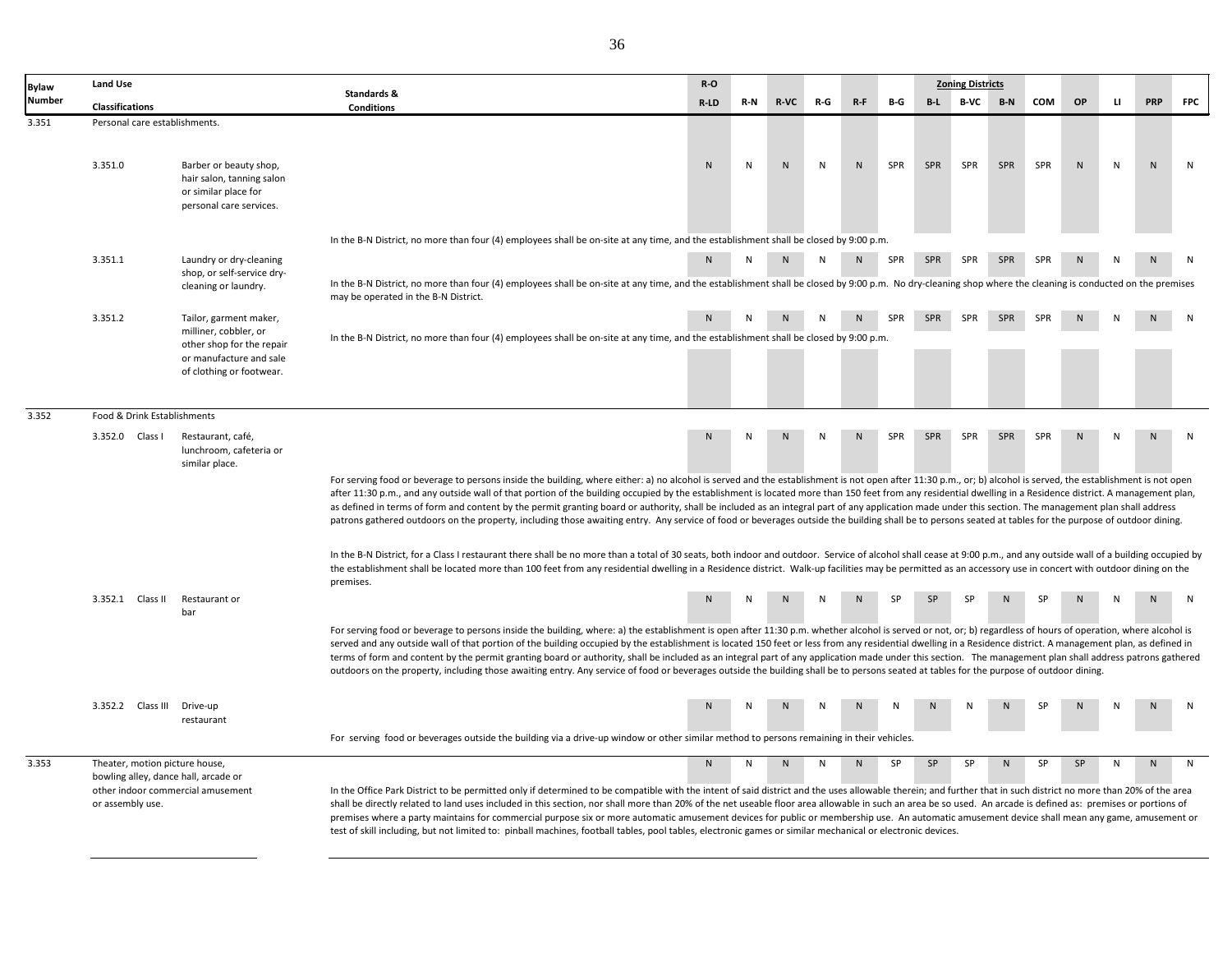| <b>Bylaw</b> | <b>Land Use</b>                                                                                                        |                                                                                                                                                                                                                              |                                                                                                                                                                                                                                                                                                                                                                                                                                                                                                                                                                                                                                                                                                                                                                                                          | R-O          |     |              |           |                |           |           | <b>Zoning Districts</b> |            |            |           |           |     |              |
|--------------|------------------------------------------------------------------------------------------------------------------------|------------------------------------------------------------------------------------------------------------------------------------------------------------------------------------------------------------------------------|----------------------------------------------------------------------------------------------------------------------------------------------------------------------------------------------------------------------------------------------------------------------------------------------------------------------------------------------------------------------------------------------------------------------------------------------------------------------------------------------------------------------------------------------------------------------------------------------------------------------------------------------------------------------------------------------------------------------------------------------------------------------------------------------------------|--------------|-----|--------------|-----------|----------------|-----------|-----------|-------------------------|------------|------------|-----------|-----------|-----|--------------|
| Number       | <b>Classifications</b>                                                                                                 |                                                                                                                                                                                                                              | Standards &<br><b>Conditions</b>                                                                                                                                                                                                                                                                                                                                                                                                                                                                                                                                                                                                                                                                                                                                                                         | $R-LD$       | R-N | <b>R-VC</b>  | R-G       | $R-F$          | B-G       | $B-L$     | B-VC                    | $B-N$      | <b>COM</b> | OP        | IJ.       | PRP | <b>FPC</b>   |
| 3.354        | Funeral establishments                                                                                                 |                                                                                                                                                                                                                              |                                                                                                                                                                                                                                                                                                                                                                                                                                                                                                                                                                                                                                                                                                                                                                                                          | N            | N   | <b>SP</b>    | <b>SP</b> | N <sub>1</sub> | SPR       | <b>SP</b> | <b>SP</b>               | SP         | SPR        | N         | N         | N   | N            |
| 3.355        | Studios & repair shops                                                                                                 |                                                                                                                                                                                                                              |                                                                                                                                                                                                                                                                                                                                                                                                                                                                                                                                                                                                                                                                                                                                                                                                          |              |     |              |           |                |           |           |                         |            |            |           |           |     |              |
|              |                                                                                                                        | 3.355.0 Photographer's studio                                                                                                                                                                                                |                                                                                                                                                                                                                                                                                                                                                                                                                                                                                                                                                                                                                                                                                                                                                                                                          | $\mathsf{N}$ | N   | $\mathsf{N}$ | N         | N              | SPR       | SPR       | SPR                     | SPR        | SPR        | N         | N         | N   | N            |
|              | 3.355.1                                                                                                                | Repair shop for household<br>appliances, radio and<br>television sets, or office<br>equipment.                                                                                                                               |                                                                                                                                                                                                                                                                                                                                                                                                                                                                                                                                                                                                                                                                                                                                                                                                          | N            | N   | $\mathsf{N}$ | N         | ${\sf N}$      | SPR       | SPR       | SPR                     | SPR        | SPR        | ${\sf N}$ | ${\sf N}$ | N   | $\mathsf{N}$ |
| 3.356        | blacksmith, builder, carpenter,<br>caterer, electrician, lawnmower<br>roofer or other member of a<br>recognized trade. | Shop of a bicycle mechanic, printer,<br>mechanic, mason, painter, plumber,                                                                                                                                                   | All work and storage to be conducted within a building.                                                                                                                                                                                                                                                                                                                                                                                                                                                                                                                                                                                                                                                                                                                                                  | N            | N   | N            | N         | N              | <b>SP</b> | SP        | <b>SP</b>               | <b>SPR</b> | SPR        | N         | N         | N   | N            |
|              |                                                                                                                        |                                                                                                                                                                                                                              | All trades shop operations shall undertake all reasonable measures to prevent noise, vibration, dust, fumes or odors from creating a disturbance or nuisance beyond the limits of the establishment. No<br>operations shall be allowed which are hazardous by reason of potential fire, explosion, radiation or similar hazard.                                                                                                                                                                                                                                                                                                                                                                                                                                                                          |              |     |              |           |                |           |           |                         |            |            |           |           |     |              |
|              |                                                                                                                        |                                                                                                                                                                                                                              | In the B-N District, there shall be no more than four (4) employees on-site at any given time. No operations shall be allowed prior to 7:00 a.m. or after 7:00 p.m.                                                                                                                                                                                                                                                                                                                                                                                                                                                                                                                                                                                                                                      |              |     |              |           |                |           |           |                         |            |            |           |           |     |              |
| 3.357        |                                                                                                                        | Veterinary establishment, kennel, or                                                                                                                                                                                         |                                                                                                                                                                                                                                                                                                                                                                                                                                                                                                                                                                                                                                                                                                                                                                                                          | SP           | N   | N            | N         | N              | N         | SP        | N                       | SP         | SPR        | N         | N         | N   | N            |
|              |                                                                                                                        | place for the boarding of animals.                                                                                                                                                                                           |                                                                                                                                                                                                                                                                                                                                                                                                                                                                                                                                                                                                                                                                                                                                                                                                          |              | (N) |              |           |                |           |           |                         |            |            |           |           |     |              |
|              |                                                                                                                        |                                                                                                                                                                                                                              | In the B-N District, a veterinary clinic may be operated under the provisions of this section, but no kennel or overnight boarding of animals shall be permitted. There shall be no more than four (4)<br>employees on-site at any given time, and the establishment shall be closed by 7:00 p.m.                                                                                                                                                                                                                                                                                                                                                                                                                                                                                                        |              |     |              |           |                |           |           |                         |            |            |           |           |     |              |
| 3.358        | Office Uses                                                                                                            |                                                                                                                                                                                                                              |                                                                                                                                                                                                                                                                                                                                                                                                                                                                                                                                                                                                                                                                                                                                                                                                          |              |     |              |           |                |           |           |                         |            |            |           |           |     |              |
|              | 3.358.0                                                                                                                | Bank, loan agency, real<br>estate, insurance or<br>other business or<br>professional office<br>providing services to the<br>public in person on the<br>premises.                                                             | In the B-N District, no drive-through facilities shall be permitted. There shall be no more than six (6) employees on-site at any given time, and the establishment shall be closed by 7:00 p.m.                                                                                                                                                                                                                                                                                                                                                                                                                                                                                                                                                                                                         | ${\sf N}$    |     | N            | N         | N              | SPR       | SPR       | SPR                     | SP         | SPR        | SPR       | N         | N   | N            |
|              | 3.358.1                                                                                                                | Technical or professional<br>office such as architect,<br>engineer, lawyer,<br>financial services, or<br>similar office providing<br>services predominantly<br>by appointment to the<br>public in person on the<br>premises. | For the purposes of this section, the public shall be defined as including all persons acting as customers or clients receiving services. "Predominantly by appointment" shall mean that a majority of<br>customers or clients who are provided services in person on the premises during any extended period of operation (monthly, quarterly, or annually) shall do so through prior appointment. Exceptions shall<br>be discretionary follow-up visits by customers or clients with regard to services already provided, visits by affiliated professionals or consultants, salespersons, service contractors (delivery, maintenance,<br>etc.), and the like. Office uses under this section shall advertise their on-premises services as being available to the general public only by appointment. | ${\sf N}$    | N   | SP           | N         | N              | SPR       | SPR       | SPR                     | SPR        | SPR        | SPR       | SP        | SPR | N            |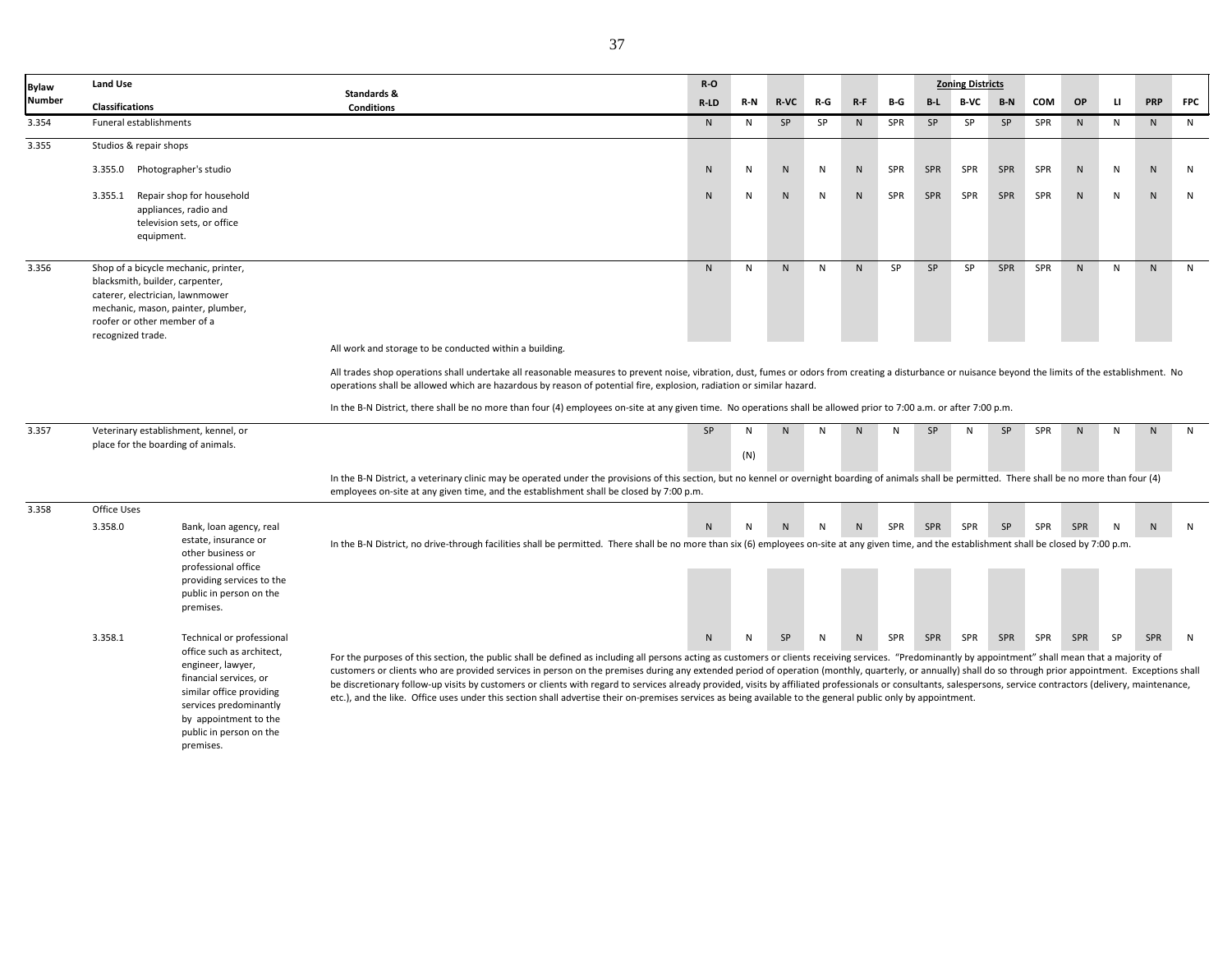| Bylaw  | <b>Land Use</b>              |                                                                                     | Standards &                      |                                                                                                                                                                                                                                                                                                                                                                                                                                                                                                                                                                                                                                                                                                                                                                                       | $R-O$        |     |      |     |                |     |       | <b>Zoning Districts</b> |       |            |            |              |             |            |
|--------|------------------------------|-------------------------------------------------------------------------------------|----------------------------------|---------------------------------------------------------------------------------------------------------------------------------------------------------------------------------------------------------------------------------------------------------------------------------------------------------------------------------------------------------------------------------------------------------------------------------------------------------------------------------------------------------------------------------------------------------------------------------------------------------------------------------------------------------------------------------------------------------------------------------------------------------------------------------------|--------------|-----|------|-----|----------------|-----|-------|-------------------------|-------|------------|------------|--------------|-------------|------------|
| Number | <b>Classifications</b>       |                                                                                     | <b>Conditions</b>                |                                                                                                                                                                                                                                                                                                                                                                                                                                                                                                                                                                                                                                                                                                                                                                                       | R-LD         | R-N | R-VC | R-G | $R-F$          | B-G | $B-L$ | B-VC                    | $B-N$ | <b>COM</b> | OP         | u.           | <b>PRP</b>  | <b>FPC</b> |
|        | 3.358.2                      | Administrative business<br>office or similar business                               |                                  |                                                                                                                                                                                                                                                                                                                                                                                                                                                                                                                                                                                                                                                                                                                                                                                       | N.           | N   | SP   | N   | N              | SPR | SPR   | SPR                     | SPR   | SPR        | SPR        | SPR          | SPR         | N          |
|        |                              | or professional office not<br>providing services to the<br>general public in person |                                  | For the purposes of these sections, the public shall be defined as including all persons acting as customers or clients. Exceptions shall be affiliated professionals or consultants, salespersons, service<br>contractors (delivery, maintenance, etc.), and the like. No office use under this section shall advertise its services as being available to customers and clients on the premises. Services shall be advertised as<br>being available exclusively by telephone, mail, on-line, or other remote means.                                                                                                                                                                                                                                                                 |              |     |      |     |                |     |       |                         |       |            |            |              |             |            |
|        |                              | on the premises.                                                                    |                                  | [For Sections 3.358.1 and 3.358.2, inclusive]                                                                                                                                                                                                                                                                                                                                                                                                                                                                                                                                                                                                                                                                                                                                         |              |     |      |     |                |     |       |                         |       |            |            |              |             |            |
|        |                              |                                                                                     |                                  | In the B-N District, there shall be no more than six (6) employees on-site at any given time, and the establishment shall be closed by 7:00 p.m.                                                                                                                                                                                                                                                                                                                                                                                                                                                                                                                                                                                                                                      |              |     |      |     |                |     |       |                         |       |            |            |              |             |            |
|        |                              |                                                                                     |                                  | In the PRP District, uses under these sections shall be located on parcels served by town water and sewer. Notwithstanding the provisions of footnote f., of Table 3, Dimensional Regulations, when a use<br>under these sections is located on a property adjoining a residential district, a minimum 50-foot uninterrupted vegetated buffer shall be established and maintained between buildings associated with uses<br>under this section and the nearest residential property boundaries. When the Special Permit Granting Authority or Permit Granting Board determine that an increased buffer is warranted and the subject<br>property and site layout allow, a vegetated buffer of up to 100 feet in width may be required. Said buffer may include any drives or roadways. |              |     |      |     |                |     |       |                         |       |            |            |              |             |            |
|        |                              |                                                                                     |                                  | In the R-VC District, the Zoning Board of Appeals may grant a Special Permit for an office use under Sections 3.358.1 or 3.358.2 providing it finds that, in addition to meeting the provisions of Article 7 and<br>Section 10.38, the proposed office use meets the following conditions:                                                                                                                                                                                                                                                                                                                                                                                                                                                                                            |              |     |      |     |                |     |       |                         |       |            |            |              |             |            |
|        |                              |                                                                                     | 1.                               | Is located on the ground floor only, and occupies no more than 50 percent of the gross floor area of the structure, exclusive of storage space.                                                                                                                                                                                                                                                                                                                                                                                                                                                                                                                                                                                                                                       |              |     |      |     |                |     |       |                         |       |            |            |              |             |            |
|        |                              |                                                                                     | 2.                               | Shall be allowed only as a second Principal use, where the first Principal use is a residential use.                                                                                                                                                                                                                                                                                                                                                                                                                                                                                                                                                                                                                                                                                  |              |     |      |     |                |     |       |                         |       |            |            |              |             |            |
|        |                              |                                                                                     | 3.                               | Shares a property line with or is adjacent to another property with a similar use permitted under this section or a property in the B-L, B-VC or COM districts.                                                                                                                                                                                                                                                                                                                                                                                                                                                                                                                                                                                                                       |              |     |      |     |                |     |       |                         |       |            |            |              |             |            |
|        |                              |                                                                                     | 4.                               | Employs no more than 3 persons (for a Section 3.358.1 office) or 5 persons (Section 3.358.2) who work on -site, other than residents of the property.                                                                                                                                                                                                                                                                                                                                                                                                                                                                                                                                                                                                                                 |              |     |      |     |                |     |       |                         |       |            |            |              |             |            |
|        |                              |                                                                                     | 5.                               | Where located in an existing dwelling, the residential character of the structure and site shall be maintained.                                                                                                                                                                                                                                                                                                                                                                                                                                                                                                                                                                                                                                                                       |              |     |      |     |                |     |       |                         |       |            |            |              |             |            |
| 3.359  | Medical or dental laboratory |                                                                                     |                                  |                                                                                                                                                                                                                                                                                                                                                                                                                                                                                                                                                                                                                                                                                                                                                                                       | N.           | N   | N    | N   | N              | SPR | SPR   | SPR                     | SP    | SPR        | SPR        | SPR          | SPR<br>(SP) | N          |
|        |                              |                                                                                     |                                  | In the B-N District, there shall be no more than six (6) employees on-site at any given time, and the establishment shall be closed by 7:00 p.m.                                                                                                                                                                                                                                                                                                                                                                                                                                                                                                                                                                                                                                      |              |     |      |     |                |     |       |                         |       |            |            |              |             |            |
| 3.360  | <b>Medical Uses</b>          |                                                                                     |                                  |                                                                                                                                                                                                                                                                                                                                                                                                                                                                                                                                                                                                                                                                                                                                                                                       |              |     |      |     |                |     |       |                         |       |            |            |              |             |            |
|        | 3.360.0                      | Medical office                                                                      |                                  |                                                                                                                                                                                                                                                                                                                                                                                                                                                                                                                                                                                                                                                                                                                                                                                       | $\mathsf{N}$ | N   | SP   | N   | N              | SPR | SPR   | SPR                     | SP    | SPR        | SPR        | $\mathsf{N}$ | SP          | N          |
|        |                              |                                                                                     |                                  | See definition under Article 12. In the R-VC District, a medical office shall be permitted only under a Special Permit as part of a mixed use under Section 3.325, and is not otherwise permitted.                                                                                                                                                                                                                                                                                                                                                                                                                                                                                                                                                                                    |              |     |      |     |                |     |       |                         |       |            |            |              |             |            |
|        |                              |                                                                                     |                                  | In the B-N District, there shall be no more than six (6) employees on-site at any given time, and the establishment shall be closed by 7:00 p.m.                                                                                                                                                                                                                                                                                                                                                                                                                                                                                                                                                                                                                                      |              |     |      |     |                |     |       |                         |       |            |            |              |             |            |
|        | 3.360.1                      | Medical group<br>practice                                                           |                                  |                                                                                                                                                                                                                                                                                                                                                                                                                                                                                                                                                                                                                                                                                                                                                                                       | N            |     |      | N   | N <sub>1</sub> | SPR | SPR   | SPR                     | SP    | SPR        | SPR        |              |             | N          |
|        |                              |                                                                                     |                                  | See definition under Article 12. In the B-N District, there shall be no more than eight (8) employees on-site at any given time, and the establishment shall be closed by 7:00 p.m.                                                                                                                                                                                                                                                                                                                                                                                                                                                                                                                                                                                                   |              |     |      |     |                |     |       |                         |       |            |            |              |             |            |
|        | 3.360.2                      | Medical center                                                                      |                                  |                                                                                                                                                                                                                                                                                                                                                                                                                                                                                                                                                                                                                                                                                                                                                                                       |              |     |      |     |                | SPR | SPR   | SPR                     |       | SPR        | <b>SPR</b> |              |             | N          |
|        |                              |                                                                                     | See definition under Article 12. |                                                                                                                                                                                                                                                                                                                                                                                                                                                                                                                                                                                                                                                                                                                                                                                       |              |     |      |     |                |     |       |                         |       |            |            |              |             |            |
|        | 3.360.3                      | Clinic or emergency care<br>facility                                                |                                  |                                                                                                                                                                                                                                                                                                                                                                                                                                                                                                                                                                                                                                                                                                                                                                                       |              |     |      |     |                | SPR | SPR   | SPR                     |       | <b>SPR</b> | SPR        |              |             | N          |
|        |                              |                                                                                     |                                  | An outpatient public health clinic as defined under Article 12                                                                                                                                                                                                                                                                                                                                                                                                                                                                                                                                                                                                                                                                                                                        |              |     |      |     |                |     |       |                         |       |            |            |              |             |            |

utpatient public health clinic as defined under Article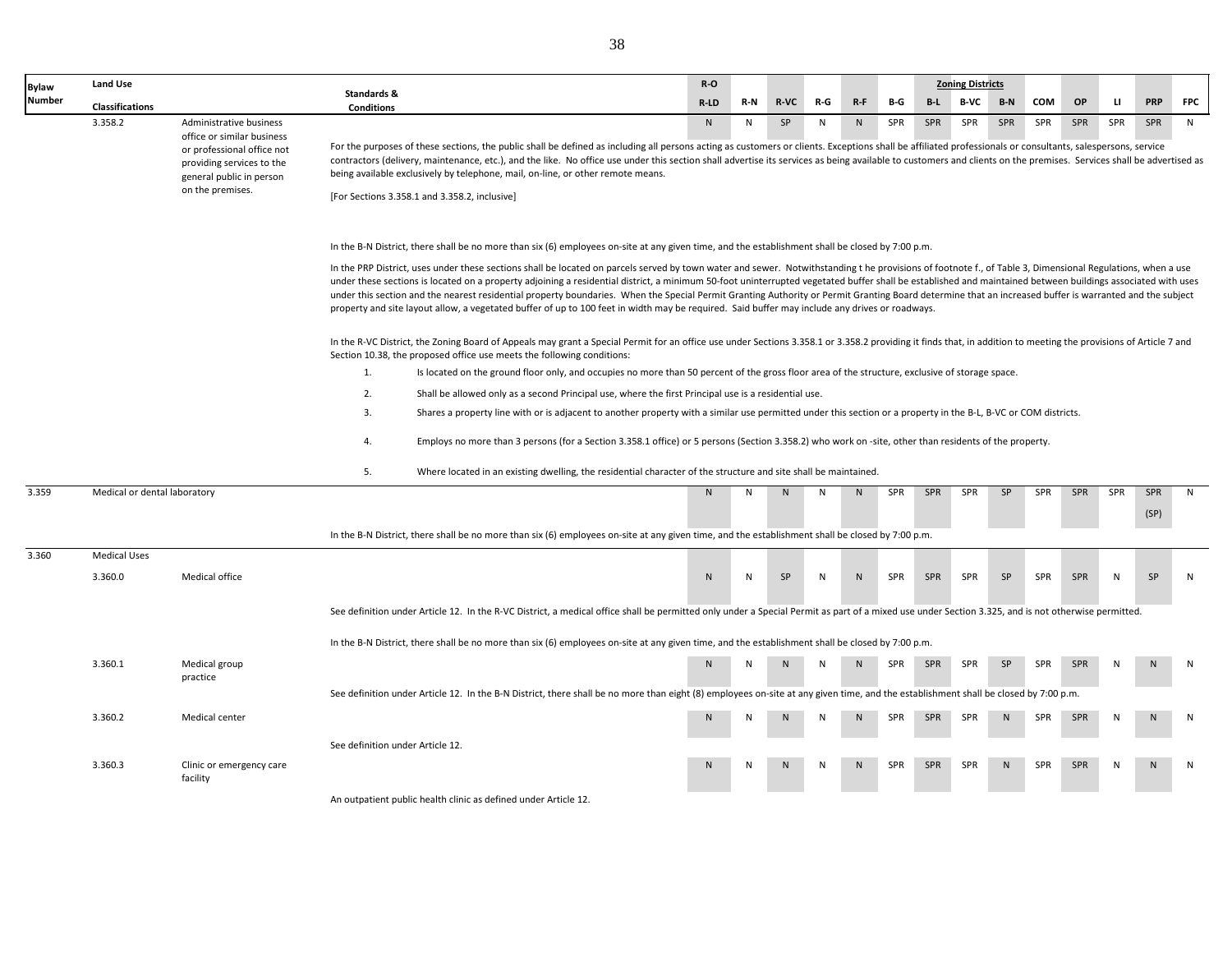| <b>Bylaw</b>  | <b>Land Use</b>                                                                                                                                                |                                                                                           |                                                                                                                                                                                                                                                                                                               | $R-O$        |     |              |     |              |           |                 | <b>Zoning Districts</b> |           |           |           |     |            |            |
|---------------|----------------------------------------------------------------------------------------------------------------------------------------------------------------|-------------------------------------------------------------------------------------------|---------------------------------------------------------------------------------------------------------------------------------------------------------------------------------------------------------------------------------------------------------------------------------------------------------------|--------------|-----|--------------|-----|--------------|-----------|-----------------|-------------------------|-----------|-----------|-----------|-----|------------|------------|
| <b>Number</b> | <b>Classifications</b>                                                                                                                                         |                                                                                           | Standards &<br><b>Conditions</b>                                                                                                                                                                                                                                                                              | R-LD         | R-N | R-VC         | R-G | $R-F$        | B-G       | B-L             | <b>B-VC</b>             | $B-N$     | COM       | OP        | п   | <b>PRP</b> | <b>FPC</b> |
| 3.361         | Auction gallery for exhibition, sale by<br>auction, so-called "tag sales" and so-<br>called "flea markets".                                                    |                                                                                           |                                                                                                                                                                                                                                                                                                               | N            | N   | $\mathsf{N}$ | N   | $\mathsf{N}$ | N         | SPR             | N                       | ${\sf N}$ | SPR       | N         | SPR | ${\sf N}$  | N          |
| 3.362         | Shop of a potter, ceramist, sculptor,<br>silversmith, jeweler, lapidary, weaver,<br>including tanning or processing),<br>candlemaker, or similar craftsperson. | clockmaker, musical instrument maker, wood<br>carver, graphic artist, leather worker (not | All work and storage to be conducted within a building.                                                                                                                                                                                                                                                       | ${\sf N}$    | N   | N            | N   | N            | SPR       | SPR             | SPR                     | SPR       | SPR       | N         | N   | ${\sf N}$  | N          |
| 3.363         | Marijuana Uses                                                                                                                                                 |                                                                                           |                                                                                                                                                                                                                                                                                                               |              |     |              |     |              |           |                 |                         |           |           |           |     |            |            |
|               | 3.363.0                                                                                                                                                        | Medical Marijuana Treatment Center (MMTC)                                                 |                                                                                                                                                                                                                                                                                                               |              |     |              |     |              |           |                 |                         |           |           |           |     |            | N          |
|               |                                                                                                                                                                |                                                                                           | *Allowed only in those B-L disricts which co-occur with the R&D overlay district.                                                                                                                                                                                                                             |              |     |              |     |              |           |                 |                         |           |           |           |     |            |            |
|               |                                                                                                                                                                |                                                                                           | See definition under Article 12. Subject to the standards and conditions listed below.                                                                                                                                                                                                                        |              |     |              |     |              |           |                 |                         |           |           |           |     |            |            |
|               | 3.363.1                                                                                                                                                        | Off-Site Medical Marijuana Dispensary (OMMD)                                              |                                                                                                                                                                                                                                                                                                               | N            |     |              |     |              | SP        | SP              | SP                      |           | ςp        | <b>SP</b> |     |            | N          |
|               |                                                                                                                                                                |                                                                                           | See definitiion under Article 12. Subject to the standards and conditions listed below.                                                                                                                                                                                                                       |              |     |              |     |              |           |                 |                         |           |           |           |     |            |            |
|               | 3.363.2                                                                                                                                                        | Recreational Marijuana Retailer (RMR)                                                     |                                                                                                                                                                                                                                                                                                               | $\mathsf{N}$ | N   |              |     | N            | <b>SP</b> | <b>SP</b>       | ۲P                      |           |           |           |     | N          | N          |
|               |                                                                                                                                                                |                                                                                           | See definition under Article 12. Subject to the standards and conditions listed below.                                                                                                                                                                                                                        |              |     |              |     |              |           |                 |                         |           |           |           |     |            |            |
|               | 3.363.3                                                                                                                                                        | Craft Marijuana Cultivator Cooperative & Marijuana Cultivator                             |                                                                                                                                                                                                                                                                                                               | N            |     |              |     |              | <b>SP</b> | SP <sup>*</sup> | SP                      |           | <b>SP</b> | <b>SP</b> |     | N          | N          |
|               |                                                                                                                                                                |                                                                                           | *Allowed only in those B-L districts which co-occur with the R&D overlay district.                                                                                                                                                                                                                            |              |     |              |     |              |           |                 |                         |           |           |           |     |            |            |
|               |                                                                                                                                                                |                                                                                           | See definition under Article 12. Subject to the standards and conditions listed below.                                                                                                                                                                                                                        |              |     |              |     |              |           |                 |                         |           |           |           |     |            |            |
|               | 3.363.4                                                                                                                                                        | Independent Marijuana Testing Laboratory                                                  |                                                                                                                                                                                                                                                                                                               | N            | N   | SP           | N   | N            | SP        | SP<br>SPR*      | SP                      | SP        | SPR       | SPR       | SPR | SPR        | N          |
|               |                                                                                                                                                                |                                                                                           | *In those areas of the B-L district which coincide with the Research & Development (R&D) overlay district, Site Plan Review approval shall be required for uses regulated under this section. In all other areas<br>of the B-L District, a Special Permit shall be required from the Zoning Board of Appeals. |              |     |              |     |              |           |                 |                         |           |           |           |     |            |            |
|               |                                                                                                                                                                |                                                                                           | See definition under Article 12. Subject to the standards and conditions listed below.                                                                                                                                                                                                                        |              |     |              |     |              |           |                 |                         |           |           |           |     |            |            |
|               | 3.363.5                                                                                                                                                        | Marijuana Product Manufacturer & Marijuana Micro-business                                 |                                                                                                                                                                                                                                                                                                               | N            | N   | SP           | N   | N            | SP        | SP<br>SPR*      | SP                      | SP        | SPR       | SPR       | SPR | SPR        | N          |
|               |                                                                                                                                                                |                                                                                           | *In those areas of the B-L district which coincide with the Research & Development (R&D) overlay district, Site Plan Review approval shall be required for uses regulated under this section. In all other areas<br>of the B-L District, a Special Permit shall be required from the Zoning Board of Appeals. |              |     |              |     |              |           |                 |                         |           |           |           |     |            |            |
|               |                                                                                                                                                                |                                                                                           | See definition under Article 12. Subject to the standards and conditions listed below.                                                                                                                                                                                                                        |              |     |              |     |              |           |                 |                         |           |           |           |     |            |            |
|               | 3.363.6                                                                                                                                                        | Marijuana Transporter                                                                     |                                                                                                                                                                                                                                                                                                               | N            |     |              |     |              |           | <b>SP</b>       | SP                      |           | <b>SP</b> | <b>SP</b> | SP  | <b>SP</b>  | N          |
|               |                                                                                                                                                                |                                                                                           | See definition under Article 12. Subject to the standards and conditions listed below.                                                                                                                                                                                                                        |              |     |              |     |              |           |                 |                         |           |           |           |     |            |            |
|               | 3.363.7                                                                                                                                                        | Marijuana Research Facility                                                               |                                                                                                                                                                                                                                                                                                               | ${\sf N}$    | N   | SP           | N   | $\mathsf{N}$ | SP        | SP<br>SPR*      | <b>SP</b>               | SP        | SPR       | SPR       | SPR | SPR        | N          |
|               |                                                                                                                                                                |                                                                                           |                                                                                                                                                                                                                                                                                                               |              |     |              |     |              |           |                 |                         |           |           |           |     |            |            |

\*In those areas of the B-L district which coincide with the Research & Development (R&D) overlay district, Site Plan Review approval shall be required for uses regulated under this section. In all other areas of the B-L District, a Special Permit shall be required from the Zoning Board of Appeals.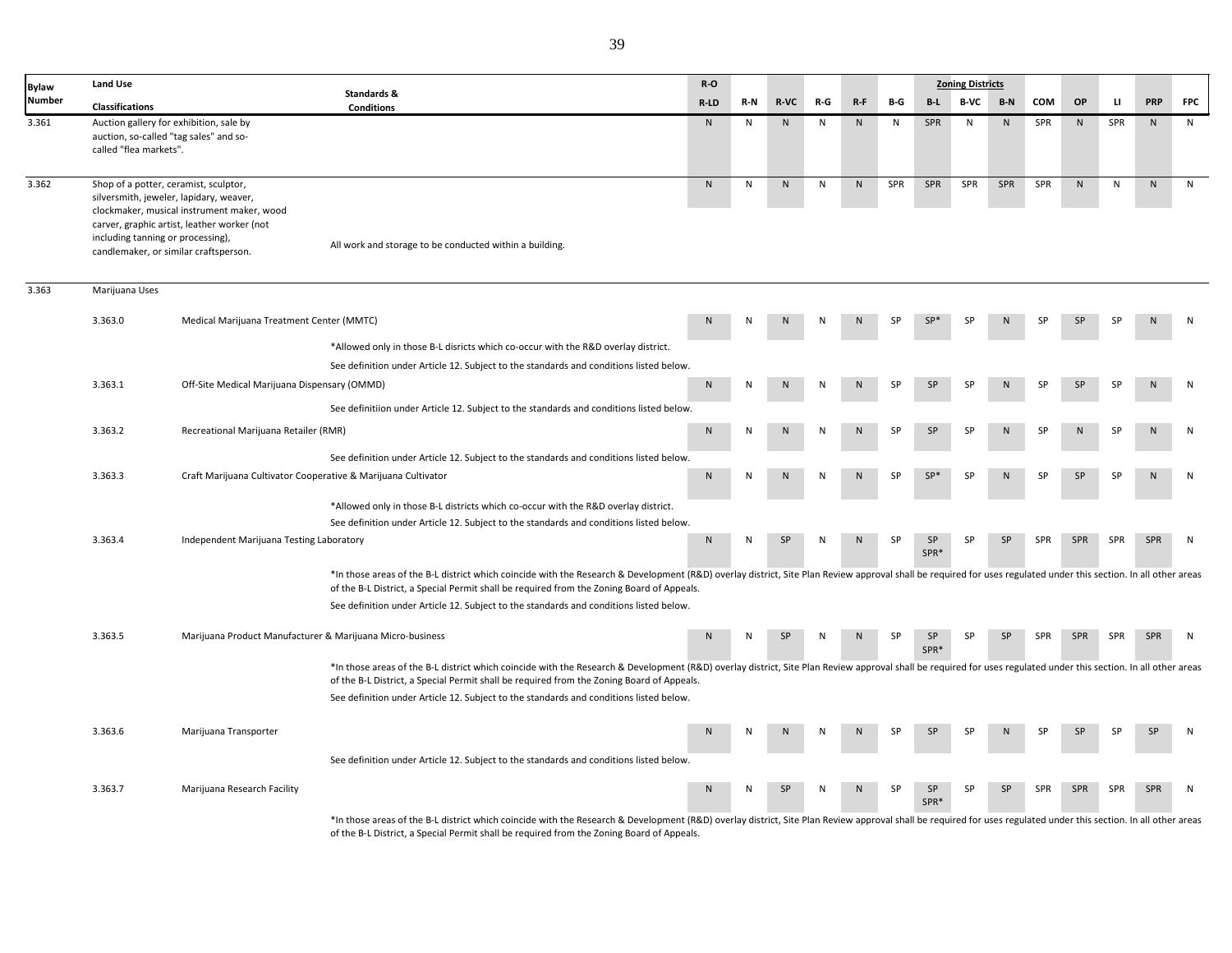| Bylaw  | <b>Land Use</b>        |                                                                                                           |                |                                                                              |                                                                                                                                                                                                                                                                    |  |                                                                                                                                                                                                                                                                                                                                                                                                                                                                                                                                                                                                                                                                                                                                                                                                                                                                                                                                                                                                                                                                                                                                                                                                                                                                                                                                                                                                                                                                                                                                                                                                                                                                                                                                                                                                                                                                                                                                                                                                                                                                                                                                                                                                                                                                                                                                                                                                                                                                                                                                                                                                                                                                                                                                                                                                                                                                                                                                                                                                                                                                                                                                                                                                                                                                                                                                                                                                                                                                                                            | $R-O$ |     |      |       |       |     |       | <b>Zoning Districts</b> |       |            |           |              |            |            |
|--------|------------------------|-----------------------------------------------------------------------------------------------------------|----------------|------------------------------------------------------------------------------|--------------------------------------------------------------------------------------------------------------------------------------------------------------------------------------------------------------------------------------------------------------------|--|------------------------------------------------------------------------------------------------------------------------------------------------------------------------------------------------------------------------------------------------------------------------------------------------------------------------------------------------------------------------------------------------------------------------------------------------------------------------------------------------------------------------------------------------------------------------------------------------------------------------------------------------------------------------------------------------------------------------------------------------------------------------------------------------------------------------------------------------------------------------------------------------------------------------------------------------------------------------------------------------------------------------------------------------------------------------------------------------------------------------------------------------------------------------------------------------------------------------------------------------------------------------------------------------------------------------------------------------------------------------------------------------------------------------------------------------------------------------------------------------------------------------------------------------------------------------------------------------------------------------------------------------------------------------------------------------------------------------------------------------------------------------------------------------------------------------------------------------------------------------------------------------------------------------------------------------------------------------------------------------------------------------------------------------------------------------------------------------------------------------------------------------------------------------------------------------------------------------------------------------------------------------------------------------------------------------------------------------------------------------------------------------------------------------------------------------------------------------------------------------------------------------------------------------------------------------------------------------------------------------------------------------------------------------------------------------------------------------------------------------------------------------------------------------------------------------------------------------------------------------------------------------------------------------------------------------------------------------------------------------------------------------------------------------------------------------------------------------------------------------------------------------------------------------------------------------------------------------------------------------------------------------------------------------------------------------------------------------------------------------------------------------------------------------------------------------------------------------------------------------------------|-------|-----|------|-------|-------|-----|-------|-------------------------|-------|------------|-----------|--------------|------------|------------|
| Number | <b>Classifications</b> |                                                                                                           |                | Standards &<br><b>Conditions</b>                                             |                                                                                                                                                                                                                                                                    |  |                                                                                                                                                                                                                                                                                                                                                                                                                                                                                                                                                                                                                                                                                                                                                                                                                                                                                                                                                                                                                                                                                                                                                                                                                                                                                                                                                                                                                                                                                                                                                                                                                                                                                                                                                                                                                                                                                                                                                                                                                                                                                                                                                                                                                                                                                                                                                                                                                                                                                                                                                                                                                                                                                                                                                                                                                                                                                                                                                                                                                                                                                                                                                                                                                                                                                                                                                                                                                                                                                                            | R-LD  | R-N | R-VC | $R-G$ | $R-F$ | B-G | $B-L$ | <b>B-VC</b>             | $B-N$ | <b>COM</b> | <b>OP</b> | $\mathbf{u}$ | <b>PRP</b> | <b>FPC</b> |
|        |                        |                                                                                                           |                |                                                                              |                                                                                                                                                                                                                                                                    |  | See definition under Article 12. Subject to the standards and conditions listed below.                                                                                                                                                                                                                                                                                                                                                                                                                                                                                                                                                                                                                                                                                                                                                                                                                                                                                                                                                                                                                                                                                                                                                                                                                                                                                                                                                                                                                                                                                                                                                                                                                                                                                                                                                                                                                                                                                                                                                                                                                                                                                                                                                                                                                                                                                                                                                                                                                                                                                                                                                                                                                                                                                                                                                                                                                                                                                                                                                                                                                                                                                                                                                                                                                                                                                                                                                                                                                     |       |     |      |       |       |     |       |                         |       |            |           |              |            |            |
|        | 3.363.8                | Marijuana Social Consumption Operation & Marijuana Social<br>Consumption Operator & Marijuana Social Club |                |                                                                              |                                                                                                                                                                                                                                                                    |  |                                                                                                                                                                                                                                                                                                                                                                                                                                                                                                                                                                                                                                                                                                                                                                                                                                                                                                                                                                                                                                                                                                                                                                                                                                                                                                                                                                                                                                                                                                                                                                                                                                                                                                                                                                                                                                                                                                                                                                                                                                                                                                                                                                                                                                                                                                                                                                                                                                                                                                                                                                                                                                                                                                                                                                                                                                                                                                                                                                                                                                                                                                                                                                                                                                                                                                                                                                                                                                                                                                            | N     |     |      |       |       |     |       |                         |       |            |           |              |            |            |
|        |                        |                                                                                                           |                |                                                                              |                                                                                                                                                                                                                                                                    |  | See definition under Article 12. Subject to the standards and conditions listed below.                                                                                                                                                                                                                                                                                                                                                                                                                                                                                                                                                                                                                                                                                                                                                                                                                                                                                                                                                                                                                                                                                                                                                                                                                                                                                                                                                                                                                                                                                                                                                                                                                                                                                                                                                                                                                                                                                                                                                                                                                                                                                                                                                                                                                                                                                                                                                                                                                                                                                                                                                                                                                                                                                                                                                                                                                                                                                                                                                                                                                                                                                                                                                                                                                                                                                                                                                                                                                     |       |     |      |       |       |     |       |                         |       |            |           |              |            |            |
|        | 3.363.9                | Marijuana Delivery-Only Retailer                                                                          |                |                                                                              |                                                                                                                                                                                                                                                                    |  |                                                                                                                                                                                                                                                                                                                                                                                                                                                                                                                                                                                                                                                                                                                                                                                                                                                                                                                                                                                                                                                                                                                                                                                                                                                                                                                                                                                                                                                                                                                                                                                                                                                                                                                                                                                                                                                                                                                                                                                                                                                                                                                                                                                                                                                                                                                                                                                                                                                                                                                                                                                                                                                                                                                                                                                                                                                                                                                                                                                                                                                                                                                                                                                                                                                                                                                                                                                                                                                                                                            | N.    |     |      |       |       |     |       |                         |       |            |           |              |            |            |
|        |                        |                                                                                                           |                |                                                                              |                                                                                                                                                                                                                                                                    |  |                                                                                                                                                                                                                                                                                                                                                                                                                                                                                                                                                                                                                                                                                                                                                                                                                                                                                                                                                                                                                                                                                                                                                                                                                                                                                                                                                                                                                                                                                                                                                                                                                                                                                                                                                                                                                                                                                                                                                                                                                                                                                                                                                                                                                                                                                                                                                                                                                                                                                                                                                                                                                                                                                                                                                                                                                                                                                                                                                                                                                                                                                                                                                                                                                                                                                                                                                                                                                                                                                                            |       |     |      |       |       |     |       |                         |       |            |           |              |            |            |
|        |                        |                                                                                                           |                |                                                                              |                                                                                                                                                                                                                                                                    |  | See definition under Article 12. Subject to the standards and conditions listed below.                                                                                                                                                                                                                                                                                                                                                                                                                                                                                                                                                                                                                                                                                                                                                                                                                                                                                                                                                                                                                                                                                                                                                                                                                                                                                                                                                                                                                                                                                                                                                                                                                                                                                                                                                                                                                                                                                                                                                                                                                                                                                                                                                                                                                                                                                                                                                                                                                                                                                                                                                                                                                                                                                                                                                                                                                                                                                                                                                                                                                                                                                                                                                                                                                                                                                                                                                                                                                     |       |     |      |       |       |     |       |                         |       |            |           |              |            |            |
|        |                        |                                                                                                           | 1.<br>2.<br>3. | include the following:<br>a.<br>b.<br>c.<br>d.<br>e.<br>f.<br>g.<br>а.<br>b. | the Cannabis Control Commission, 935 CMR 500):<br>Marijuana Establishments is necessary to advance these purposes.<br>Massachusetts and any of its agencies for the facility;<br>Use Regulations.<br>1)<br>2)<br>3)<br><b>Locational and Physical Requirements</b> |  | Standards and Conditions (applies to all Marijuana Establishments, and if applicable, shall be in acordance with Regulations of<br>Purpose. It is recognized that the nature of the substance cultivated, processed, and/or sold by Marijuana Establishments and should be located in such a way as to ensure the health,<br>safety and general well-being of the public as well as patients seeking treatment and customers seeking to purchase marijuana for recreational use. The specific and separate regulation of<br>Subject to the provisions of this Zoning Bylaw, Chapter 40A of the Massachusetts General Laws, and 105 CMR 725.000, M.G.L. Chapter 94G, M.G.L. Chapter 941, and 935 CMR 500, Marijuana<br>Establishments will be permitted to provide goods and services as allowed by the aforementioned laws and regulations.<br>Application Requirements. Above and beyond the standard application requirements for Special Permits and Site Plan Review approval, an application for a use under this section shall<br>The name and address of each owner of the facility/operation;<br>Copies of all documentation demonstrating appropriate application status under state law, or registration or license, issued to the applicant by the Commonwealth of<br>Evidence that the Applicant has site control and the right to use the site for a facility in the form of a deed or valid purchase and sale agreement, or, in the case of a lease, a<br>notarized statement from the property owner and a copy of the lease agreement;<br>A notarized statement signed by the organization's Chief Executive Officer and corporate attorney disclosing all of its designated representatives, including officers and<br>directors, shareholders, partners, members, managers, directors, officers, or other similarly-situated individuals and entities and their addresses. If any of the above are entities<br>rather than persons, the Applicant must disclose the identity of all such responsible individual persons;<br>In addition to what is normally required in a site plan pursuant to Section 11.2, details showing all exterior proposed security measures for the premises, including lighting,<br>fencing, gates and alarms, etc. ensuring the safety of employees and patrons and to protect the premises from theft or other criminal activity;<br>A Management Plan as required under the Rules and Regulations of the Permit Granting Authority, including a description of all activities to occur on site, including all<br>provisions for the delivery of marijuana and related products to Marijuana Establishments or off-site direct delivery consistent with state law and regulations;<br>A traffic impact report as set forth in the Rules and Regulations of the Permit Granting Authority shall be developed and submitted with the application.<br>Regulations. The following regulations shall apply to uses under this section:<br>No marijuana shall be smoked, eaten or otherwise consumed or ingested on the premises.<br>The hours of operation shall be set by the Permit Granting Authority, but in no event shall a facility be open to the public, nor shall any sale or other distribution of<br>marijuana occur upon the premises or via delivery from the premises, between the hours of 8:00 p.m. and 8:00 a.m.<br>A violation of the Host Community Agreement may result in the revocation of a Special Permit or Site Plan Review approval. |       |     |      |       |       |     |       |                         |       |            |           |              |            |            |
|        |                        |                                                                                                           |                |                                                                              |                                                                                                                                                                                                                                                                    |  |                                                                                                                                                                                                                                                                                                                                                                                                                                                                                                                                                                                                                                                                                                                                                                                                                                                                                                                                                                                                                                                                                                                                                                                                                                                                                                                                                                                                                                                                                                                                                                                                                                                                                                                                                                                                                                                                                                                                                                                                                                                                                                                                                                                                                                                                                                                                                                                                                                                                                                                                                                                                                                                                                                                                                                                                                                                                                                                                                                                                                                                                                                                                                                                                                                                                                                                                                                                                                                                                                                            |       |     |      |       |       |     |       |                         |       |            |           |              |            |            |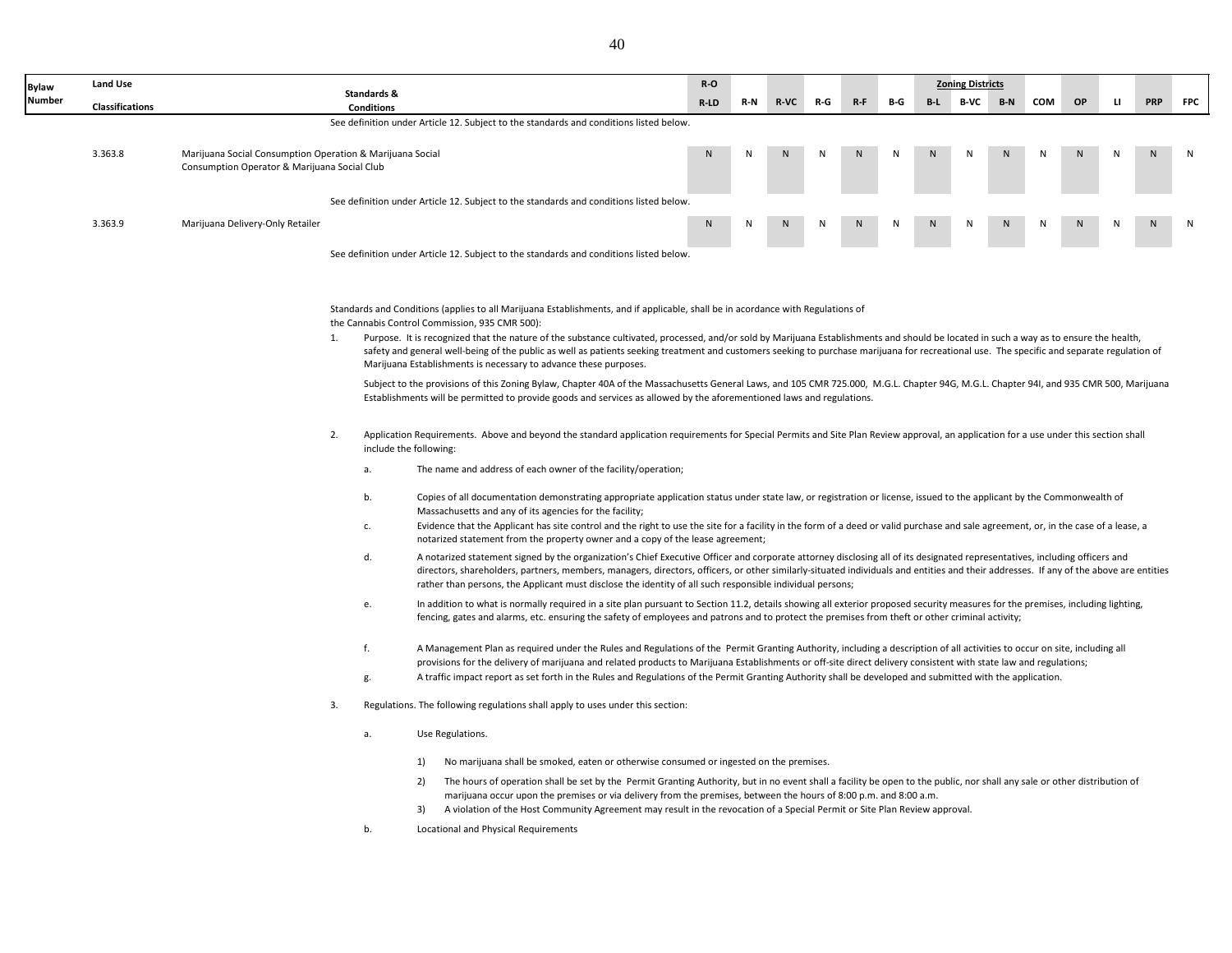41

| <b>Bylaw</b>  | <b>Land Use</b>        |                                  |    |                                                                                                                                                                                                                                                                                                                                                                                                                                                                                                                                                                                                                                                  | $R-O$                                                                                                                                                                                                                           |     |             |                |     | <b>Zoning Districts</b> |       |     |           |              |            |            |
|---------------|------------------------|----------------------------------|----|--------------------------------------------------------------------------------------------------------------------------------------------------------------------------------------------------------------------------------------------------------------------------------------------------------------------------------------------------------------------------------------------------------------------------------------------------------------------------------------------------------------------------------------------------------------------------------------------------------------------------------------------------|---------------------------------------------------------------------------------------------------------------------------------------------------------------------------------------------------------------------------------|-----|-------------|----------------|-----|-------------------------|-------|-----|-----------|--------------|------------|------------|
| <b>Number</b> | <b>Classifications</b> | Standards &<br><b>Conditions</b> |    |                                                                                                                                                                                                                                                                                                                                                                                                                                                                                                                                                                                                                                                  | R-LD                                                                                                                                                                                                                            | R-N | <b>R-VC</b> | $R - F$<br>R-G | B-G | B-L B-VC                | $B-N$ | COM | <b>OP</b> | $\mathbf{u}$ | <b>PRP</b> | <b>FPC</b> |
|               |                        |                                  | 1) | All aspects of a Marijuana Establishment relative to the acquisition, cultivation, possession, processing, sales, distribution, dispensing, or administration of marijuana,<br>products containing marijuana, related supplies, or educational materials must take place at a fixed location within an enclosed area as defined by 935 CMR 500.002 and<br>shall not be visible from the exterior of the business.                                                                                                                                                                                                                                |                                                                                                                                                                                                                                 |     |             |                |     |                         |       |     |           |              |            |            |
|               |                        |                                  | 2) | No outside storage of marijuana, related supplies, or educational materials is permitted.                                                                                                                                                                                                                                                                                                                                                                                                                                                                                                                                                        |                                                                                                                                                                                                                                 |     |             |                |     |                         |       |     |           |              |            |            |
|               |                        |                                  | 4) | No OMMD or RMR shall have a gross floor area accessible to patients or customers which is in excess of 2,500 square feet. Space in an OMMD facility or RMR which is<br>dedicated to administration or operations and is accessible only to employees of the facility shall not be included in this limitation.                                                                                                                                                                                                                                                                                                                                   |                                                                                                                                                                                                                                 |     |             |                |     |                         |       |     |           |              |            |            |
|               |                        |                                  | 5) | Ventilation - all facilities shall be ventilated in such a manner that:                                                                                                                                                                                                                                                                                                                                                                                                                                                                                                                                                                          |                                                                                                                                                                                                                                 |     |             |                |     |                         |       |     |           |              |            |            |
|               |                        |                                  |    | a) No pesticides, insecticides or other chemicals or products used in the cultivation or processing are dispersed into the outside atmosphere; and                                                                                                                                                                                                                                                                                                                                                                                                                                                                                               |                                                                                                                                                                                                                                 |     |             |                |     |                         |       |     |           |              |            |            |
|               |                        | c.                               |    | b) No odor from marijuana or its processing can be detected by a person with an unimpaired and otherwise normal sense of smell at the exterior of a Marijuana<br>Establishment or at any adjoining use or property.<br><b>Reporting Requirements</b>                                                                                                                                                                                                                                                                                                                                                                                             |                                                                                                                                                                                                                                 |     |             |                |     |                         |       |     |           |              |            |            |
|               |                        |                                  | 1) | All Special Permit and Site Plan Review approval holders for uses under this section shall provide the Police Department, Fire Department, Building Commissioner, Board<br>of Health, and Permit Granting Authority with the names, phone numbers, mailing and email addresses of all management staff and key-holders, including a minimum of<br>two (2) operators or managers of the facilities identified as designated contact persons to whom notice should be made if there are operating problems associated with<br>any use under this section. All such contact information shall be updated as needed to keep it current and accurate. |                                                                                                                                                                                                                                 |     |             |                |     |                         |       |     |           |              |            |            |
|               |                        |                                  | 2) | One of the two designated contact persons shall notify the Police Department, Fire Department, Building Commissioner, Board of Health and Permit Granting Authority in<br>writing a minimum of thirty (30) days prior to any change in management of a facility regulated under this section.                                                                                                                                                                                                                                                                                                                                                    |                                                                                                                                                                                                                                 |     |             |                |     |                         |       |     |           |              |            |            |
|               |                        |                                  | 3) | The designated representatives of permitted facilities shall file an annual report with the Permit Granting Authority and shall appear before said Authority to present the<br>report no later than 30 days following renewal of a state license or registration, providing a copy of all current applicable state licenses for the owners and facilities, to<br>demonstrate continued compliance with the conditions of the Special Permit or Site Plan Review approval.                                                                                                                                                                        |                                                                                                                                                                                                                                 |     |             |                |     |                         |       |     |           |              |            |            |
|               |                        |                                  | 4) | The designated contact persons shall be required to respond by phone or email within twenty-four (24) hours of the time of contact and inquiry regarding operation of<br>the facility by a town official to the telephone number or email address provided as the contact for the business.                                                                                                                                                                                                                                                                                                                                                      |                                                                                                                                                                                                                                 |     |             |                |     |                         |       |     |           |              |            |            |
|               |                        | d.                               |    | Transfer/Discontinuance of Use                                                                                                                                                                                                                                                                                                                                                                                                                                                                                                                                                                                                                   |                                                                                                                                                                                                                                 |     |             |                |     |                         |       |     |           |              |            |            |
|               |                        |                                  | 1) | A Special Permit or Site Plan Review approval granted under this Section is non-transferable and shall have a term limited to the duration of the applicant's ownership or<br>leasing of the premises as an Marijuana Establishment.                                                                                                                                                                                                                                                                                                                                                                                                             |                                                                                                                                                                                                                                 |     |             |                |     |                         |       |     |           |              |            |            |
|               |                        |                                  | 2) | Any Marijuana Establishment permitted under this section shall be required to remove all material, plants, equipment and other paraphernalia in compliance with 105<br>CMR 725.105 (J), (O) immediately following the expiration, revocation or voiding of its DPH Registration or in compliace with 935 CMR 100.105(12) immediately following<br>the expiration, revocation or voiding of its license issued by the Cannabis Control Commission.                                                                                                                                                                                                |                                                                                                                                                                                                                                 |     |             |                |     |                         |       |     |           |              |            |            |
|               |                        | e.                               |    | Prohibitions                                                                                                                                                                                                                                                                                                                                                                                                                                                                                                                                                                                                                                     |                                                                                                                                                                                                                                 |     |             |                |     |                         |       |     |           |              |            |            |
|               |                        |                                  | 1) | The proposed uses shall not be located:                                                                                                                                                                                                                                                                                                                                                                                                                                                                                                                                                                                                          |                                                                                                                                                                                                                                 |     |             |                |     |                         |       |     |           |              |            |            |
|               |                        |                                  |    | a) Within five hundred (500) feet of a pre-existing public or private school providing education in kindergarden or any of grades 1 through 12. The distance under this<br>section shall be measured in a straight line from the nearest point of the property line in question to the nearest point of the property line where the Marijuana<br>Establishment is or will be located.                                                                                                                                                                                                                                                            |                                                                                                                                                                                                                                 |     |             |                |     |                         |       |     |           |              |            |            |
|               |                        |                                  |    | b) Within three hundred (300) feet of a building:                                                                                                                                                                                                                                                                                                                                                                                                                                                                                                                                                                                                |                                                                                                                                                                                                                                 |     |             |                |     |                         |       |     |           |              |            |            |
|               |                        |                                  |    | i.                                                                                                                                                                                                                                                                                                                                                                                                                                                                                                                                                                                                                                               |                                                                                                                                                                                                                                 |     |             |                |     |                         |       |     |           |              |            |            |
|               |                        |                                  |    | ii.                                                                                                                                                                                                                                                                                                                                                                                                                                                                                                                                                                                                                                              | Containing another Marijuana Establishment, except for facilities that are owned or leased by the same operator; or<br>In which children commonly congregate in an organized ongoing formal basis that is not a K-12 school; or |     |             |                |     |                         |       |     |           |              |            |            |
|               |                        |                                  |    | Owned by and operated as part of the campus of any private or public institution of higher learning; or<br>iii.                                                                                                                                                                                                                                                                                                                                                                                                                                                                                                                                  |                                                                                                                                                                                                                                 |     |             |                |     |                         |       |     |           |              |            |            |
|               |                        |                                  |    | Housing a public library; or<br>iv.                                                                                                                                                                                                                                                                                                                                                                                                                                                                                                                                                                                                              |                                                                                                                                                                                                                                 |     |             |                |     |                         |       |     |           |              |            |            |

v. Containing any residential use, excepting a mixed-use building under Section 3.325 of the Zoning Bylaw.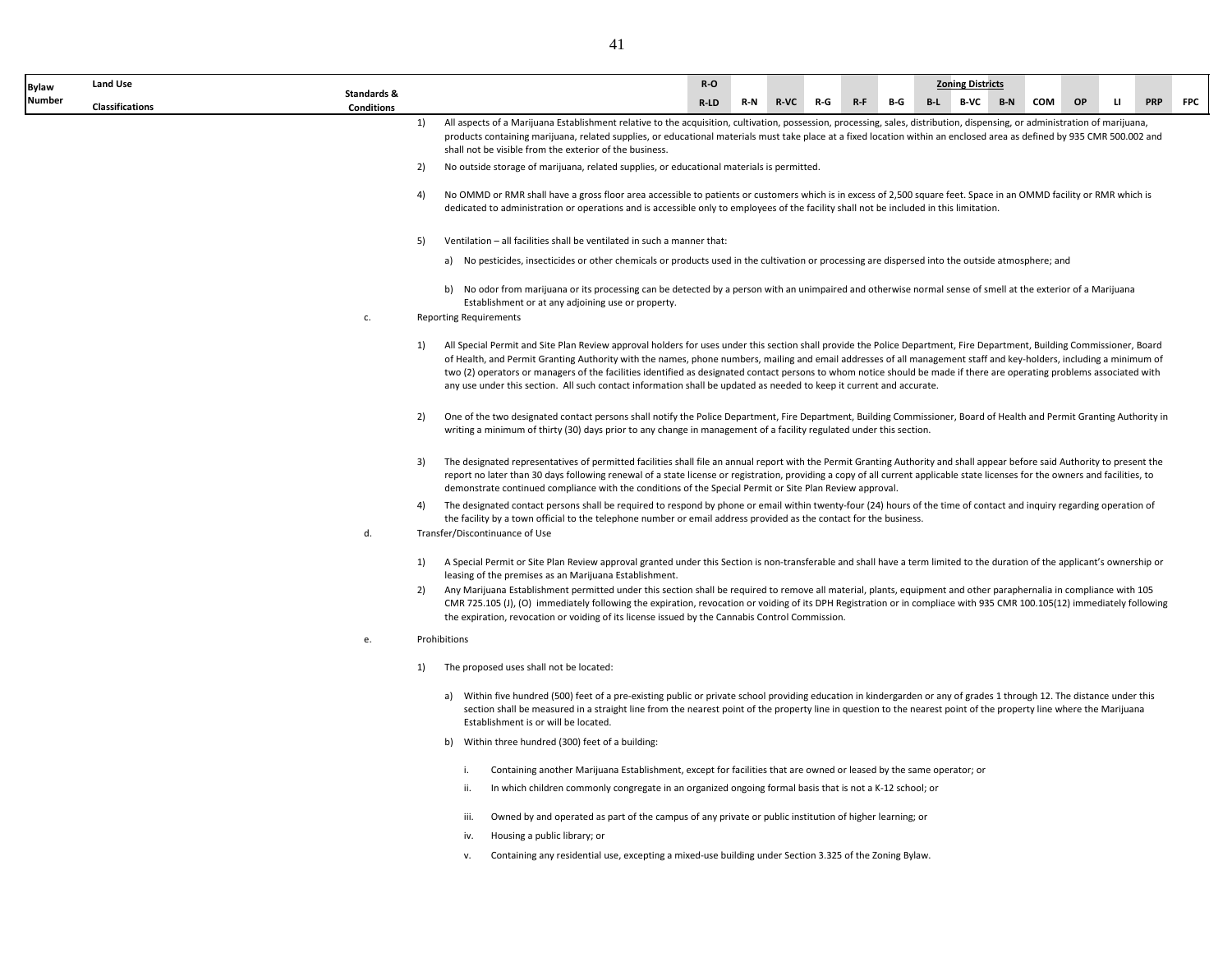| <b>Bylaw</b> | <b>Land Use</b>                                                                                                                                                                                                 |                                                                                                                                                                                                                                                                                                                                                                                                                                                                                                                                                                                                                                                                                                                                                                                                                                                                                                                                                                                                                                                                                                                                                                                                                                                                                                                                                                                                                                                                                                                                                                                                                                                                                                                                                                                                                                                                                                                                                                                                                                                                                                                                                                                                                                                                                                                                                                                                                                                                                                                                                                                                                                                                                                                               | $R-O$ |     |             |     |                |     |                | <b>Zoning Districts</b> |       |            |              |           |            |              |
|--------------|-----------------------------------------------------------------------------------------------------------------------------------------------------------------------------------------------------------------|-------------------------------------------------------------------------------------------------------------------------------------------------------------------------------------------------------------------------------------------------------------------------------------------------------------------------------------------------------------------------------------------------------------------------------------------------------------------------------------------------------------------------------------------------------------------------------------------------------------------------------------------------------------------------------------------------------------------------------------------------------------------------------------------------------------------------------------------------------------------------------------------------------------------------------------------------------------------------------------------------------------------------------------------------------------------------------------------------------------------------------------------------------------------------------------------------------------------------------------------------------------------------------------------------------------------------------------------------------------------------------------------------------------------------------------------------------------------------------------------------------------------------------------------------------------------------------------------------------------------------------------------------------------------------------------------------------------------------------------------------------------------------------------------------------------------------------------------------------------------------------------------------------------------------------------------------------------------------------------------------------------------------------------------------------------------------------------------------------------------------------------------------------------------------------------------------------------------------------------------------------------------------------------------------------------------------------------------------------------------------------------------------------------------------------------------------------------------------------------------------------------------------------------------------------------------------------------------------------------------------------------------------------------------------------------------------------------------------------|-------|-----|-------------|-----|----------------|-----|----------------|-------------------------|-------|------------|--------------|-----------|------------|--------------|
| Number       | <b>Classifications</b>                                                                                                                                                                                          | Standards &<br><b>Conditions</b>                                                                                                                                                                                                                                                                                                                                                                                                                                                                                                                                                                                                                                                                                                                                                                                                                                                                                                                                                                                                                                                                                                                                                                                                                                                                                                                                                                                                                                                                                                                                                                                                                                                                                                                                                                                                                                                                                                                                                                                                                                                                                                                                                                                                                                                                                                                                                                                                                                                                                                                                                                                                                                                                                              | R-LD  | R-N | <b>R-VC</b> | R-G | $R-F$          | B-G | $B-L$          | B-VC                    | $B-N$ | <b>COM</b> | <b>OP</b>    | ш         | <b>PRP</b> | <b>FPC</b>   |
|              | SECTION 3.37 RESEARCH AND INDUSTRIAL USES                                                                                                                                                                       | c) Within, on the same lot as, or on a lot immediately adjacent to a licensed pharmacy; or<br>d) Within buildings that contain any pharmacy, medical doctor offices or the offices of any other professional practitioner authorized to prescribe the use of medical<br>marijuana. An exception shall be that the Permit Granting Authority may grant permission for palliative and therapeutic care uses in the same building in which a<br>Marijuana Establishment is operated.<br>For the purposes of 3.363.9(3)(e)(1)(b), the three hundred foot buffer shall be measured from the closest point of the building triggering the buffer to the closest point of<br>2)<br>the marijuana use.<br>The proposed use shall not display on-premises signage or other marketing on the exterior of the building or in any manner visible from the public way, which, in the<br>3)<br>opinion of the Permit Granting Authority or the Code Enforcement Officer may promote or encourage the use of marijuana or other drugs by minors.<br>Findings. In addition to the findings required under Section 10.38 and 11.24 of the Zoning Bylaw and meeting the provisions of Articles 7, 8 and all other applicable sections of this Bylaw,<br>4.<br>the Permit Granting Authority shall find that the proposed use:<br>Meets all of the permitting requirements of all applicable agencies within the Commonwealth of Massachusetts and will as proposed be in compliance with all applicable state<br>а.<br>laws and regulations.<br>Will provide copies of registrations and licenses and a copy of a signed Host Community Agreement with the Town of Amherst, in accordance with M.G.L. Chapter 94G and<br>b.<br>subsequent regulations to the Building Commissioner prior to the issuance of a Certificate of Occupancy.<br>Is designed to minimize adverse visual impacts on abutters and other parties in interest.<br>c.<br>d.<br>Provides a secure waiting area, as required by state law or regulations.<br>Provides adequate security measures to ensure that no individual or group will pose a direct threat to the health or safety of other individuals, and that the storage and/or<br>e.<br>location of cultivation of marijuana is adequately secured in enclosed, locked facilities.<br>f.<br>Adequately addresses issues of vehicular and pedestrian traffic, circulation, parking and queuing, especially during peak periods at the facility, and adequately mitigates the<br>impacts of vehicular and pedestrian traffic on neighboring uses.<br>Limitation on number of RMR locations - No more than eight (8) Recreational Marijuana Retailer locations shall be permitted within the Town of Amherst.<br>5. |       |     |             |     |                |     |                |                         |       |            |              |           |            |              |
| 3.370        | Warehouse or other enclosed building for the<br>storage, distribution or wholesale marketing<br>of material, merchandise, products or<br>equipment.                                                             | Such use not to be hazardous by reason of potential fire, explosion, or radiation.                                                                                                                                                                                                                                                                                                                                                                                                                                                                                                                                                                                                                                                                                                                                                                                                                                                                                                                                                                                                                                                                                                                                                                                                                                                                                                                                                                                                                                                                                                                                                                                                                                                                                                                                                                                                                                                                                                                                                                                                                                                                                                                                                                                                                                                                                                                                                                                                                                                                                                                                                                                                                                            | N     | N   | N           | N   | N              | N   | N              | N                       | N     | SPR        | N            | SPR       | <b>SPR</b> | $\mathsf{N}$ |
| 3.371        | Lumber yard, fuel storage plant,<br>contractor's yard, or other open-air<br>establishment for the primary<br>storage, distribution, or sale at<br>wholesale or retail of merchandise,<br>products or equipment. | Salvage materials not included.                                                                                                                                                                                                                                                                                                                                                                                                                                                                                                                                                                                                                                                                                                                                                                                                                                                                                                                                                                                                                                                                                                                                                                                                                                                                                                                                                                                                                                                                                                                                                                                                                                                                                                                                                                                                                                                                                                                                                                                                                                                                                                                                                                                                                                                                                                                                                                                                                                                                                                                                                                                                                                                                                               | N     | N   | N           | N   | N <sub>1</sub> | N   | N <sub>1</sub> | N                       | N     | <b>SP</b>  | $\mathsf{N}$ | <b>SP</b> | N.         | $\mathsf{N}$ |
|              |                                                                                                                                                                                                                 | See Section 3.02                                                                                                                                                                                                                                                                                                                                                                                                                                                                                                                                                                                                                                                                                                                                                                                                                                                                                                                                                                                                                                                                                                                                                                                                                                                                                                                                                                                                                                                                                                                                                                                                                                                                                                                                                                                                                                                                                                                                                                                                                                                                                                                                                                                                                                                                                                                                                                                                                                                                                                                                                                                                                                                                                                              |       |     |             |     |                |     |                |                         |       |            |              |           |            |              |
| 3.372        |                                                                                                                                                                                                                 |                                                                                                                                                                                                                                                                                                                                                                                                                                                                                                                                                                                                                                                                                                                                                                                                                                                                                                                                                                                                                                                                                                                                                                                                                                                                                                                                                                                                                                                                                                                                                                                                                                                                                                                                                                                                                                                                                                                                                                                                                                                                                                                                                                                                                                                                                                                                                                                                                                                                                                                                                                                                                                                                                                                               |       |     |             |     |                |     |                |                         |       |            |              |           |            |              |
|              | 3.372.0<br>Research and Development<br>or Testing facility                                                                                                                                                      |                                                                                                                                                                                                                                                                                                                                                                                                                                                                                                                                                                                                                                                                                                                                                                                                                                                                                                                                                                                                                                                                                                                                                                                                                                                                                                                                                                                                                                                                                                                                                                                                                                                                                                                                                                                                                                                                                                                                                                                                                                                                                                                                                                                                                                                                                                                                                                                                                                                                                                                                                                                                                                                                                                                               | N     | N   | SP          | N   | ${\sf N}$      | SP  | SP<br>SPR*     | SP                      | SP    | SPR        | SPR          | SPR       | SPR        | N            |

\* In those areas of the B-L District which coincide with the Research & Development (R&D) overlay district, Site Plan Review approval shall be required for uses regulated under this section. In all other areas of the B-L District, a Special Permit shall be required from the Zoning Board of Appeals.

Uses under this section shall include research, development and/or testing of innovative information, concepts, methods, processes, materials, or products. This shall include but not be limited to activities conducted in laboratory settings. The accessory development, fabrication, and light manufacturing of prototypes, or specialized machinery and devices integral to research or testing may be associated with these uses under the provisions of Section 5.07.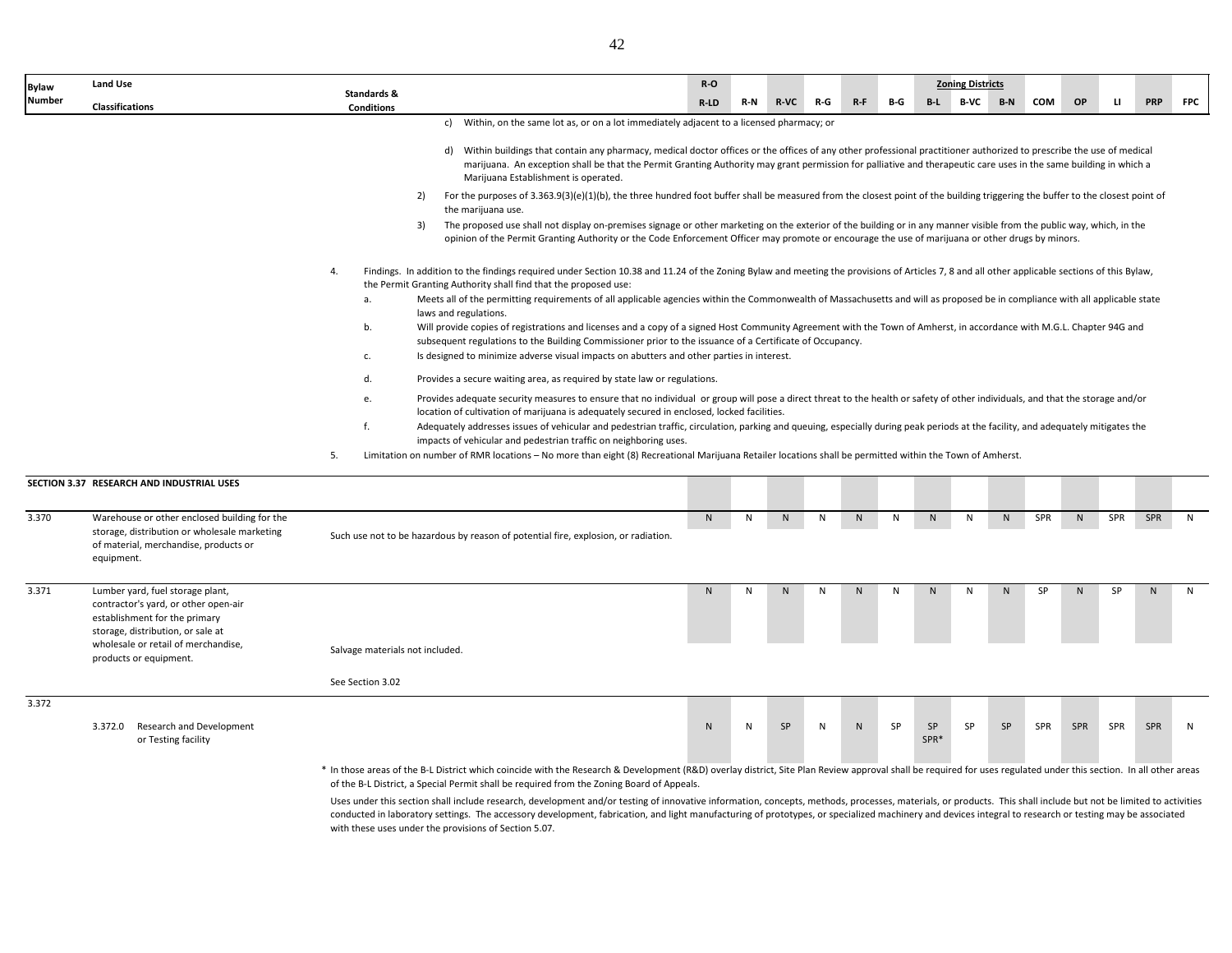| <b>Bylaw</b>  | Land Use               |                                                                           |                                  |                                                                                                                                                                                                                                                                                                                                                                                                                                                                                                                                                                                                                                                                                                                                                                                                                                                                                                                                                                                                                                                                                                                                                     | $R-O$  |     |             |              |           |              |              | <b>Zoning Districts</b> |           |     |            |     |            |            |
|---------------|------------------------|---------------------------------------------------------------------------|----------------------------------|-----------------------------------------------------------------------------------------------------------------------------------------------------------------------------------------------------------------------------------------------------------------------------------------------------------------------------------------------------------------------------------------------------------------------------------------------------------------------------------------------------------------------------------------------------------------------------------------------------------------------------------------------------------------------------------------------------------------------------------------------------------------------------------------------------------------------------------------------------------------------------------------------------------------------------------------------------------------------------------------------------------------------------------------------------------------------------------------------------------------------------------------------------|--------|-----|-------------|--------------|-----------|--------------|--------------|-------------------------|-----------|-----|------------|-----|------------|------------|
| <b>Number</b> | <b>Classifications</b> |                                                                           | Standards &<br><b>Conditions</b> |                                                                                                                                                                                                                                                                                                                                                                                                                                                                                                                                                                                                                                                                                                                                                                                                                                                                                                                                                                                                                                                                                                                                                     | $R-LD$ | R-N | <b>R-VC</b> | R-G          | $R - F$   | B-G          | B-L          | <b>B-VC</b>             | $B-N$     | COM | OP         | u.  | <b>PRP</b> | <b>FPC</b> |
|               |                        |                                                                           |                                  | In the B-G, B-L, B-VC, B-N and R-VC districts, the Zoning Board of Appeals may grant a Special Permit for a research and development use, provided that it consists only of office or similar uses and meets the<br>provisions of Section 3.359, Article 7 and Section 10.38. An exception shall be where the B-L District coincides with the R&D overlay district, in which case such a research and development use, similarly<br>limited, shall be permitted through Site Plan Review approval.                                                                                                                                                                                                                                                                                                                                                                                                                                                                                                                                                                                                                                                  |        |     |             |              |           |              |              |                         |           |     |            |     |            |            |
|               |                        |                                                                           |                                  | In all zones, all outdoor storage of materials and equipment shall be screened from public view, from public ways and abutting residential districts. No operation shall create noise, vibration, dust, fumes, or<br>odors that are a nuisance beyond the lot line, and further no operations shall be permitted which the Permit Granting Board or Special Permit Granting Authority, after consultation with the Board of<br>Health, determines to be unduly hazardous by reasons of potential fire, explosion, radiation, or chemical or biological hazard, including hazards resulting from the use, production or storage of materials or<br>waste identified as toxic or hazardous, flammable, or explosive. No research or testing shall be conducted outdoors unless a Special Permit is granted for this purpose by the Special Permit Granting<br>Authority authorized to act under the applicable section of this bylaw.                                                                                                                                                                                                                 |        |     |             |              |           |              |              |                         |           |     |            |     |            |            |
|               |                        | 3.372.1 Publishing, data processing,                                      |                                  |                                                                                                                                                                                                                                                                                                                                                                                                                                                                                                                                                                                                                                                                                                                                                                                                                                                                                                                                                                                                                                                                                                                                                     | N.     | N   | <b>SP</b>   | $\mathbf{N}$ | N         | SP           | <b>SP</b>    | <b>SP</b>               | <b>SP</b> | SPR | <b>SPR</b> | SPR | SPR        | N          |
|               |                        | light manufacturing, light<br>assembly including<br>computer hardware and |                                  |                                                                                                                                                                                                                                                                                                                                                                                                                                                                                                                                                                                                                                                                                                                                                                                                                                                                                                                                                                                                                                                                                                                                                     |        |     |             |              |           |              | SPR*         |                         |           |     |            |     |            |            |
|               |                        | software, and scientific<br>products with associated                      |                                  | * In those areas of the B-L District which coincide with the Research & Development (R&D) overlay district, Site Plan Review approval shall be required for uses regulated under this section. In all other areas<br>of the B-L District, a Special Permit shall be required from the Zoning Board of Appeals.                                                                                                                                                                                                                                                                                                                                                                                                                                                                                                                                                                                                                                                                                                                                                                                                                                      |        |     |             |              |           |              |              |                         |           |     |            |     |            |            |
|               |                        | offices and distribution<br>facilities.                                   |                                  | Uses under this section shall include those which involve the limited light manufacture or production, principally from previously-prepared materials, of finished products or parts. This may include<br>processing, fabrication, assembly, treatment, and packaging of such products as well as incidental storage and distribution of such products and associated offices. These uses may also include the on-site<br>production within enclosed structures of custom goods fabricated principally by hand through the use of hand tools and small-scale mechanical equipment.                                                                                                                                                                                                                                                                                                                                                                                                                                                                                                                                                                  |        |     |             |              |           |              |              |                         |           |     |            |     |            |            |
|               |                        |                                                                           | applicable section of the Bylaw. | No mass manufacturing, processing, or fabrication normally conducted under Section 3.372.2 nor any on-premises sale of products shall be permitted in association with uses under this section, except that<br>the on-premises sale of custom-made goods produced by hand manufacturing may be permitted under a Special Permit granted by the Special Permit Granting Authority authorized to act under the                                                                                                                                                                                                                                                                                                                                                                                                                                                                                                                                                                                                                                                                                                                                        |        |     |             |              |           |              |              |                         |           |     |            |     |            |            |
|               |                        |                                                                           |                                  | In the R-VC District, the Zoning Board of Appeals may grant a Special Permit for a use under this section, provided that the proposed use consists only of offices or similar uses and meets the provisions of<br>Sections 3.359, Article 7 and Section 10.38. In all zones, all outdoor storage of materials and equipment shall be screened from public view, from public ways and abutting residential districts. No operation<br>shall create noise, vibration, dust, fumes, or odors, that are a nuisance beyond the lot line, and further, no operations shall be permitted which the Permit Granting Board or Special Permit Granting<br>Authority, after consultation with the Board of Health, determines to be unduly hazardous by reason of potential fire, explosion, radiation, or chemical or biological hazard resulting from the use,<br>production or storage of materials or waste identified as toxic or hazardous, flammable, or explosive. Where permitted, all operations involving such materials shall be conducted in a fully enclosed building<br>in accordance with all applicable public health and safety regulations. |        |     |             |              |           |              |              |                         |           |     |            |     |            |            |
|               |                        | 3.372.2 Manufacturing, assembly                                           |                                  |                                                                                                                                                                                                                                                                                                                                                                                                                                                                                                                                                                                                                                                                                                                                                                                                                                                                                                                                                                                                                                                                                                                                                     | N.     | N   |             |              |           |              |              |                         |           |     |            | SP  | <b>SP</b>  | N          |
|               |                        | and processing, including<br>associated offices and                       |                                  | Uses under this section shall include those involving the manufacture, assembly and/or processing, from extracted or raw materials or from previously-prepared materials, of finished materials, products, or                                                                                                                                                                                                                                                                                                                                                                                                                                                                                                                                                                                                                                                                                                                                                                                                                                                                                                                                       |        |     |             |              |           |              |              |                         |           |     |            |     |            |            |
|               |                        | distribution facilities.                                                  |                                  | parts. These uses may include processing, fabrication, assembly, treatment, and packaging of such products, as well as incidental storage and distribution of such products and associated offices. These<br>uses may involve the production and/or storage of volumes of toxic or hazardous, flammable, or explosive materials under appropriate safeguards and conditions, as determined by the Special Permit<br>Granting Authority under the requirements of this section. The on-premises sale of products shall not be permitted in association with any uses under this section.                                                                                                                                                                                                                                                                                                                                                                                                                                                                                                                                                             |        |     |             |              |           |              |              |                         |           |     |            |     |            |            |
|               |                        |                                                                           |                                  | In all zones, all outdoor storage of materials and equipment shall be screened from public view, from public ways and abutting residential districts. No operation shall create noise, vibration, dust, fumes or<br>odors, that are a nuisance beyond the lot line, and further, no operations shall be permitted which the Permit Granting Board determines to be unduly hazardous by reason of potential fire, explosion,<br>radiation, or chemical or biological hazard resulting from the use, production, or storage of materials or waste identified as toxic or hazardous, flammable, or explosive. Where permitted, all operations<br>involving such materials shall be conducted in a fully enclosed building in accordance with all applicable public health and safety regulations.                                                                                                                                                                                                                                                                                                                                                      |        |     |             |              |           |              |              |                         |           |     |            |     |            |            |
| 3.373         |                        | Removal of soil, sod, loam, sand,                                         |                                  |                                                                                                                                                                                                                                                                                                                                                                                                                                                                                                                                                                                                                                                                                                                                                                                                                                                                                                                                                                                                                                                                                                                                                     | SP     | SP  | N           | N            | ${\sf N}$ | $\mathsf{N}$ | $\mathsf{N}$ | N                       | ${\sf N}$ | N   | N          | SP  | SP         | SP         |
|               |                        | gravel, rock, quarried stone, or other                                    |                                  |                                                                                                                                                                                                                                                                                                                                                                                                                                                                                                                                                                                                                                                                                                                                                                                                                                                                                                                                                                                                                                                                                                                                                     | (N)    | (N) |             |              |           |              |              |                         |           |     |            |     |            |            |
|               | earth products.        |                                                                           |                                  | Any Special Permit under this section issued by the Zoning Board of Appeals shall be subject to, but not limited by, the following conditions:                                                                                                                                                                                                                                                                                                                                                                                                                                                                                                                                                                                                                                                                                                                                                                                                                                                                                                                                                                                                      |        |     |             |              |           |              |              |                         |           |     |            |     |            |            |
|               |                        |                                                                           | 1.                               | No excavation shall be permitted below the grade of a road bounding the property at any point nearer than 300' to such road.                                                                                                                                                                                                                                                                                                                                                                                                                                                                                                                                                                                                                                                                                                                                                                                                                                                                                                                                                                                                                        |        |     |             |              |           |              |              |                         |           |     |            |     |            |            |
|               |                        |                                                                           | 2.                               | No excavation below the natural grade of any property boundary shall be permitted nearer than fifty feet to such boundary.                                                                                                                                                                                                                                                                                                                                                                                                                                                                                                                                                                                                                                                                                                                                                                                                                                                                                                                                                                                                                          |        |     |             |              |           |              |              |                         |           |     |            |     |            |            |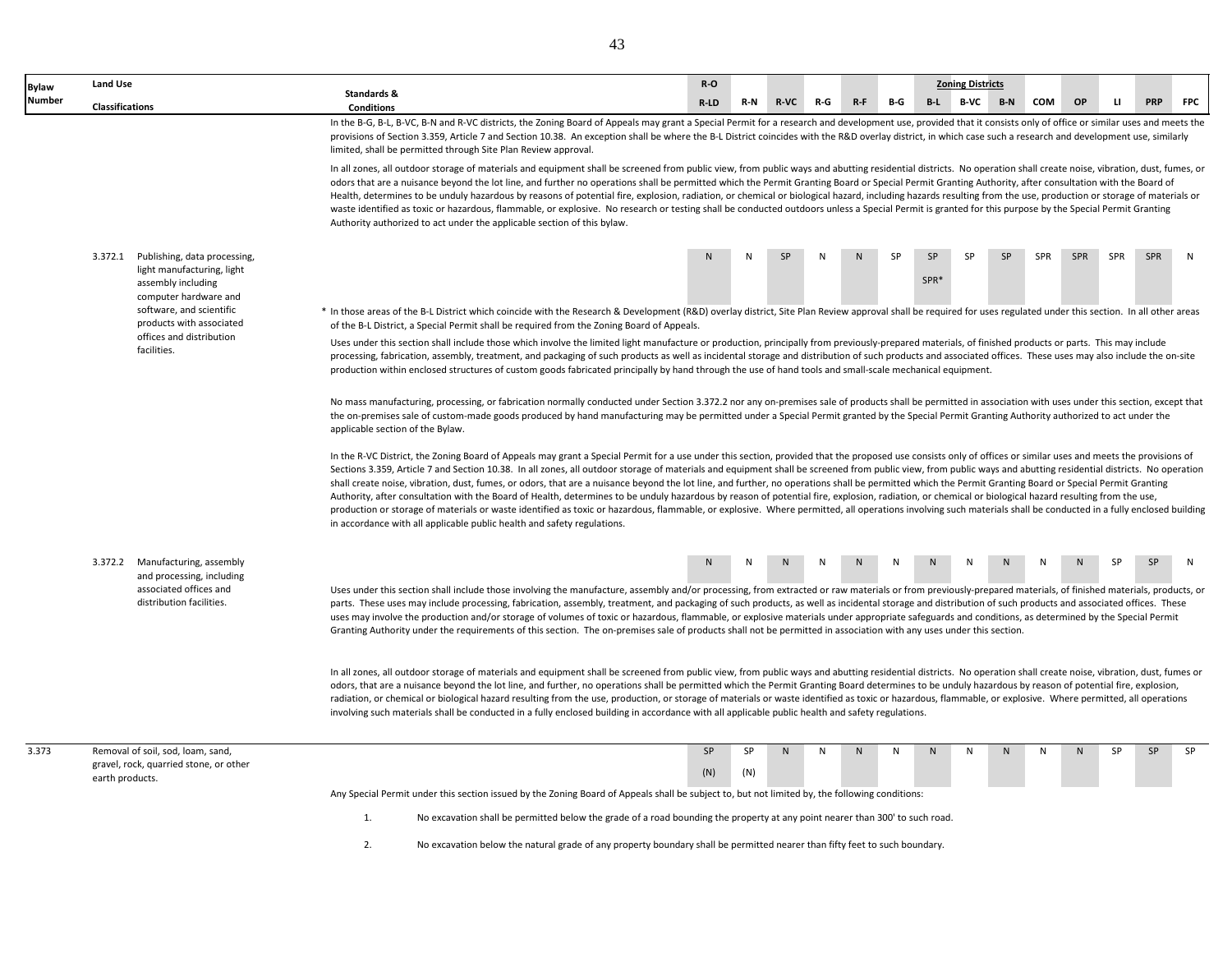| <b>Bylaw</b>  | <b>Land Use</b>                                                                     |                                  |                                                                                                                                                                                                                                                                                                                                                                                                                                                                                                                               | $R-O$     |           |              |     |           |           |              | <b>Zoning Districts</b> |              |            |             |              |              |            |
|---------------|-------------------------------------------------------------------------------------|----------------------------------|-------------------------------------------------------------------------------------------------------------------------------------------------------------------------------------------------------------------------------------------------------------------------------------------------------------------------------------------------------------------------------------------------------------------------------------------------------------------------------------------------------------------------------|-----------|-----------|--------------|-----|-----------|-----------|--------------|-------------------------|--------------|------------|-------------|--------------|--------------|------------|
| <b>Number</b> | Classifications                                                                     | Standards &<br><b>Conditions</b> |                                                                                                                                                                                                                                                                                                                                                                                                                                                                                                                               | $R-LD$    | R-N       | <b>R-VC</b>  | R-G | $R-F$     | B-G       | $B-L$        | B-VC                    | $B-N$        | <b>COM</b> | OP          | $\mathbf{H}$ | <b>PRP</b>   | <b>FPC</b> |
|               |                                                                                     | 3.                               | No slope created by the removal operation shall be finished at a grade in excess of the natural angle of repose of the material.                                                                                                                                                                                                                                                                                                                                                                                              |           |           |              |     |           |           |              |                         |              |            |             |              |              |            |
|               |                                                                                     | 4.                               | All excavated areas shall, upon completion of the operation, be covered with not less than four inches of loam; brought to the finish grade and seeded in a satisfactory manner.                                                                                                                                                                                                                                                                                                                                              |           |           |              |     |           |           |              |                         |              |            |             |              |              |            |
|               |                                                                                     | 5.                               | Within the Flood-Prone Conservancy (FPC) District excavation of earth products shall be prohibited if such excavation will lower the level of the water table or will interfere with the<br>natural flow pattern or reduce the flood storage capacity of a stream.                                                                                                                                                                                                                                                            |           |           |              |     |           |           |              |                         |              |            |             |              |              |            |
|               |                                                                                     | 6.                               | No permit for earth products removal shall be issued if such removal will (1) endanger the general public health or safety, or (2) constitute a nuisance, or (3) result in detriment to the<br>normal use of adjacent property by reason of noise, dust, or vibration, or, (4) result in traffic hazards in residential areas or excessive congestion or physical damage on public ways.                                                                                                                                      |           |           |              |     |           |           |              |                         |              |            |             |              |              |            |
|               |                                                                                     | 7.                               | A Special Permit for any earth products removal may be issued for a period not exceeding five years in duration. Upon reapplication for a permit, the Zoning Board of Appeals, at its<br>discretion may grant one or more extensions of said permit, each of which shall not exceed five (5) years duration.                                                                                                                                                                                                                  |           |           |              |     |           |           |              |                         |              |            |             |              |              |            |
|               |                                                                                     | 8.                               | In approving the issuance of such permit, the Zoning Board of Appeals shall impose reasonable requirements which shall constitute a part of the permit and which may include: grading,<br>seeding and planting, fencing necessary for public safety, methods of removal, location and use of structure, hours of operation, routes of transportation of material removed, control of<br>drainage and disposition of waste incident to the operation.                                                                          |           |           |              |     |           |           |              |                         |              |            |             |              |              |            |
|               |                                                                                     | 9.                               | The Board may require suitable bond or other security adequate to assure compliance with the provisions of this section.                                                                                                                                                                                                                                                                                                                                                                                                      |           |           |              |     |           |           |              |                         |              |            |             |              |              |            |
| 3.374         | Processing of earth in connection                                                   |                                  |                                                                                                                                                                                                                                                                                                                                                                                                                                                                                                                               | SP        | <b>SP</b> | N            | N   | N         | N         | N            | N                       | N            | N          | N           | SP           | $\mathsf{N}$ | SP         |
|               | with its authorized removal.                                                        |                                  |                                                                                                                                                                                                                                                                                                                                                                                                                                                                                                                               | (N)       | (N)       |              |     |           |           |              |                         |              |            |             |              |              |            |
|               |                                                                                     |                                  | Such processing shall be clearly secondary to the removal of earth products. It shall not involve importation of significant quantities of materials from off the premises.                                                                                                                                                                                                                                                                                                                                                   |           |           |              |     |           |           |              |                         |              |            |             |              |              |            |
| 3.375         | Radioactive waste storage and<br>disposal                                           |                                  |                                                                                                                                                                                                                                                                                                                                                                                                                                                                                                                               | N         | N         | $\mathbf{M}$ | N   |           |           | $\mathbf{N}$ | N                       |              | N          | $\mathbf N$ | <b>SP</b>    | N            | N          |
|               |                                                                                     | Board of Appeals.                | No burial, incineration, storage disposal of low-level radioactive wastes, transuranic wastes or high level radioactive wastes to be permitted unless a Special Permit is granted for this purpose by the Zoning                                                                                                                                                                                                                                                                                                              |           |           |              |     |           |           |              |                         |              |            |             |              |              |            |
|               | SECTION 3.38 MOTOR VEHICLE RELATED USES                                             |                                  |                                                                                                                                                                                                                                                                                                                                                                                                                                                                                                                               |           |           |              |     |           |           |              |                         |              |            |             |              |              |            |
| 3.380         | Automobile & truck rental                                                           |                                  |                                                                                                                                                                                                                                                                                                                                                                                                                                                                                                                               | N         | N         | N            | N   | N         | SP        | SP           | $\mathsf{N}$            | N            | SPR        | N           | $\mathsf{N}$ | $\mathsf{N}$ | N          |
| 3.381         | Automotive filling station, including<br>sales of related products and<br>services. |                                  |                                                                                                                                                                                                                                                                                                                                                                                                                                                                                                                               | N         | N         | N            | N   | N         | SP        | SP           | SP                      | N            | SPR        | N           | N            | N            | N          |
|               |                                                                                     |                                  | Limited to minor repairs, unless conducted within the building.                                                                                                                                                                                                                                                                                                                                                                                                                                                               |           |           |              |     |           |           |              |                         |              |            |             |              |              |            |
| 3.382         | Automotive salvage yard for the                                                     |                                  |                                                                                                                                                                                                                                                                                                                                                                                                                                                                                                                               | N         | N         | $\mathsf{N}$ | N   | ${\sf N}$ | N         | N            | N                       | $\mathsf{N}$ | SP         | N           | N            | N            | N          |
|               | dismantling, storage and sale of parts<br>for automobiles and light trucks.         |                                  | A buffer comprised of landscaping, natural vegetation, fencing or a combination of these shall be constructed around the perimeter of the parcel. All waste materials and storm water runoff shall be<br>disposed of in a manner specified by the Zoning Board of Appeals. The Zoning Board of Appeals shall consult the Town Engineer, Board of Health and D.E.P. concerning the appropriate methods of disposal.<br>All operations to be such as to confine disturbing smoke, fumes, dust, glare and noise to the premises. |           |           |              |     |           |           |              |                         |              |            |             |              |              |            |
| 3.383         | Car wash                                                                            |                                  |                                                                                                                                                                                                                                                                                                                                                                                                                                                                                                                               | ${\sf N}$ | ${\sf N}$ | ${\sf N}$    | N   | ${\sf N}$ | ${\sf N}$ | N            | N                       | ${\sf N}$    | SPR        | N           | ${\sf N}$    | ${\sf N}$    | N          |
| 3.384         | Parking facilities                                                                  |                                  |                                                                                                                                                                                                                                                                                                                                                                                                                                                                                                                               |           |           |              |     |           |           |              |                         |              |            |             |              |              |            |
|               | 3.3840 Commercial parking lot or<br>parking garage                                  |                                  |                                                                                                                                                                                                                                                                                                                                                                                                                                                                                                                               | ${\sf N}$ | N         | N.           | N   | ${\sf N}$ | SP        | SP           | SP                      | N            | SP         | N           | N            | N            | N          |
|               | 3.3841 Public parking lot or garage                                                 |                                  |                                                                                                                                                                                                                                                                                                                                                                                                                                                                                                                               | ${\sf N}$ | N         | $\mathsf{N}$ | N   | ${\sf N}$ | SPR       | SPR          | SPR                     | SP           | SPR        | SP          | SP           | SP           | ${\sf N}$  |